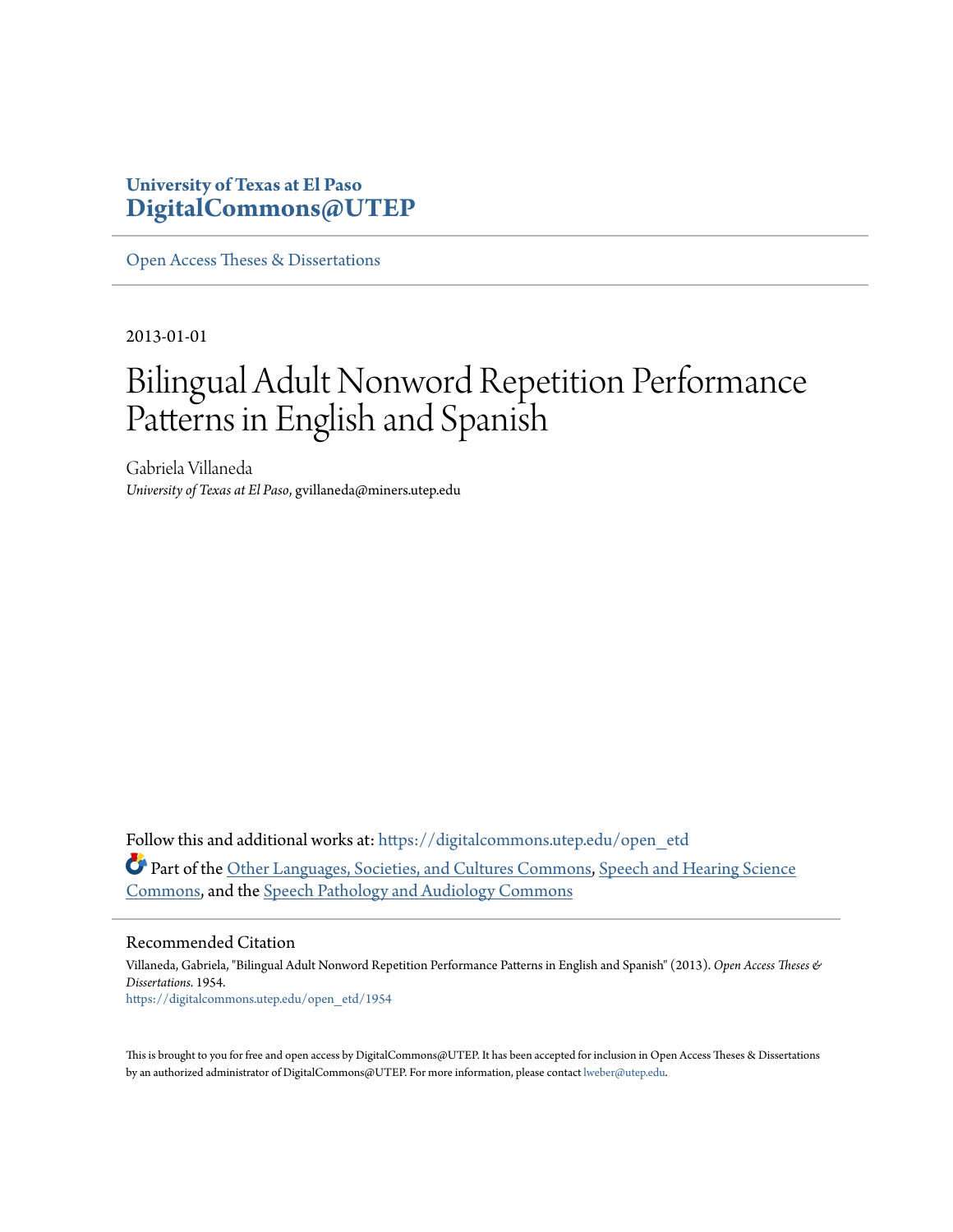# BILINGUAL ADULT NONWORD REPETITION PERFORMANCE PATTERNS IN ENGLISH AND SPANISH

### GABRIELA VILLANEDA

Department of Speech Language Pathology

APPROVED:

Connie Summers, Ph.D., CCC-SLP

Vannesa Muellar, Ph.D., CCC-SLP

Erin Barnes, Ph.D.

Benjamin C. Flores, Ph.D. Dean of the Graduate School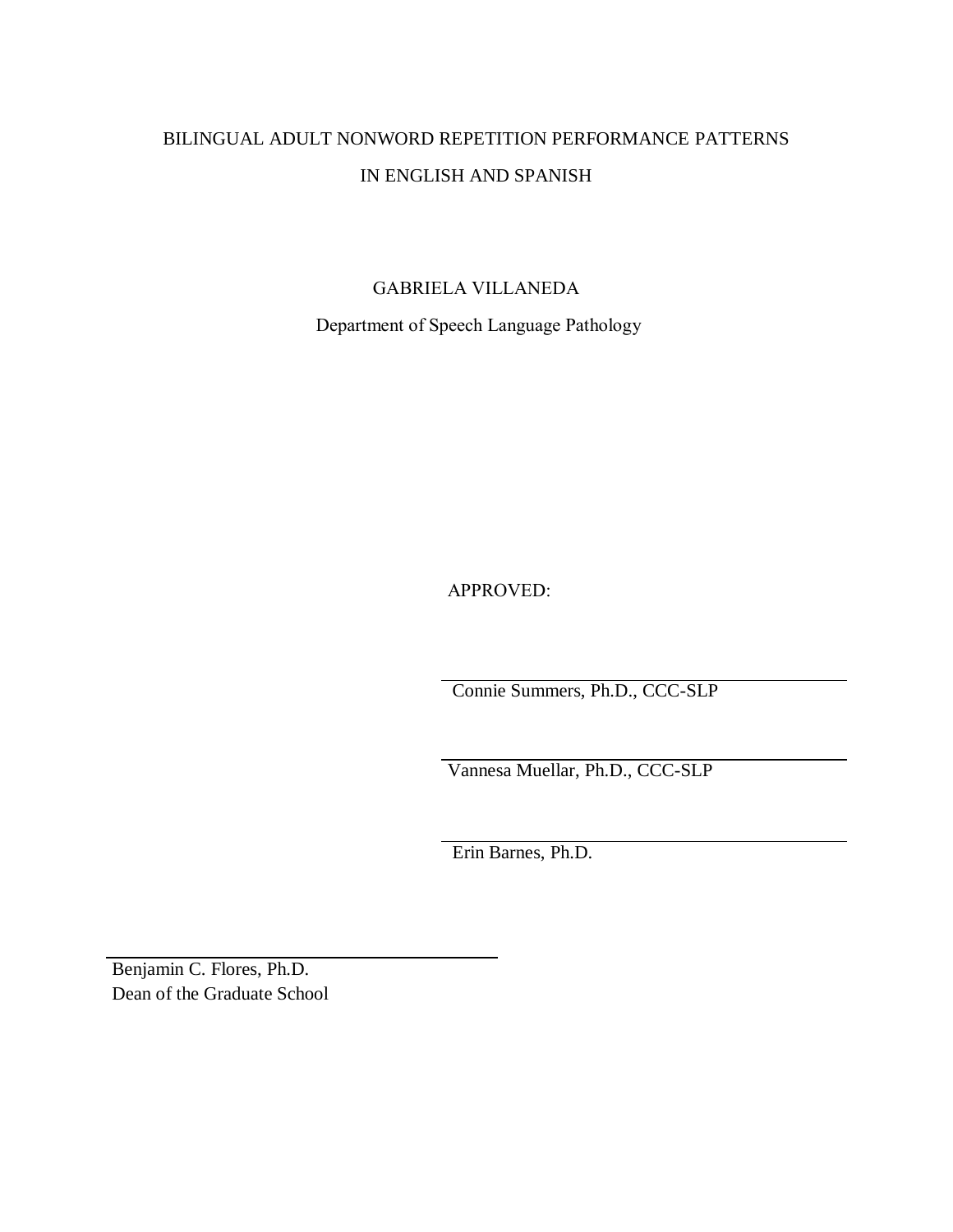Copyright ©

by Gabriela Villaneda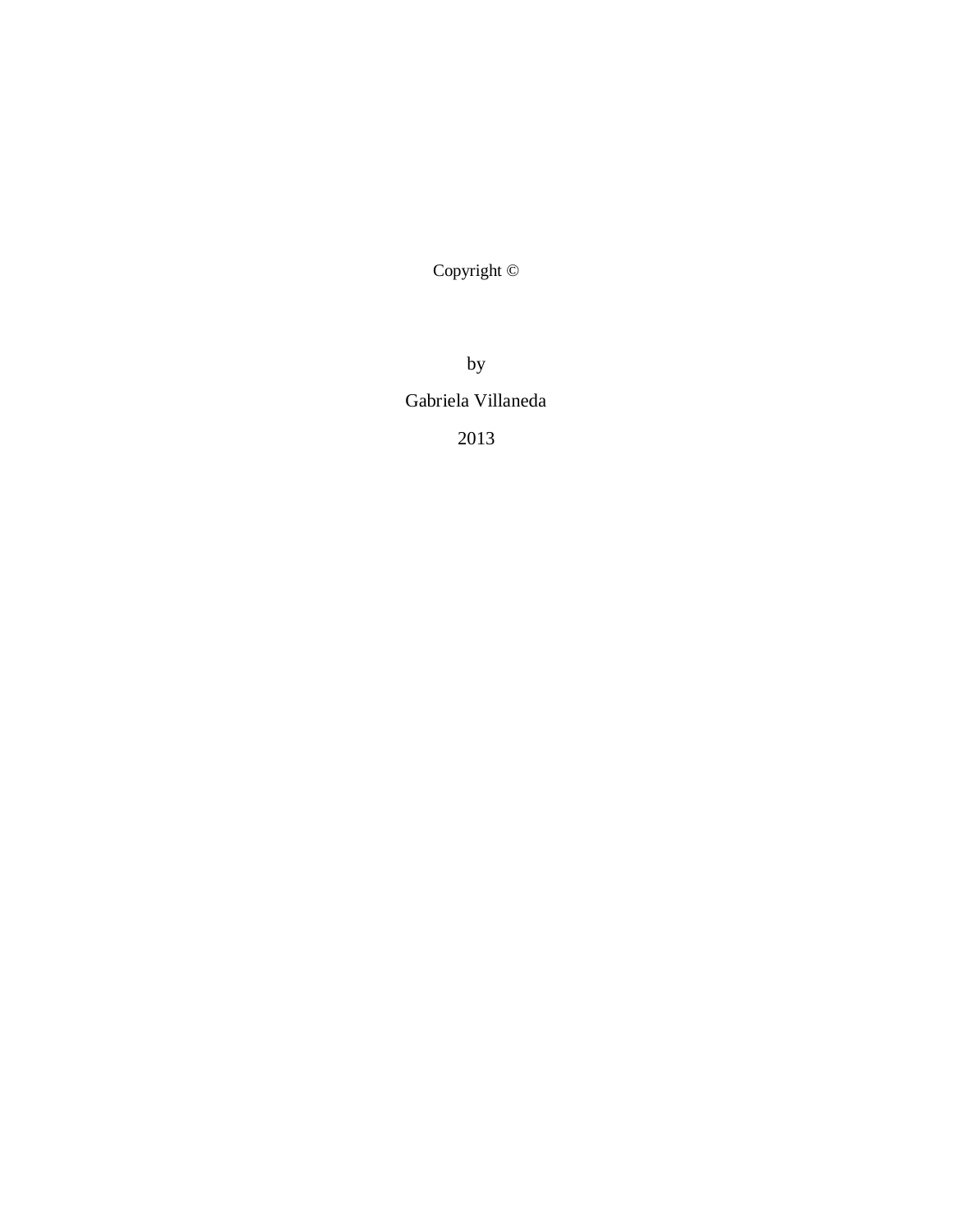## BILINGUAL ADULT NONWORD REPETITION PERFORMANCE PATTERNS IN ENGLISH AND SPANISH

by

### GABRIELA VILLANEDA, B.I.S

### THESIS

Presented to the Faculty of the Graduate School of

The University of Texas at El Paso

in Partial Fulfillment

of the Requirements

for the Degree of

### MASTER OF SCIENCE

Department of Speech Language Pathology THE UNIVERSITY OF TEXAS AT EL PASO

May 2013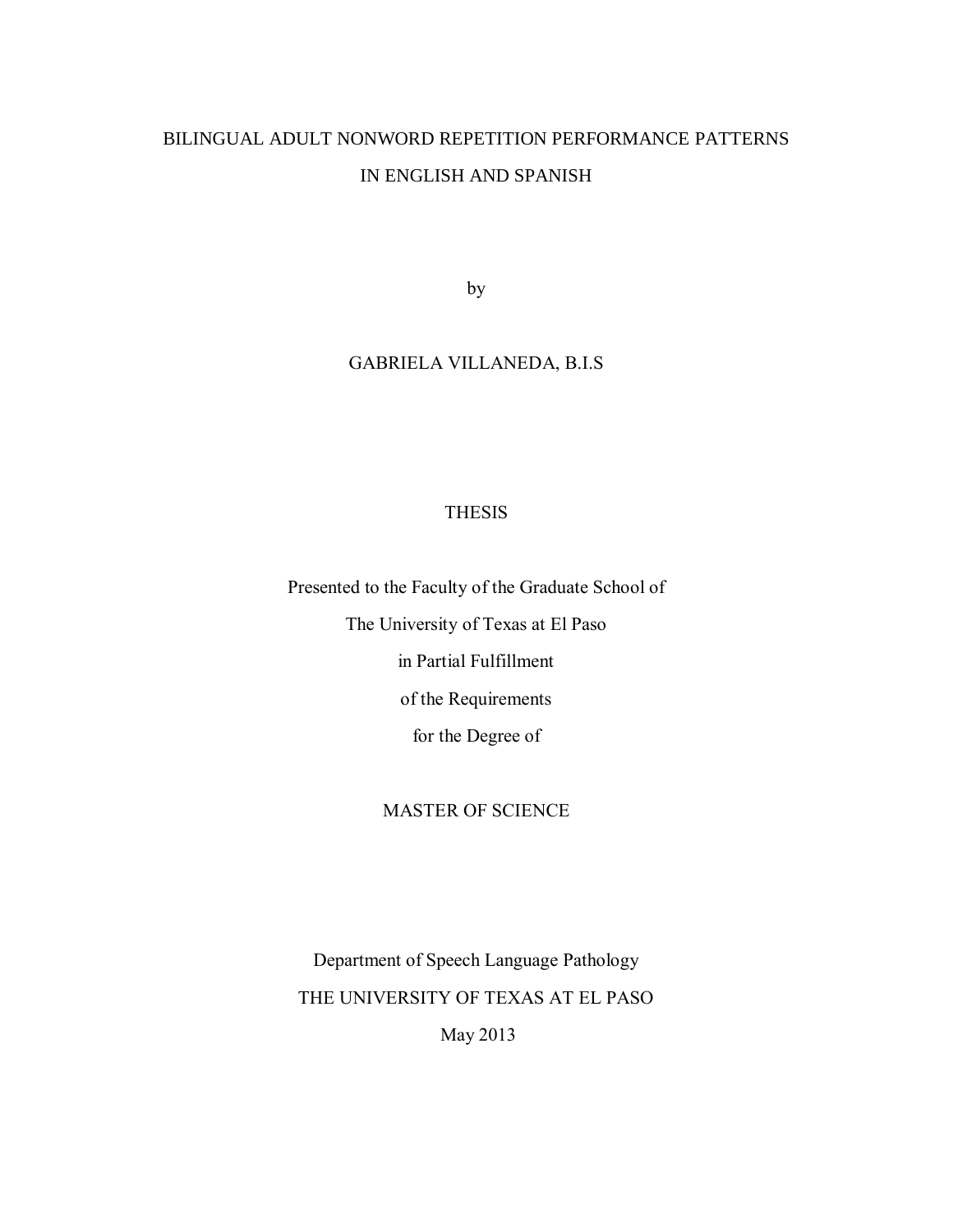### **ACKNOWLEDGEMENTS**

I am extremely grateful to all of the people who helped me throughout this journey and provided me continuous support. I have learned so much during this process and have gained an appreciation for research. I would like to thank the bilingual lab volunteers who assisted me in completing the data analysis of my thesis. I would like to thank the speech language pathology professors, who supported me throughout this endeavor to successfully complete my thesis and fulfill the requirements for this course of study. I am eternally grateful to my thesis advisor Dr. Connie Summers, who without her I would have not been able to successfully complete my thesis. I am indebted to Dr. Summers, who throughout this entire process continuously provided me guidance, words of wisdom, and expanded my knowledge about research. I would like to express my deepest gratitude to my family and friends who provided me emotional support throughout the completion of this program and paper. They accompanied me throughout this journey by giving me their unconditional love and providing me the foresight to finish. Lastly, I would like to thank the committee members- Dr. Vannesa Muellar and Dr. Barnes for their time and feedback. Thank you.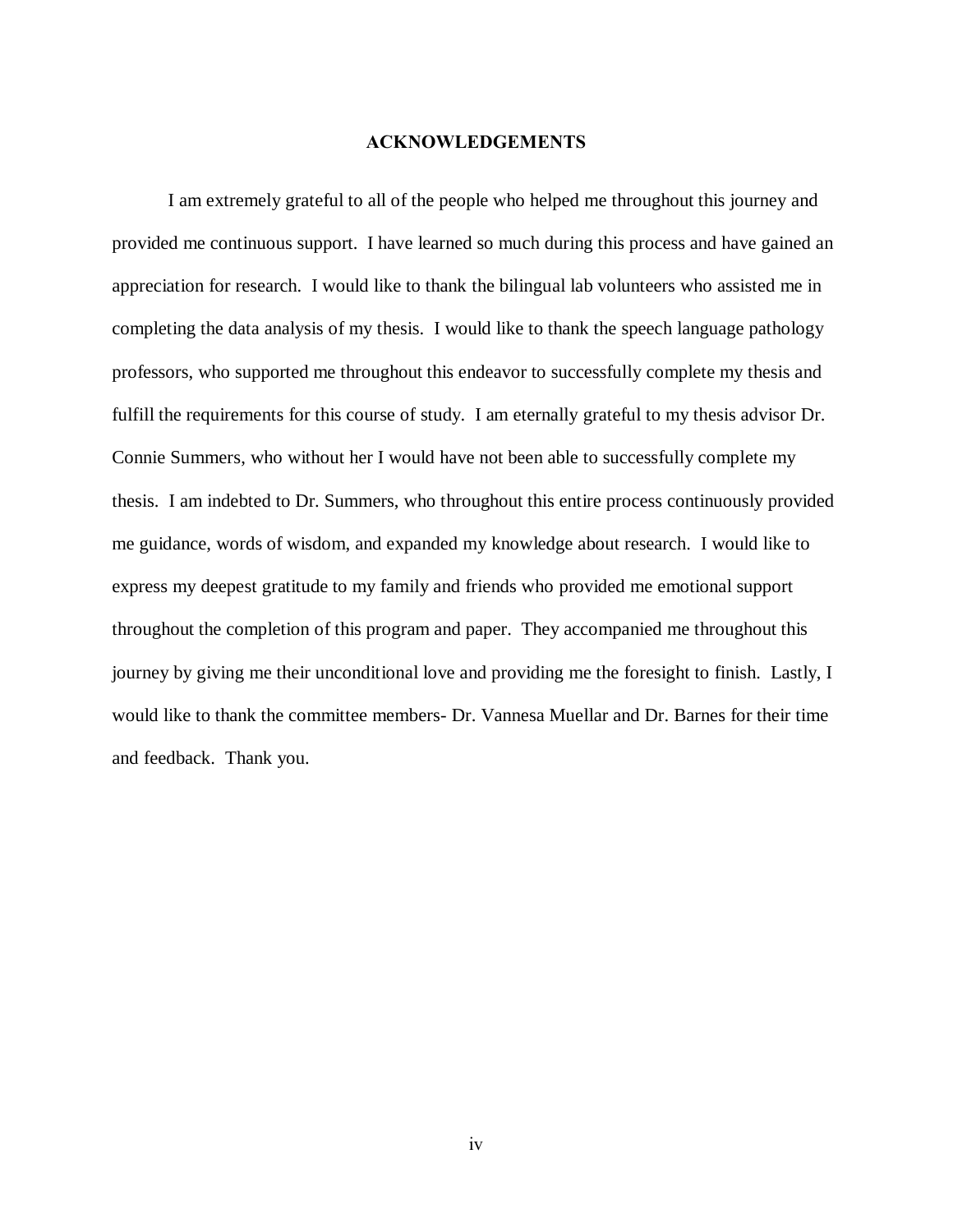### **ABSTRACT**

Nonword repetition (NWR) is known to assess phonological working memory. During NWR, the individual listens to made-up words and repeats them back. This study evaluated NWR performance patterns, and the relationship between NWR and language recall tasks among forty English and Spanish bilingual adults. Bilingual adults' ages ranged from 18-67 years. Four language recall tasks were administered, including NWR tasks (assessed by PPC), language questionnaire to assess participants' language usage in English and Spanish, sentence repetition task (assessed by raw score), and a story retell (assessed by NDW). All recall measures were administered in a counterbalanced manner across English and Spanish. Results indicated a relationship between Spanish and English NWR, but yielded no statistically significant correlation with other language recall measures. This revealed that phonological short-term working memory is not required to support performance on other language tasks. Findings demonstrated that current language usage did not influence bilingual adults' NWR performance. This study may yield information and aid interpretation of NWR performance in bilingual children with varying language experiences.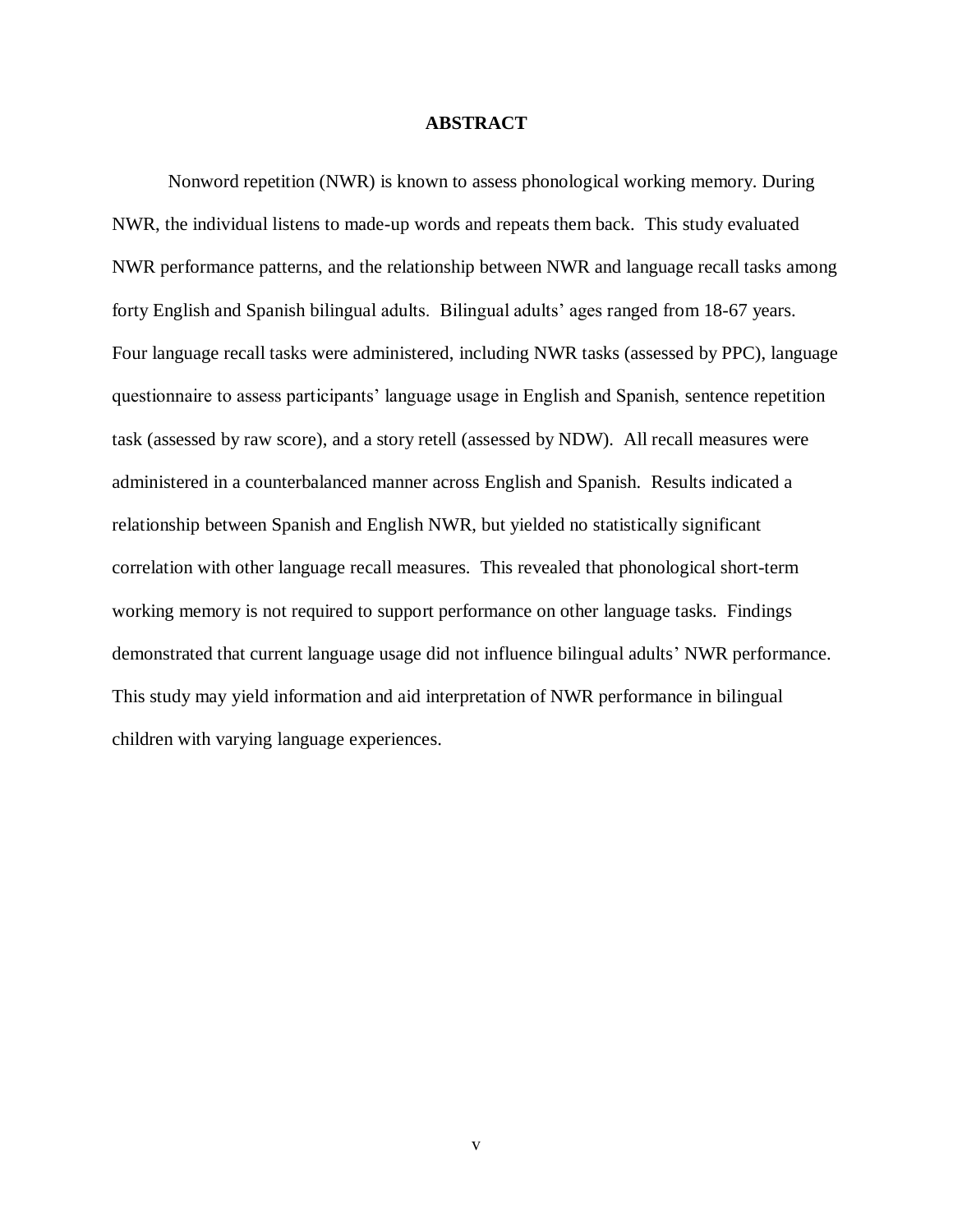| Chapter                                                                       |
|-------------------------------------------------------------------------------|
|                                                                               |
|                                                                               |
|                                                                               |
|                                                                               |
|                                                                               |
|                                                                               |
|                                                                               |
|                                                                               |
| 1.3.1 Variations in NWR performance among bilingual children11                |
|                                                                               |
| 1.5 Correlation between phonological working memory and other language recall |
|                                                                               |
|                                                                               |

### **TABLE OF CONTENTS**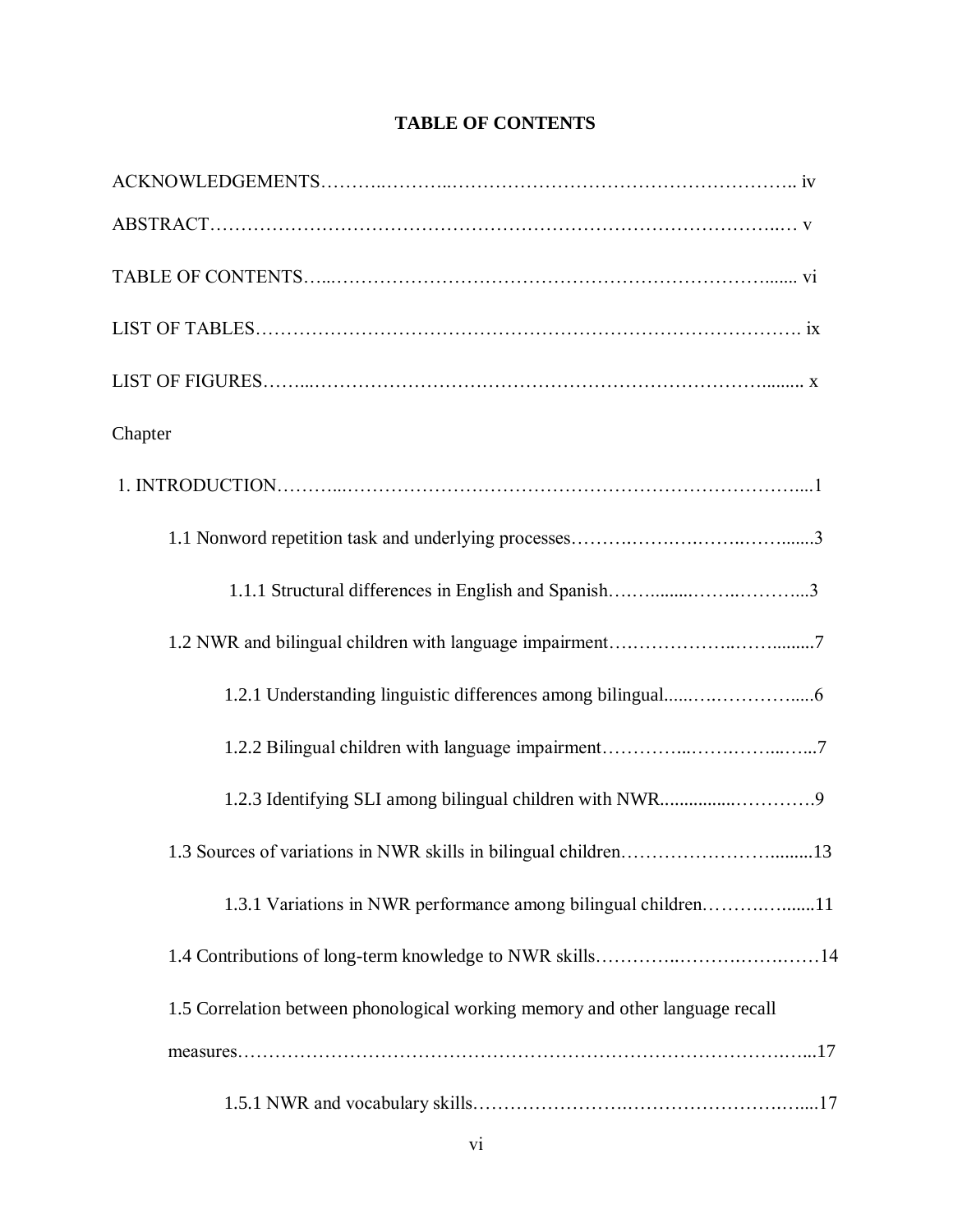| 2.4.2 Reliability. | 38 |
|--------------------|----|
|                    |    |
|                    |    |
|                    |    |
|                    |    |
|                    |    |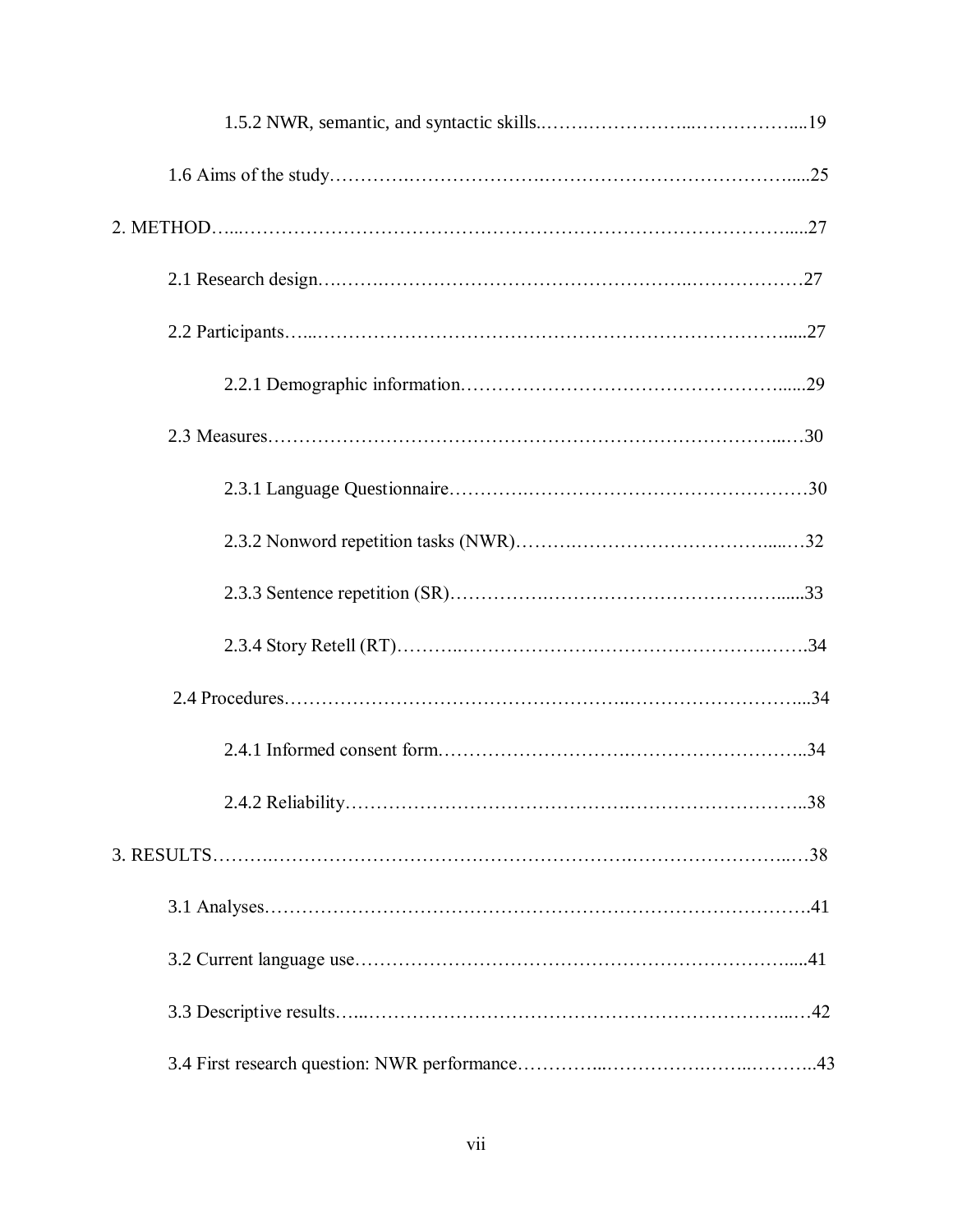| 3.5 Section research question: NWR and recall tasks correlations45     |  |
|------------------------------------------------------------------------|--|
|                                                                        |  |
|                                                                        |  |
|                                                                        |  |
|                                                                        |  |
| 4.2.1 Influence of long-term knowledge on NWR performance51            |  |
|                                                                        |  |
| 4.3 Evaluating phonological working memory influence on other language |  |
|                                                                        |  |
|                                                                        |  |
|                                                                        |  |
|                                                                        |  |
|                                                                        |  |
|                                                                        |  |
|                                                                        |  |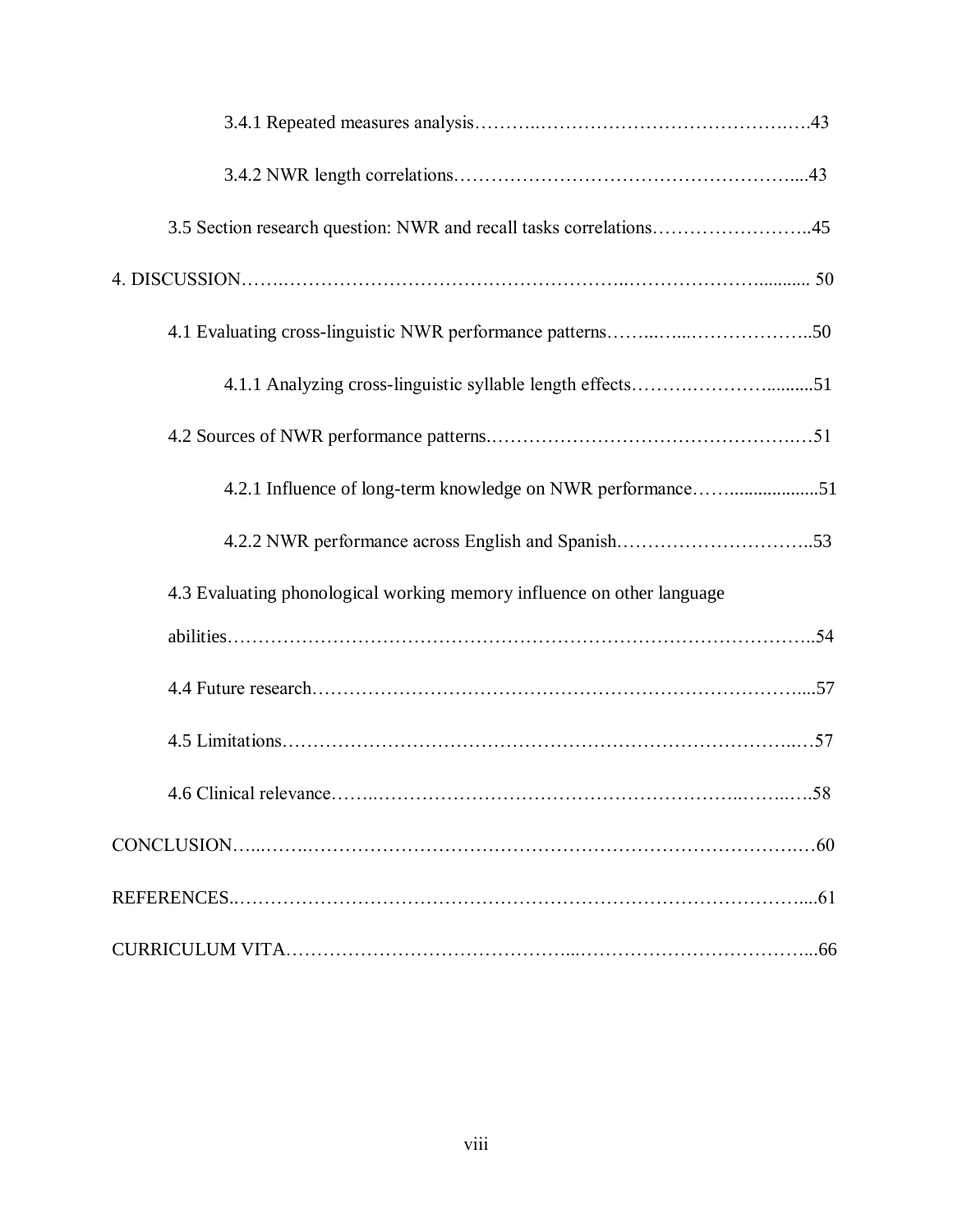### **LIST OF TABLES**

| Table 1.2 Summary of gender and age differences among bilingual participants46                                                                                                        |
|---------------------------------------------------------------------------------------------------------------------------------------------------------------------------------------|
|                                                                                                                                                                                       |
| Table 2.1 Mean percent of phonemes correct (PPC) and standard deviations by syllables length                                                                                          |
| Table 2.2 Pearson correlations among nonword repetition (NWR) syllable lengths across                                                                                                 |
| Table 2.3 Bilingual participants' means and standard deviations for NWR and language recall<br>measures in English and Spanish. Current usage for English and Spanish among bilingual |
| Table 3.1 Pearson correlations among NWR performance and language recall measures in                                                                                                  |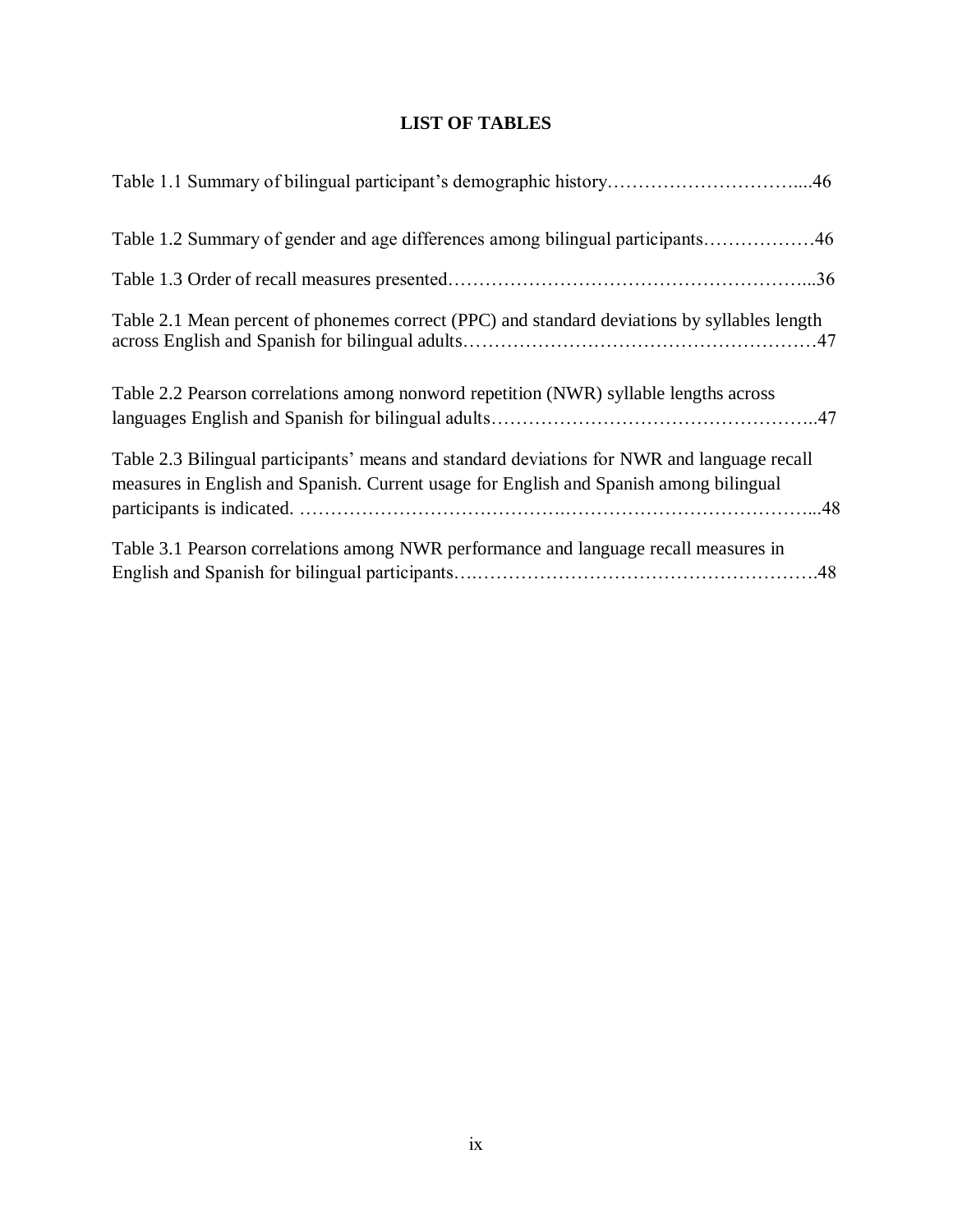### **LIST OF FIGURES**

| Figure 1.1 English and Spanish NWR performance (PPC scores) across varying syllable lengths |  |
|---------------------------------------------------------------------------------------------|--|
|                                                                                             |  |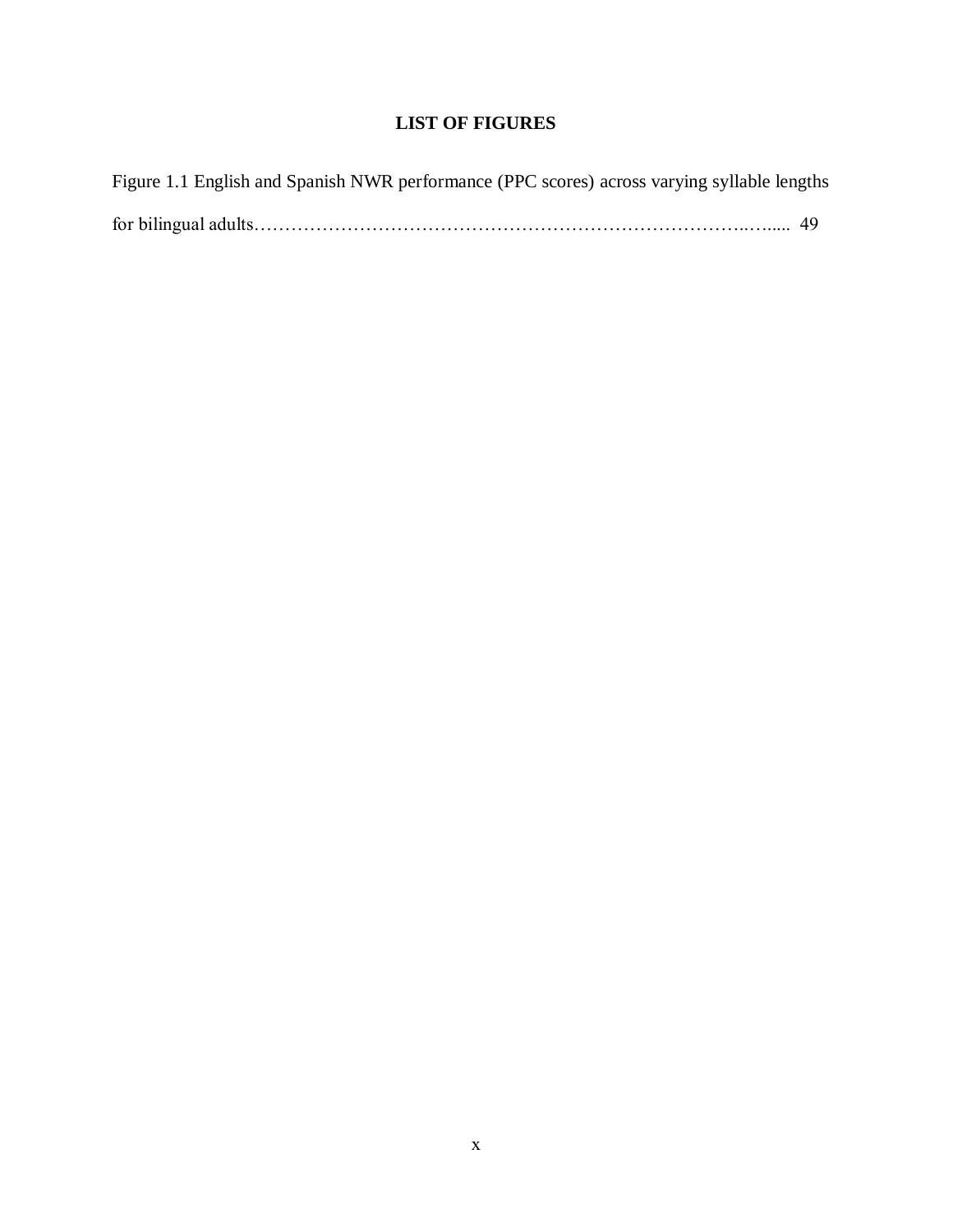### **CHAPTER 1: INTRODUCTION**

There is limited normative information regarding nonword repetition (NWR) performance patterns in English-Spanish bilingual adults within current body of literature in the field of Speech Language Pathology (SLP). Further information on NWR performances in bilingual adults is warranted to aid interpretation of bilingual children's performances on NWR. Literature has provided information regarding performance patterns in NWR in bilingual children; however evidence has not shown how performances are influenced with factors such as age and language experiences. In addition, evidence has demonstrated that French-English bilingual adults NWR performances were influenced by long-term language knowledge (Thorn & Gathercole, 2001). However, it is unknown if NWR performances in English-Spanish bilingual adults will vary as a function of language experiences. The following study focused on further exploring these clinical issues by completing a repeated measures design and a correlational analysis to assess NWR performances in forty English-Spanish bilingual adults.

Recently NWR performance in bilingual children has become an area of interest for SLPs and researchers, after recognizing its potential diagnostic validity for assessing liguisticallly and culturally diverse children (Dollaghan & Campbell, 1998). In particular, bilingual children are often misdiagnosed with language impairment due to bias in standardized assessments used to evaluate children's language skills (Kohnert et *al*., 2006). Standardized assessments evaluate bilingual children's specific language knowledge which may be limited; due to distinct language experiences (age of first exposure, usage, dominance, etc.) and varying proficiency across languages (Kohnert, 2008). Therefore, bilingual children performance may be lower when compared to their monolingual peers, if not familiar with the language concepts being evaluated (Gutierrez-Clellen & Simon-Cerejido, 2010). Furthermore many standardized assessments are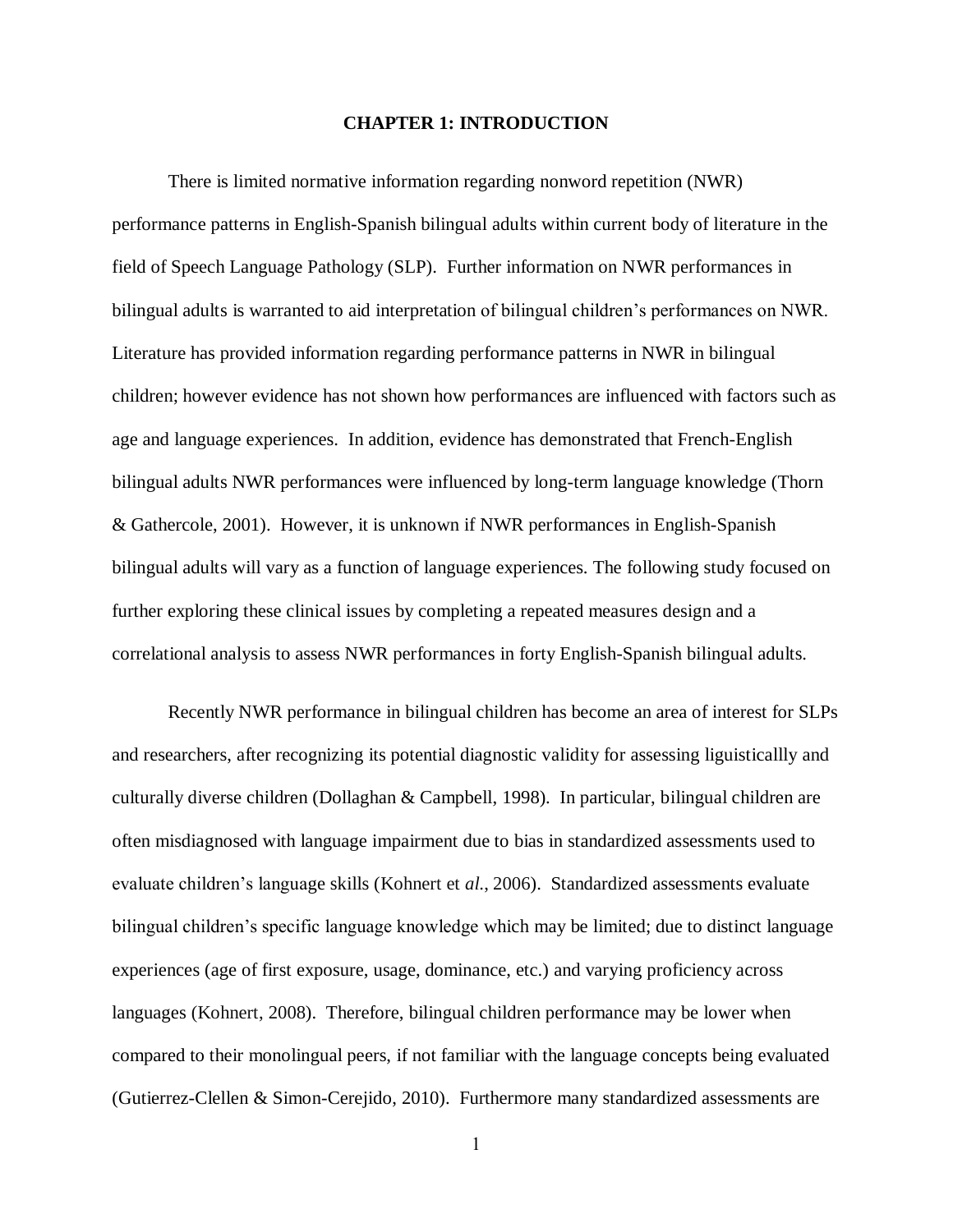normed exclusively on English or Spanish monolingual speaking children, which may not adequately assess bilingual children's language skills that are distributed across two languages (Gutierrez-Clellen & Simon-Cerejido, 2010).

Additionally, there are limited nonbiased assessments available, which may increase potential misdiagnosis of linguistically and culturally diverse children. Therefore there is an increased demand for nonbiased assessments to evaluate bilingual children. Research has demonstrated that NWR is a nonbiased assessment to assess language skills among linguistically and culturally diverse children (Winsor et *al.,* 2010). NWR is not as dependent on child's longterm language knowledge, as repeating nonwords relies more on underlying capacity phonological working memory (Gutierrez-Clellen & Simon-Cerejido, 2010). This is important because NWR may be a potential diagnostic tool to accurately assess English-Spanish bilingual children's language skills.

During NWR, the child listens to made-up words and repeats them back. Children with language impairments have been shown to perform poorly on NWR task compared to typically developing children, which may indicate that NWR assesses underlying deficits (Estes, Evans, & Else-Quest, 2007). NWR may provide information regarding what underlying factors contribute to language deficits exhibited by children with language impairments. In addition NWR has been shown to be related to other language abilities among young children. Research has demonstrated a relationship between NWR and children's vocabulary skills and syntactic skills (Summers et *al.*, 2010). This may indicate that similar underlying capacities that facilitate repeating nonwords may contribute to vocabulary acquisition and development of syntactic elements among young children (Summers et *al.*, 2010).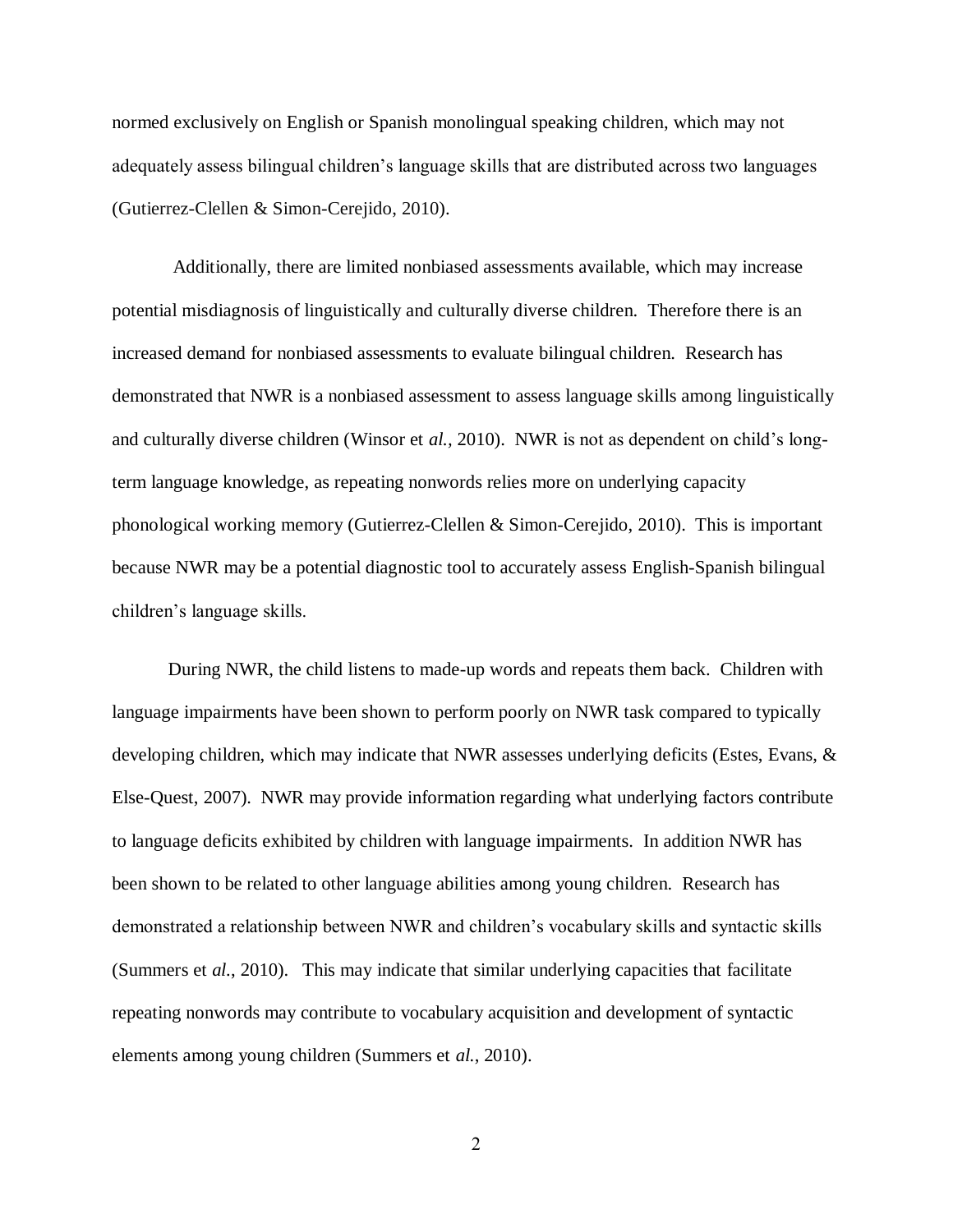However, evidence has yielded mixed results for NWR performances among bilingual children. Research has demonstrated variability among nonword repetition performance exhibited among children with language impairment (Estes, Evans, & Else-Quest, 2007). Therefore further research is warranted to increase generalizability of NWR task as an assessment tool for ruling out language impairment among linguistically and culturally diverse children. Also, there is limited research demonstrating how NWR performance patterns among English-Spanish bilingual children change over time. This information would aid interpretation of expected performance of bilingual children on NWR, in particular when comparing performance with monolingual children.

Research of NWR performance patterns among English-Spanish bilingual adults is needed to provide normative information on the expected NWR patterns among bilingual children as they develop. It is expected that bilingual children will perform similarly to bilingual adults over time. Currently it is unknown how English-Spanish bilingual adults would perform on NWR task. Further research would help clarify how bilingual adults' perform on NWR tasks. Information on NWR performance of bilingual adults would contribute to the current body of knowledge of NWR performances of bilingual children. Further research may assist in determining if the relationship between NWR and vocabulary skills and syntactic skills is present among English-Spanish bilingual adults or only exhibited by young children.

#### **1.1 Nonword repetition task and underlying processes**

Nonword repetition has provided understanding regarding the underlying deficits of working memory among children with SLI and how that may affect their language development. Working memory has a critical role in early language learning because it permits children to analyze and comprehend language elements. After children become more familiarized with the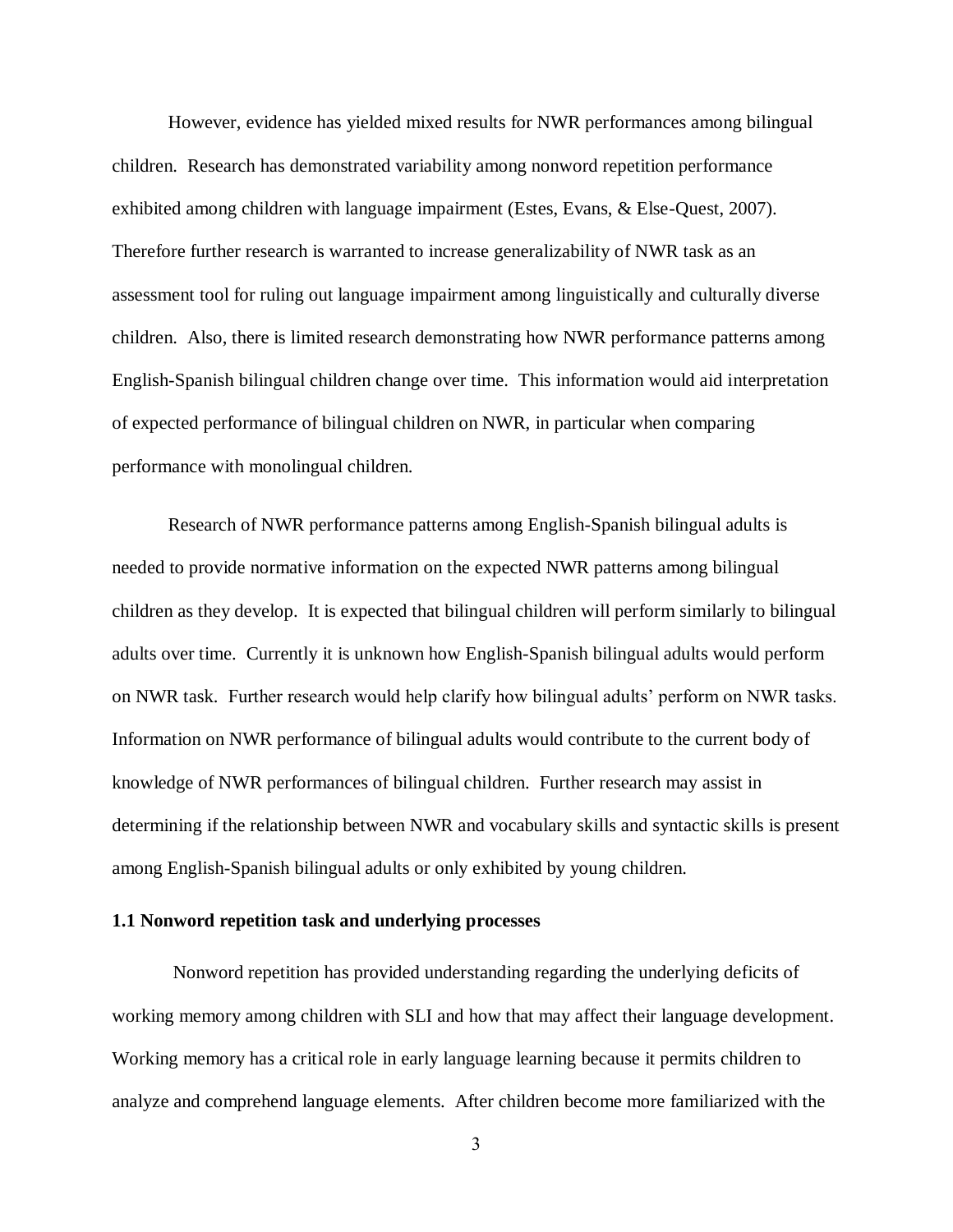language, working memory is utilized to temporarily store and process linguistic information necessary to facilitate language comprehension within long-term memory (Marton & Schwartz, 2003). Therefore in order to clarify how phonological working memory continues to influence language development among bilingual children over time; gaining understanding of NWR performance among bilingual adults would help determine to what extent phonological working memory influences other language processes, and determine how NWR performance changes throughout a bilingual individual's development.

Nonword repetition (NWR) includes nonwords that are neither real words nor meaningful. They are strings of phonemes that resemble sound combinations of the language being tested. Performance on NWR is influenced by articulation and understanding of words and phonological awareness. Nonwords adhere to the phonotactic constraints, the rules that indicate how sounds are combined to form words, of a particular language. NWR requires individuals to discriminate each nonword, temporarily store information in working memory, access phonological knowledge in long-term memory and repeat strings of sounds. Successful completion of a NWR task involves phonological working memory capability, phonological processing ability, correctly discriminating and articulating speech sounds (Baddeley, 2003; Kohnert, Windsor, & Dongsun, 2006; Summers et *al.* , 2010).

Nonword repetition accuracy is primarily influenced by phonological working memory capacity, also referred as phonological loop (Gathercole, Hitch, Service & Martin, 1997). Terms phonological working memory and phonological loop will be used interchangeably within this paper. During nonword repetition, phonological working memory mediates immediate recall of unfamiliar sound combinations not previously stored within the individual's mental lexicon (Gathercole, Hitch, Service & Martin, 1997). According to Baddeley's model of working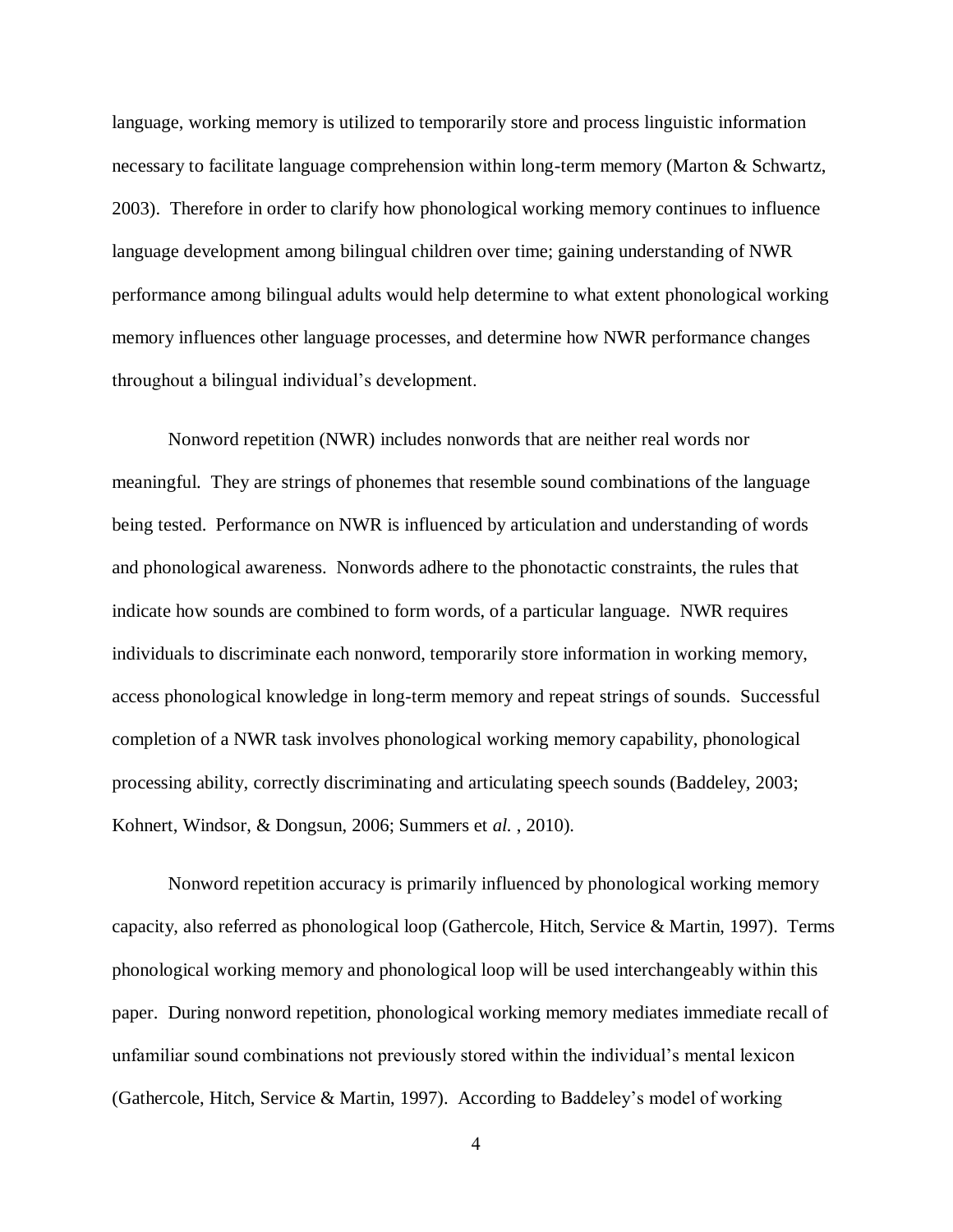memory, there are two components; short-term memory and long-term memory which aid processing and acquisition of language information. Working memory facilitates temporary rehearsal and storage of information. Also, working memory facilitates comprehension of information stored within long-term memory. According to Baddeley's model, the working memory is further divided into slave components; the phonological loop, visual spatial sketch pad and the episodic buffer that are controlled by the executive function (Baddeley, 2003).

The phonological loop component includes temporary storage of phonological information which is held for a short amount of time. The subvocal rehearsal system is utilized to increase storage of information for longer periods of time, and to process visual information. Auditory stimuli perceived, is immediately analyzed and transferred into short-term storage. This information is transmitted to phonological output buffer where it is recalled or rehearsed through the subvocal rehearsal system. This process is similar for written information, which is processed into a phonological code, and transferred into the phonological output buffer and then is articulated into speech (Baddeley, 2003). The phonological loop is vital in forming stable phonological representations of sound and syllables of a language, which are transferred into long-term lexical knowledge to support vocabulary development (Estes, Evans, & Else-Quest, 2007).

**1.1.1 Structural differences in English and Spanish.** Phonological capacity is relevant in the initial acquisition of language structures in both English and Spanish. Bilingual individuals must develop two distinct phonological systems and/or one complete phonological system to support acquisition of phonological representations and aid understanding of sounds, syllable, and words combinations in more than one language (Estes, Evans, & Else-Quest, 2007). English and Spanish exhibit various structural differences in phonology, morphology and syntax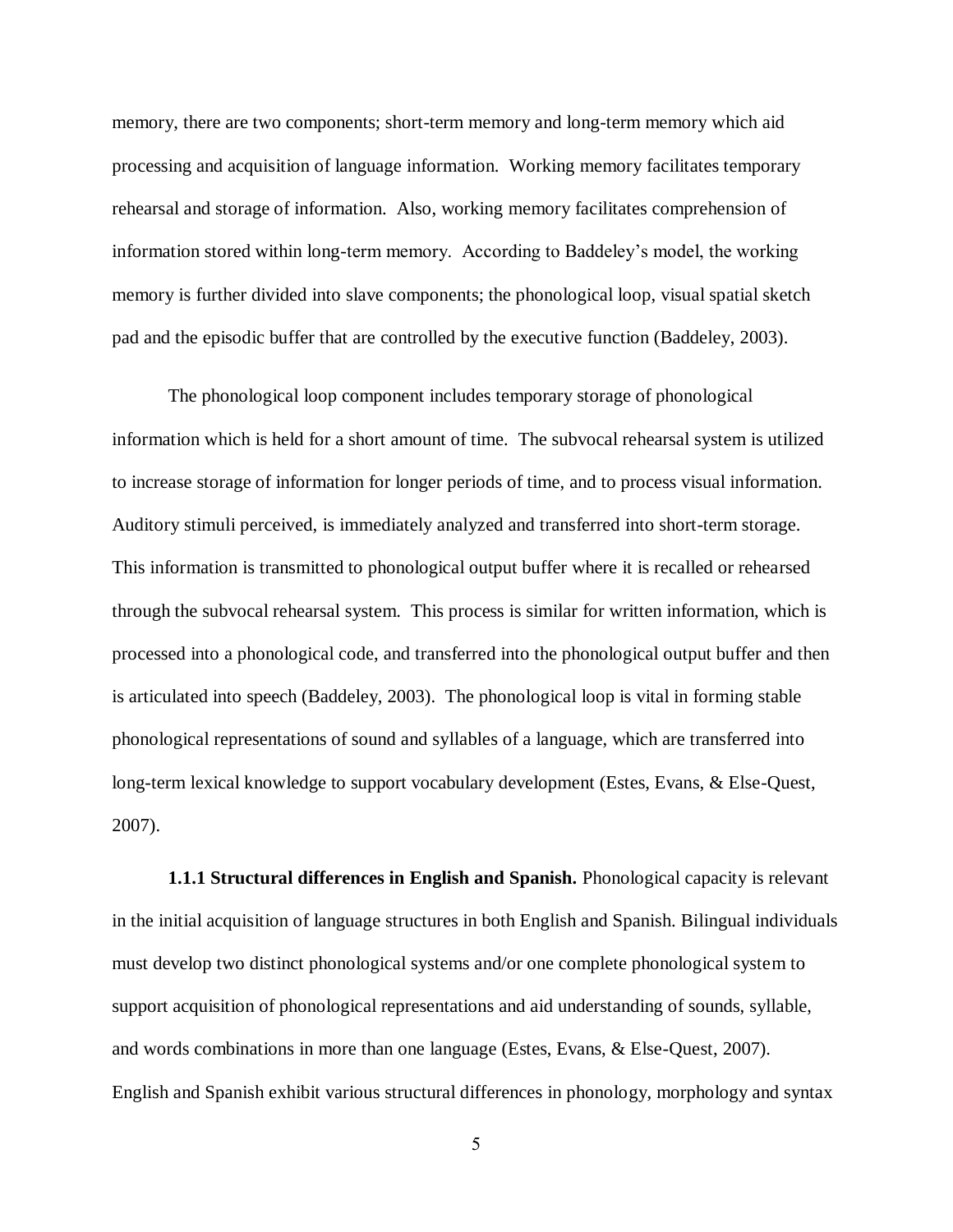that bilingual children must acquire and comprehend (Girbau & Schwartz, 2008). In Spanish there are more morphological markers. Also, Spanish has fewer vowels (5 vowels) and consonants (20 consonants) than English (13 vowels and 24 consonants) (Summers et *al*., 2010). Therefore Spanish monolinguals typically acquire Spanish vowels earlier due to vowel system being less complex than English vowel system (Goldstein & Pollock, 2000). The phonotactic rules in English and Spanish affect the acquisition of phonemes in each language. Speech sounds in Spanish are acquired earlier by children then speech sounds acquired in English; which contain more later-developing sounds. Most monolingual children acquiring Spanish master early developing speech sounds similarly to English monolinguals by age five years (Jimenez, 1987). Also, phonological acquisition among bilingual children with varying exposure to English and Spanish demonstrated similar trends and showed similar speech errors compared to monolingual children (Goldstein et a*l.,* 2005). Furthermore, Spanish words have more syllable combinations than English. English increases phonological complexity by adding consonants in final position of syllables and consonant structures. Spanish increases complexity by increasing syllables and adding consonant vowel structures (Dollaghan & Campbell, 1998; Kohnert et *al.*, 2006; Summers, et *al*., 2010).

### **1.2 NWR and bilingual children with language impairment**

**1.2.1 Understanding linguistic differences among bilinguals.** Research has shown an increase in the Hispanic population, resulting in a growing population of bilingual children and Spanish speaking children learning English as a second language (Gutierrez-Clellen & Simon-Cerejido, 2010). The majority of bilingual individuals exhibit varying language experiences (e.g. dominance, proficiency, history, etc.), which change throughout development and into adulthood, and may influence their language knowledge in both English and Spanish. Bilingual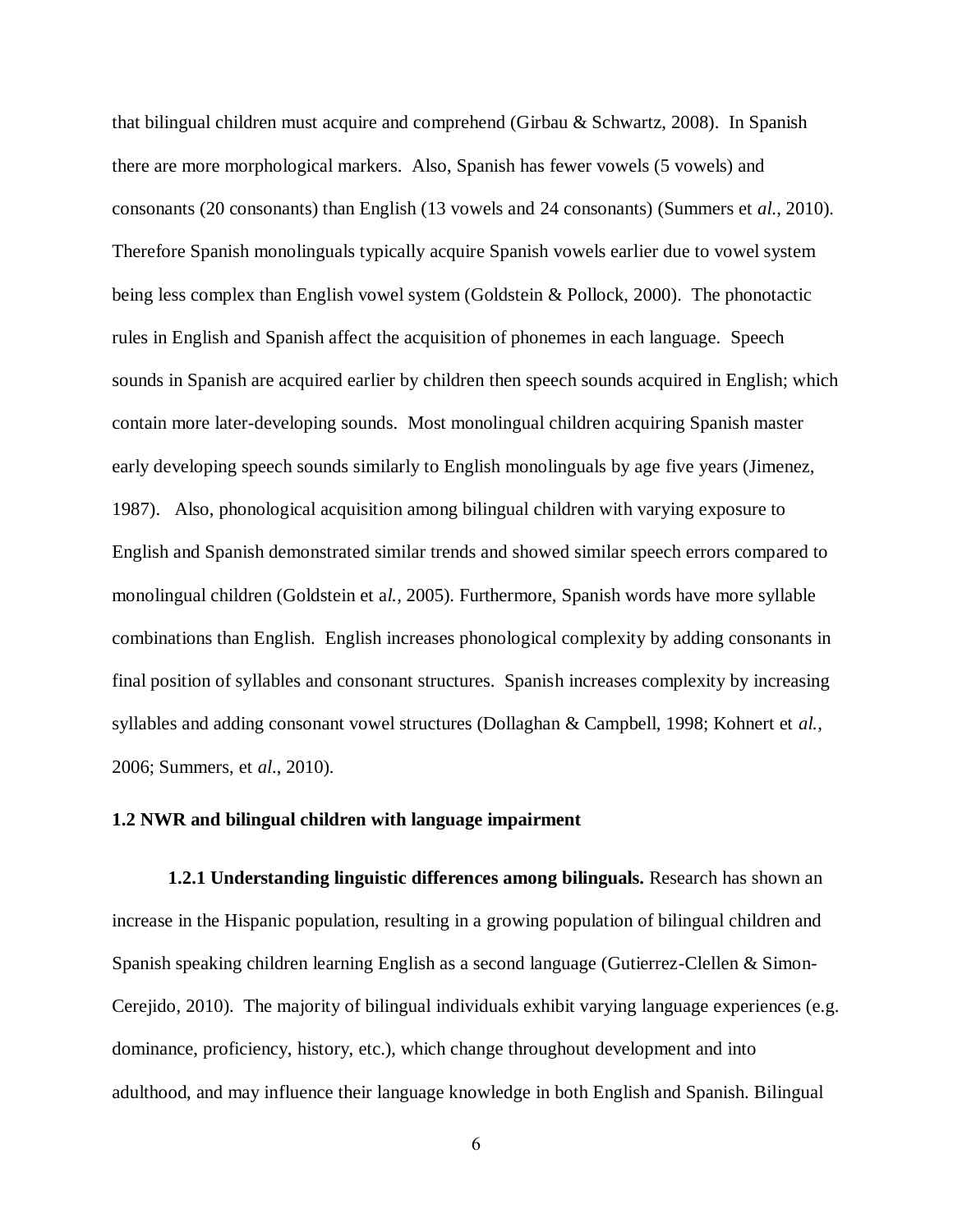individuals may be categorized as sequential or simultaneous bilingual learners. Sequential bilingual learners learn their native language (L1) from birth and learn a second language (L2) during their childhood (Goldstein, 2012). Sequential bilinguals typically learn (L1), Spanish, as their native language and then acquire English (L2) after entering an academic setting (Girbau & Schwartz, 2008). Simultaneous bilingual learners acquire English and Spanish simultaneously from birth (Genesee, 1989).

Additionally, language exposure to and use of English and Spanish varies for simultaneous and sequential bilinguals, based on external factors which includes: age of first exposure to each language before or upon entering school, type of school program, and amount of exposure in each language (Genesee, Nicoladis, & Paradis, 1995). Variability among language experiences (dominance, history, proficiency, etc.) in English and Spanish may result in bilingual children developing different levels of proficiency, and language domains remaining underdeveloped (Girbau & Schwartz, 2008). Evidence has demonstrated that sequential bilinguals who acquired Spanish as their first language and English as their second language at school; become more proficient in English in both receptive and expressive production, by the time their adolescents (Girbau & Schwartz, 2008). Reaching a level of equal proficiency in English and Spanish is dependent on the child's experiences in each language; which include formal instruction received, communication interactions, and usage of each language that may change over time (Girbau & Schwartz, 2008).

**1.2.2 Bilingual children with language impairment**. The term language impairment has been generally used in research to describe presence of any language deficits among children. Recently term for language deficits occurring in children in absence of intellectual deficits, sensory disorders, neurological damage, and emotional deficits is referred to specific language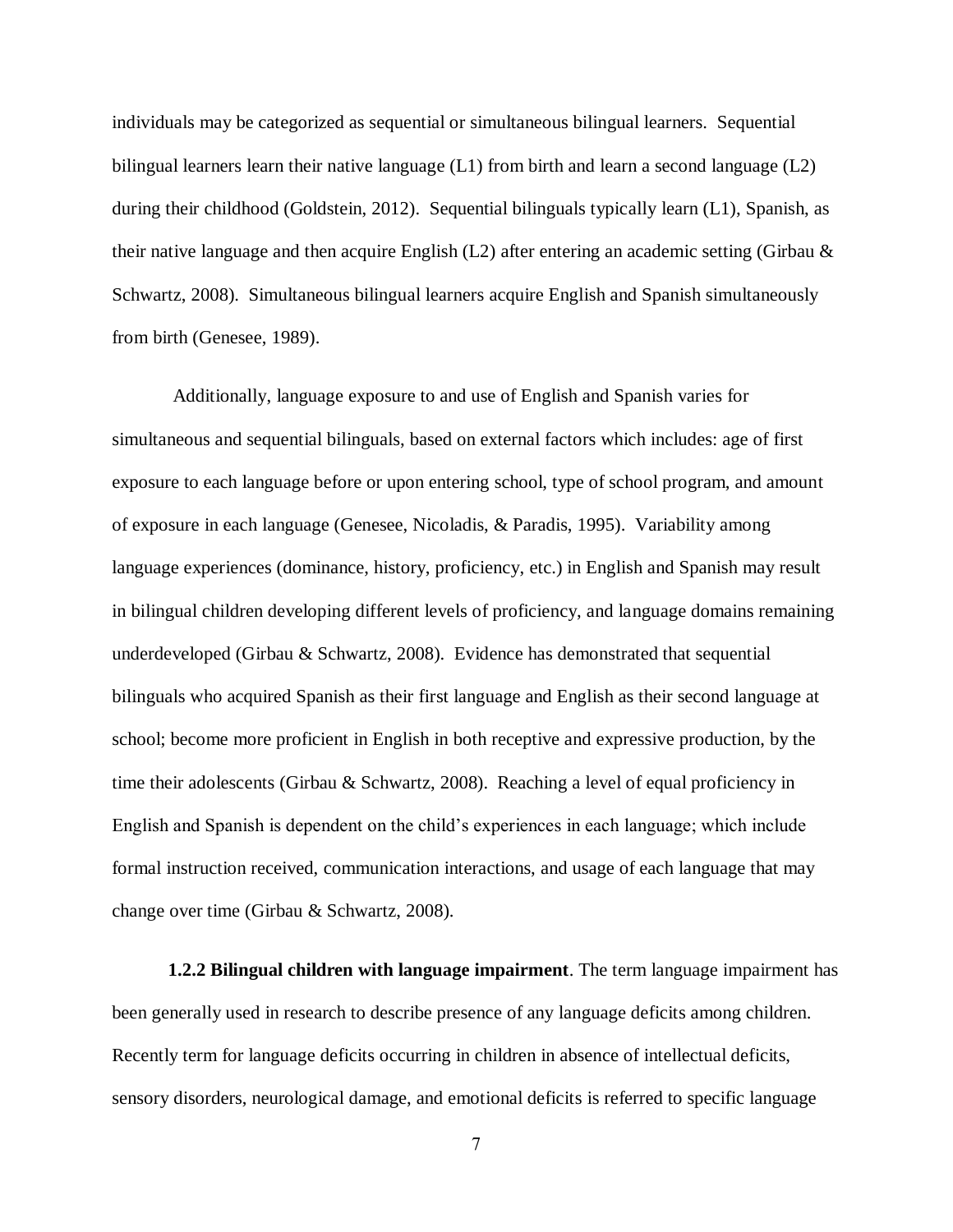impairment (SLI) (Dale et *al.*, 2003). However, recent evidence has indicated that it is not adequate to make diagnosis of SLI until the child is at least four years old, as language deficits may improve if related to a mild delay in language development (Rescorla & Lee, 2001; Dale et *al.*, 2003). Therefore both terms language impairments and SLI will be used interchangeably in the present study. As many studies indicating terms SLI and language do not provide clear guidelines for using labels.

Research has shown that there is an increased risk for English language learners (ELLs) and bilingual children to experience academic delays compared to other minority students (Gutierrez-Clellen & Simon-Cerejido, 2010). This may be attributed to the unique development of language skills across two languages which may not be evenly distributed. Also, bilingual children are considered at risk for language impairments. Specific language impairment (SLI) is the highest occurring language impairment in children with 5-7% prevalence (Kohnert, Windsor, & Ebert, 2009). SLI is identified when children demonstrate a decreased language performance and fail to make expected language gains during development (Kohnert, Windsor, & Ebert, 2009). Other problems may arise and co-occur in children with SLI, such as speech and reading comprehension deficits.

 Another problem facing bilingual children is risk of being overidentified within special education, resulting from limited use of available assessments that adequately differentiate children's abilities related to their English status and to their disability (Gutierrez-Clellen  $\&$ Simon-Cerejido, 2010). There are various problems associated with utilizing standardized assessments among the bilingual population. Many standardized assessments utilized within clinical practice are normed exclusively on monolingual English-speaking children, which may not accurately assess bilingual children's unique language skills in English (Gutierrez-Clellen &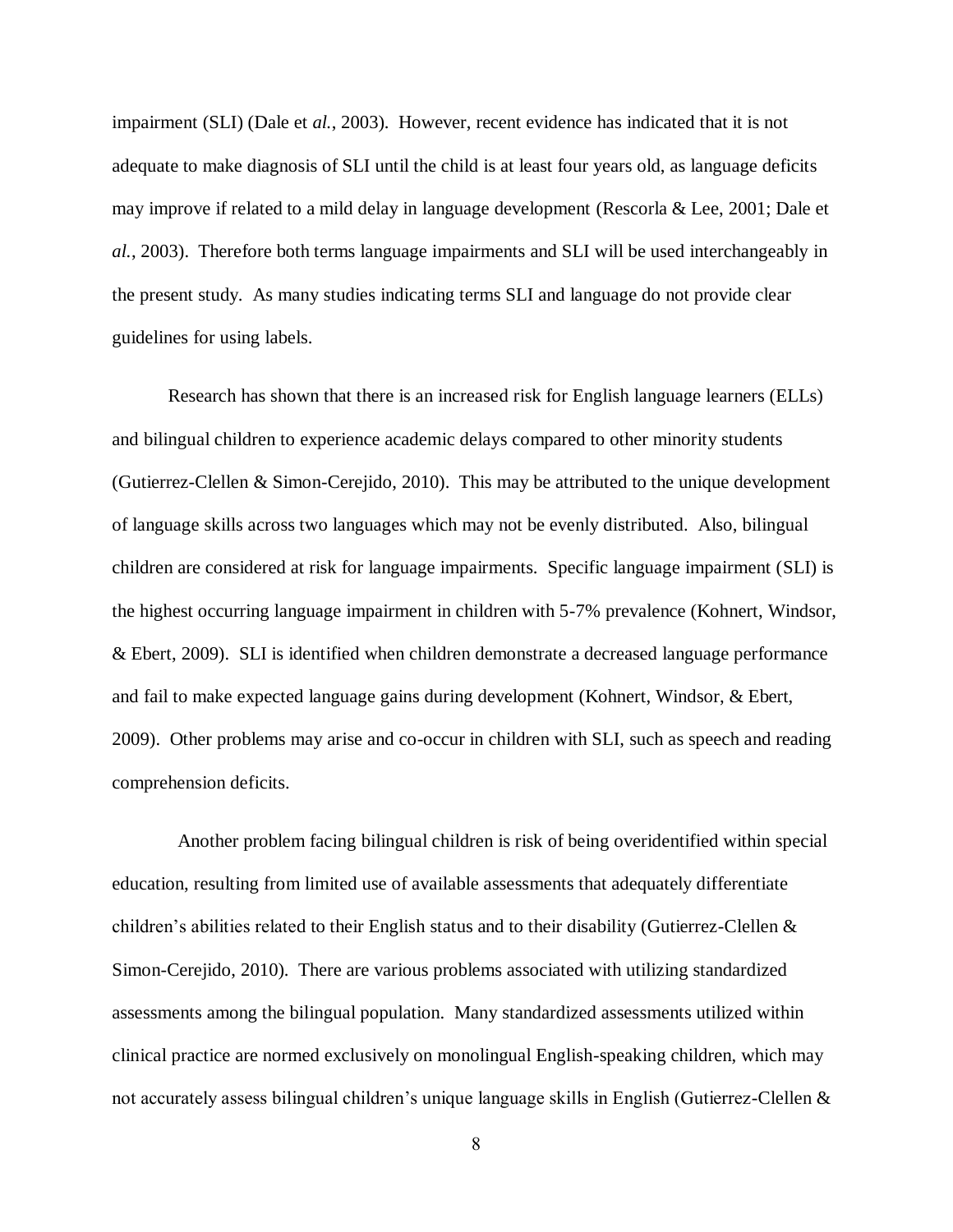Simon-Cerejido, 2010). In addition, conventional language assessments are reliant on bilingual children's language knowledge in English which may be limited, resulting in overidentification of SLI among bilingual or linguistically and culturally diverse children (Kohnert, Windsor, & Ebert, 2008; Summers et *al.*, 2010). Also, it is important to consider that bilingual children's performance on tests based on language knowledge may be affected by age of acquisition in English.

Research has shown that after a second language is introduced, a bilingual individual's cognitive functioning changes and becomes wired distinctly from monolingual speakers (Kohnert, Windsor, & Ebert, 2008). Therefore even if the bilingual individual may achieve proficiency in the second language, their performance may continue to differ on assessments developed for monolingual speakers, and not bilingual speakers (Kohnert, Windsor, & Ebert, 2008). Diagnostic procedures have changed in an attempt to appropriately evaluate bilingual children with varying "balanced" to "dominant" language proficiency. Testing methods should measure understanding of both L1 and L2 by assessing their knowledge of concepts (Kohnert, Windsor, & Ebert, 2008).

**1.2.3 Identifying SLI among bilingual children with NWR.** Measures of phonological working memory have been shown to accurately identify children with language impairment and reduce bias in standardized assessments (Gutierrez-Clellen & Simon-Cerejido, 2010). Evidence has demonstrated that phonological working memory is impaired among children with learning disabilities, attention deficits, and reading disabilities (Estes, Evans, & Else-Quest, 2007; Marton et *al*., 2007; Marton & Schwartz, 2003; Weismer et *al*., 2000). Underlying deficits in phonological working memory are apparent in children with SLI as indicated by decreased performance on various working memory tasks (Estes, Evans, & Else-Quest, 2007; Marton et *al*.,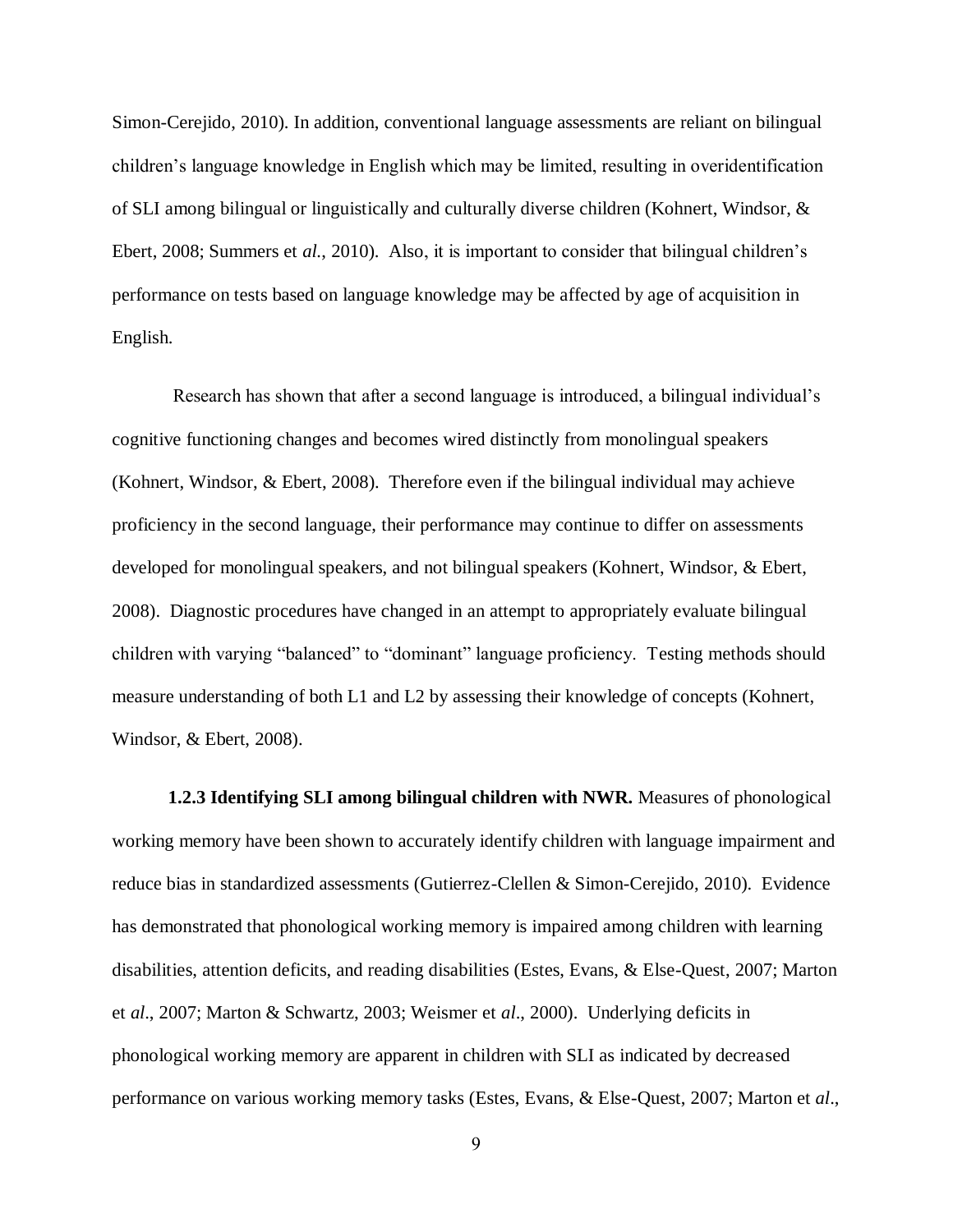2007; Marton & Schwartz, 2003; Weismer et *al*., 2000). Decreased performance on phonological working memory tasks was noted in children with SLI, including on nonword repetition and nonwords lists when compared to age-matched, younger, and language age matched children (Estes, Evans, & Else-Quest, 2007) .

A growing body of literature has demonstrated that children with SLI repeat nonwords with less accuracy indicating a phonological processing deficit not a lack of language knowledge. The phonological processing deficit is more apparent as the nonword length increases (Dollaghan & Campbell, 1998). Evidence demonstrated that children with SLI have increased difficulties repeating nonwords at three and four syllable lengths, compared to children with typical language development which demonstrate less accuracy at four syllable lengths**.**  Similar results were found among bilingual and Spanish-speaking children which demonstrated decreased performance on nonword repetition as syllable length increased, in particular at four and five syllable lengths (Girbau & Schwartz, 2007, 2008; Marton et al., 2007; Munson, Kurtz, & Windsor, 2005; Summers et *al*., 2010). Word length effect has been demonstrated in younger children and appears to persist in older school-age children with SLI (Montgomery, 1995). Therefore, reduced performance at three to four syllable nonwords may be a good indicator of children who may have language impairment (Dollaghan & Campbell, 1998). Repetition performance of longer nonwords also decreases among typically developing children, however limited phonological capacity may result in longer nonwords becoming more taxing for children with SLI (Estes, Evans, & Else-Quest, 2007). Breakdown of nonword repetition performance of longer nonwords may be attributed to limited storage of phonological loop which decreases ability to accurately recall nonwords, and not phonological abilities (encoding, rehearsal,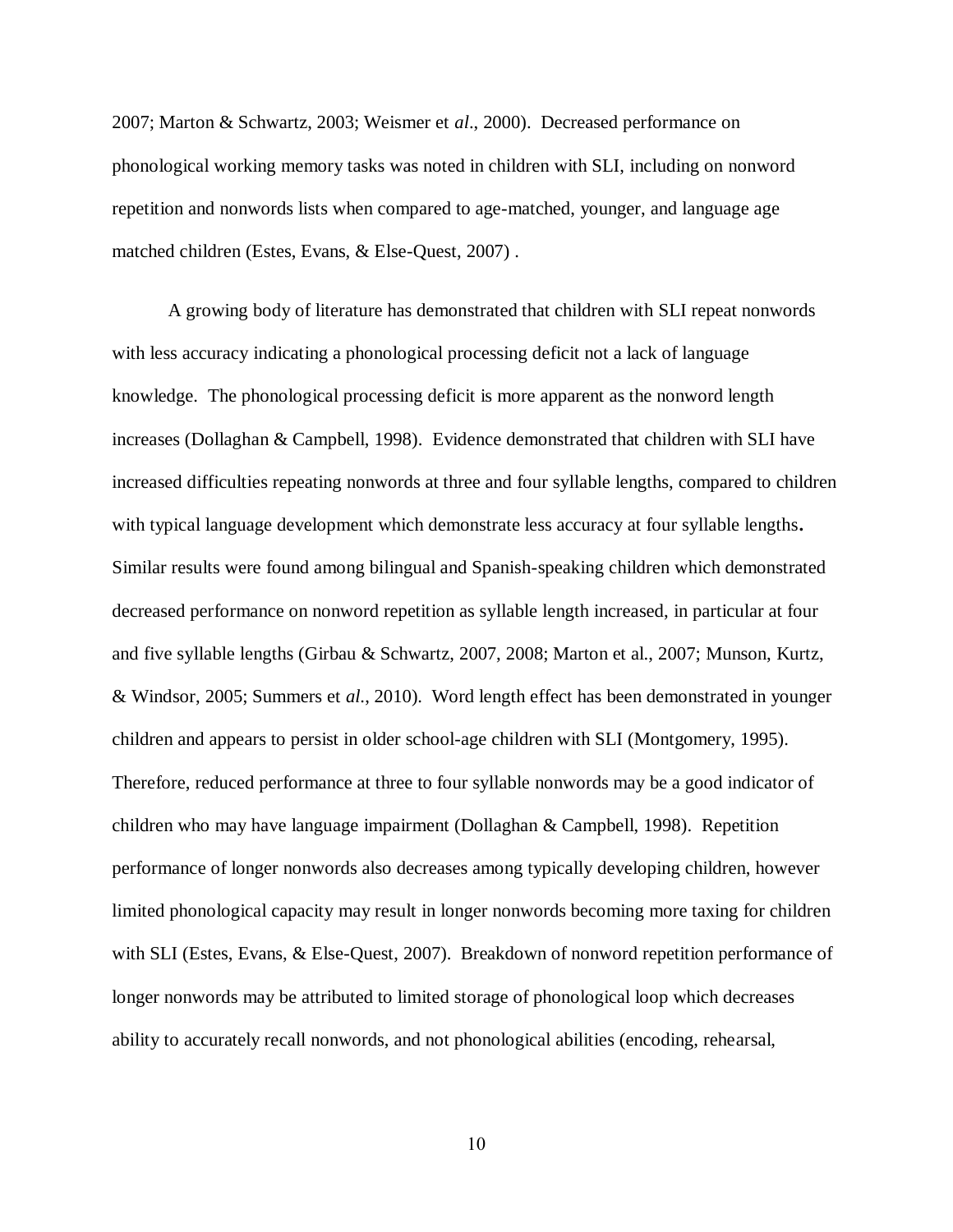articulatory/output abilities) which have been previously ruled out by prior evidence (Montgomery, 1995).

Therefore, a nonword repetition task may be a useful diagnostic tool for identifying children with LI (Kohnert, Windsor, & Dongsun 2006; Kohnert, Windsor, & Ebert, 2008; Summers et *al.,* 2010). Nonword repetition is a less biased measure because repeating nonwords is not as reliant on language knowledge, compared to conventional language measures (Dollaghan, & Campbell, 1998; Ellis Weismer, et *al*., 2000; Girbau, & Schwartz, 2007). "Language-based" measures such as NWR, can serve as an unbiased assessment within clinical practice for identification of children with SLI and/or linguistically diverse children (Kohnert, Windsor, & Ebert, 2008; Summers et *al*., 2010). Repeating nonwords are more familiar to children and less dependent on specific language knowledge, making it a sensitive measure to rule out SLI among bilingual children; whose language skills are dispersed across two languages (Kohnert, Windsor, & Dongsun 2006; Kohnert, Windsor, & Ebert, 2008; Summers et *al.*, 2010, Gutierrez-Clellen & Simon-Cerejido, 2010).

NWR was found to be sensitive in identifying Spanish-speaking children with SLI from children with typically developing language using NWR; providing evidence that deficits in phonological working memory persist in other languages. Girbau and Schwartz (2007) evaluated nonword repetition performance among older school-age Spanish-speaking children with typically developing language and children with SLI, using Spanish nonwords that they developed. Results demonstrated that Spanish-speaking children with SLI were accurately identified from children with typically developing language using NWR; providing evidence that deficits in phonological working memory persist in other languages (Estes, Evans, & Else-Quest, 2007; Girbau & Schwartz, 2007; Weismer et *al*., 2000). Winsor and colleagues (2010)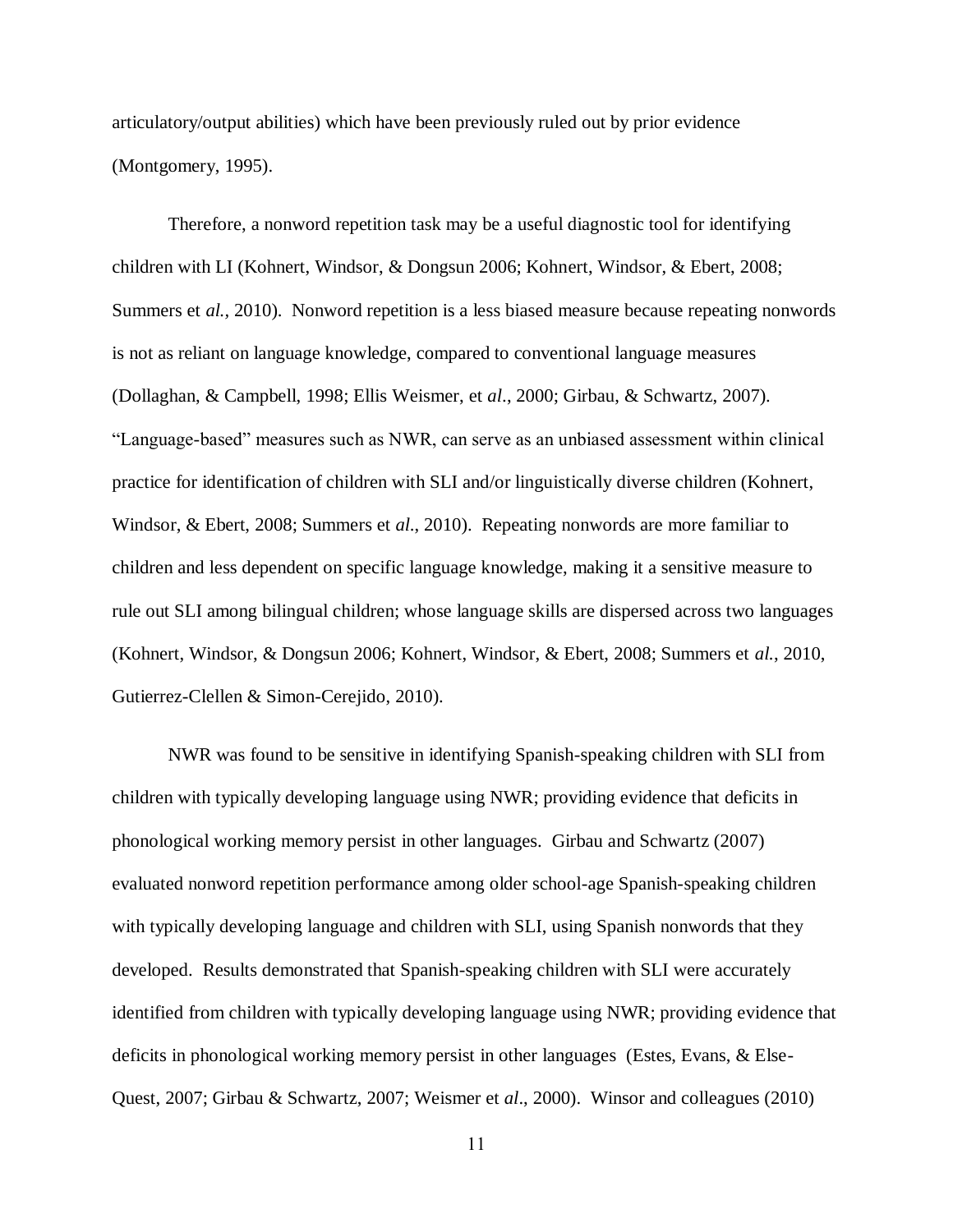demonstrated comparable results to Kohnert et *al*. (2006), indicating that an English and Spanish NWR accurately separated children with language impairments from typical monolingual English speaking children and bilingual children.

### **1.3 Sources of variations in NWR skills among bilingual children**

Evidence has demonstrated that long-term language knowledge is influenced by the bilingual speaker's language experiences. This is unsurprising as balanced bilingual individuals must have comparable lexical, semantic, morphosyntactic, and phonological knowledge in each language to perform adequately on assessments. Achieving equal language knowledge in more than one language may be difficult to achieve because both Spanish and English are structurally different (Girbau & Schwartz, 2008). Children were more accurate at repeating nonwords that resemble the rules for word combinations in the language most familiar to them (Summers et *al.,* 2010). NWR performance is influenced by the phonotactic constraints the child is learning in their native language and /or second language. English and Spanish Bilingual children repeated Spanish nonwords with higher accuracy than English nonwords, indicating a recall advantage for their native language (Summers et *al.*, 2010).

In addition, children that frequently speak and hear a language that contains longer words demonstrate a higher accuracy on nonwords that increase in syllable length. This information has been supported by several studies. In a study by Masoura and Gathercole (1999) Greek children performed better on the two-syllable to five-syllable nonwords, which resembled their native language, Greek, which is more multisyllabic than English, their second language. Children's higher performance on NWR is attributed to the nonwords resembling more closely the language; which they're most proficient in. Summers, Bohman, Peña and Gilliam (2010)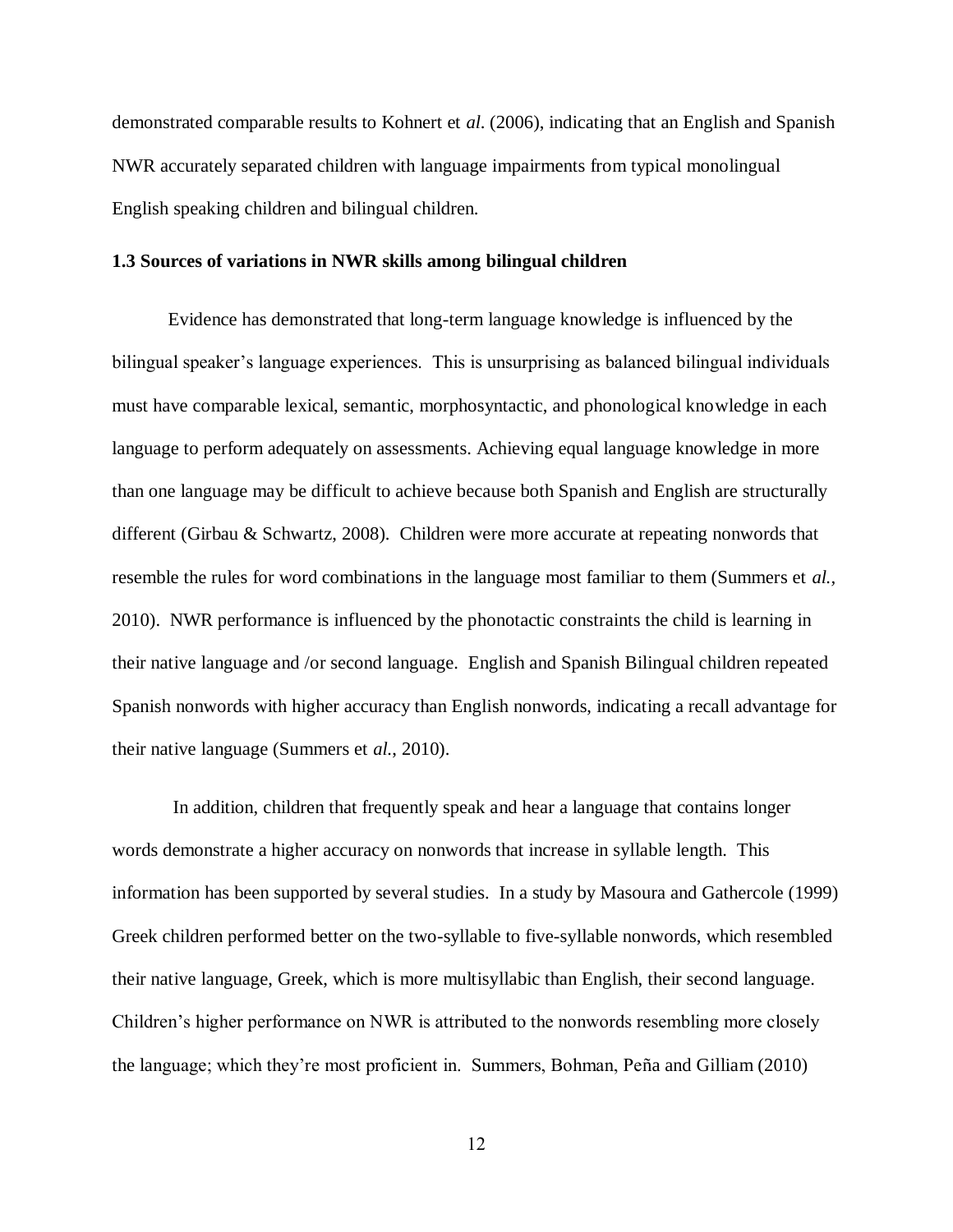demonstrated that English and Spanish bilingual children were better at repeating multisyllabic nonwords that resembled closely longer words in the Spanish language.

**1.3.1 Variations in NWR performance among bilingual children.** Many NWR tasks have been administered in only one language making evaluation of bilingual children's language skills difficult (Kohnert et al., 2006; Girbau & Schwartz, 2007). Administering NWR solely in one language may be inadequate to rule out SLI in bilingual children, as language skills are dispersed across both languages. Kohnert and colleagues (2006) found that performance among bilingual children were lower than typical developing English only (EO) children using an English nonword repetition task (ENWR). Bilingual children's decreased performance compared to EO children may have been influenced by their limited proficiency and knowledge in the English language. Bilingual "children with less experience in the test language would be at further disadvantage on these language processing measures" (Kohnert, Windsor, & Dongsun, 2006). Although ENWR accurately distinguished children with SLI from Bilingual children it may not accurately differentiate children who have SLI from typically developing bilingual children (Kohnert, Windsor, & Dongsun, 2006). Nonword repetition performance must be completed in both languages to avoid misdiagnosis of language impairment among bilingual children.

Winsor and colleagues (2010) also demonstrated that NWR in English only is insufficient to accurately separate typical bilingual children from monolingual English-speaking children. Results on English NWR showed that typical bilingual children performed less accurately than monolingual English speaking children, but demonstrated an overlapping performance with English speaking children with language impairment and higher repetition than bilingual children with language impairment. This is relevant as it provided further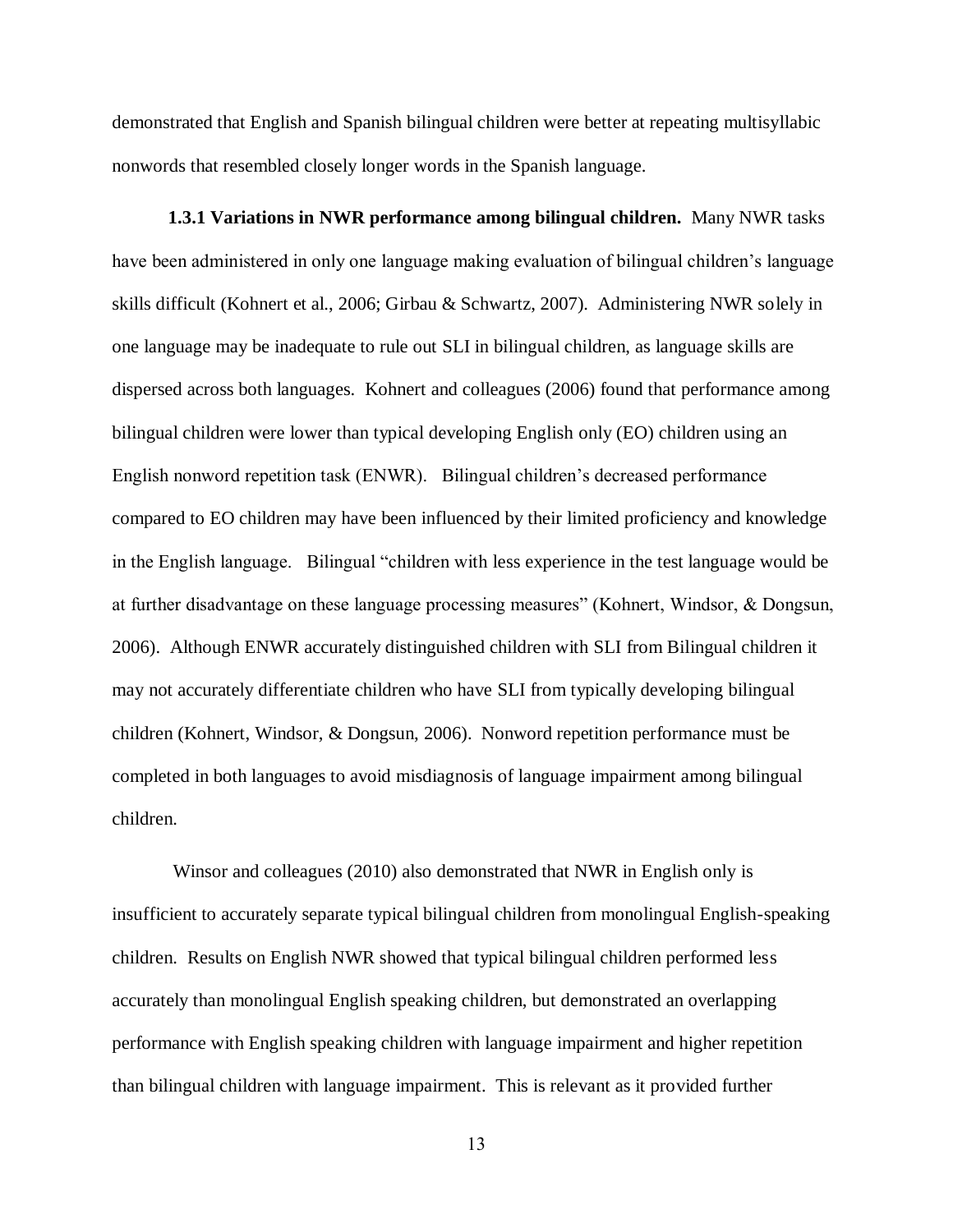evidence of language experiences affecting NWR performance independently of the child's underlying language ability. Bilingual children performed significantly higher on the Spanish NWR than on the English NWR, possibly highlighting factors such as early exposure to Spanish and length of language exposure that were key to accuracy (Winsor et *al.*, 2010; Kohnert et *al*. 2006). Therefore in order to appropriately assess nonword repetition performances exhibited by bilingual children despite variations demonstrated, normative data from bilingual adult performance is needed to disambiguate performances among bilingual children.

#### **1.4 Contributions of long-term knowledge to NWR skills**

Nonword repetition recall advantage results from long-term memory influencing phonological working memory among both adults and children (Gathercole & Adams, 1994). Working memory mediates language information with long-term memory, also referred to as crystallized memory. Higher recall has been found in real words and nonwords that resemble phonological structures stored within phonological working memory; indicating that repetition is influenced by long-term knowledge (Thorn & Gathercole, 1999). After an individual hears nonwords, sequences of speech sounds are processed through the phonological loop; which are temporarily stored and rehearsed prior to repetition. Long-term memory is activated if combinations of speech sounds resemble vocabulary found within lexicon of the language (Gatercole & Adams, 1994).

Nonwords that resemble the phonotactic constraints of the language with the most experience may lead to quicker recall of nonwords resembling that language (Munson, Kurtz, & Windsor, 2005; Summers et *al*., 2010).Baddeley (2003) demonstrated that nonwords constructed similarly to the English language were easier to recall then words constructed less similarly to English. NWR may activate long-term experiences based on the nonwords "word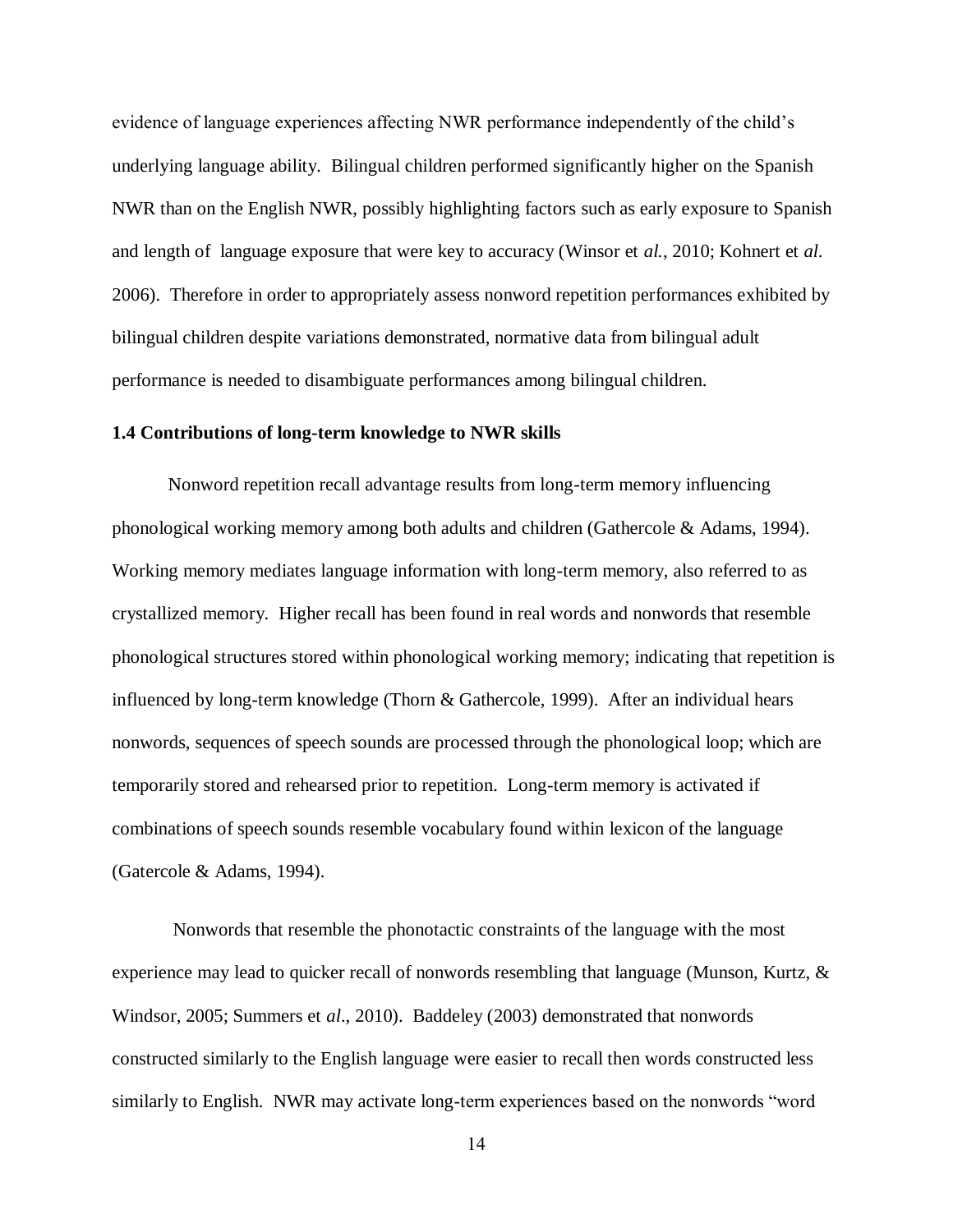likeness" and resembling the phonotactic constraints of the language being tested. Words that have higher phonotactic resemblances are typically produced more correctly than words with lower phonotactic resemblance. An effect for wordlikeness was found among children with SLI, who repeated high wordlike nonwords more accurately than low wordlike nonwords (Munson, Kurtz, & Windsor, 2005).

Similar results have been extended to adults. A study on English and French bilingual adults demonstrated a higher performance on words and nonwords; which closely resembled the language they were most experienced in (Thorn & Gathercole, 2001). Therefore repetition accuracy of low wordlikeness nonwords appears to be more representative of phonological working memory capacity, as it is less reliant on long-term knowledge. Also low wordlikeness nonword stimuli have been correlated with other phonological working memory measures such as digit span. Repetition accuracy of wordlike nonwords has been strongly correlated with vocabulary knowledge (Gatercole & Adams, 1994). Bilinguals' knowledge of each language may not be equally dispersed, resulting in delayed retrieval of lexical items if equal language proficiency has not been reached (Baddeley, 2003; Summers et *al*., 2010).

Among bilingual individuals, language experience may increase rapid retrieval and repetition of nonwords, if nonwords resemble the vocabulary of a language. Recall accuracy of nonwords are affected by an individual's native language and their experiences in that language. Thorn and Gathercole (1999) evaluated if "short term memory accuracy on English and French NWR was higher in children's native language than in their second language, due to the support of the long-term knowledge at both lexical and sublexical levels for the native language" (Thorn and Gathercole, 1999). Results indicated that high accuracy on English nonwords were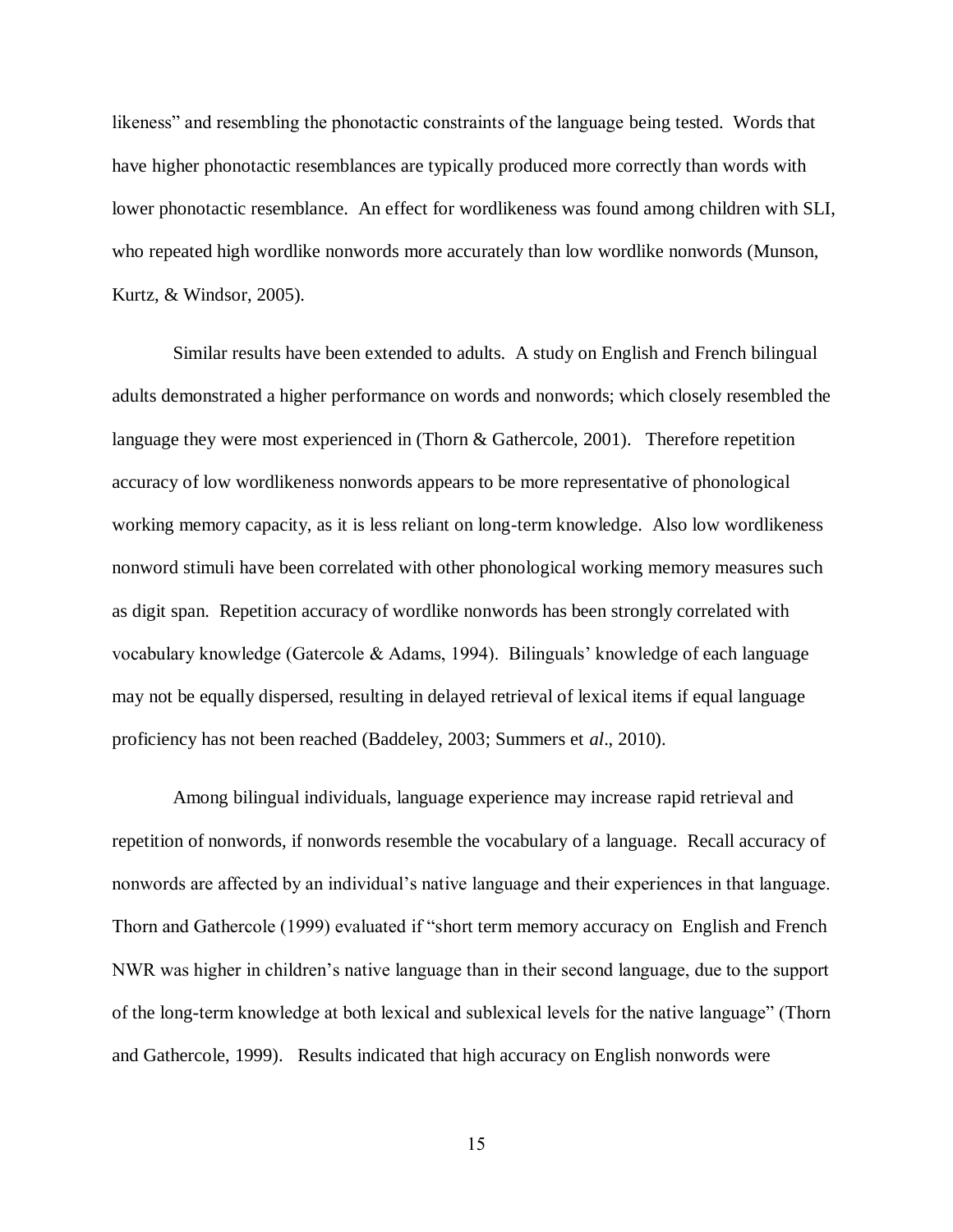demonstrated by all three groups of Monolingual English speaking children, English-French bilingual children, and children acquiring French as their second language learners.

However on the French NWR, second language learners and bilingual children performed comparably, while monolingual English-speaking children demonstrated low performance. Similar findings in another experiment demonstrated that simultaneous bilingual children performed equally on both English and French nonwords, while sequential bilinguals demonstrated higher accuracy in their native language (Thorn & Gathercole, 1999). Findings confirmed that bilingual children with balanced knowledge in each language maintain comparable phonological representations within phonological working memory, which may be equally facilitated by vocabulary knowledge in English and French. The study also showed that sequential bilingual children with dispersed language knowledge demonstrated increased stable phonological representations in their long-term storage of their dominant language, which facilitated high accuracy of nonwords in the language.

Evidence has demonstrated comparable findings with bilingual adults which exhibited higher recall accuracy in the digit span task, which resembled the more experienced language (Thorn & Gathercole 2001). Bilingual adults may rely on their long-term memory to assist processing words that resemble the language most dominant it. Memory performance of adults has been found to be higher in short words then in longer words. The rehearsal process of longer words may be delayed resulting in loss of information within the phonological storage. Phonological processing and rehearsal of shorter words is faster permitting better recall of the words. In a study of Welsh-English bilingual adults, participants demonstrated a higher digit span in English, even though they reported being higher proficiency in welsh. Prior language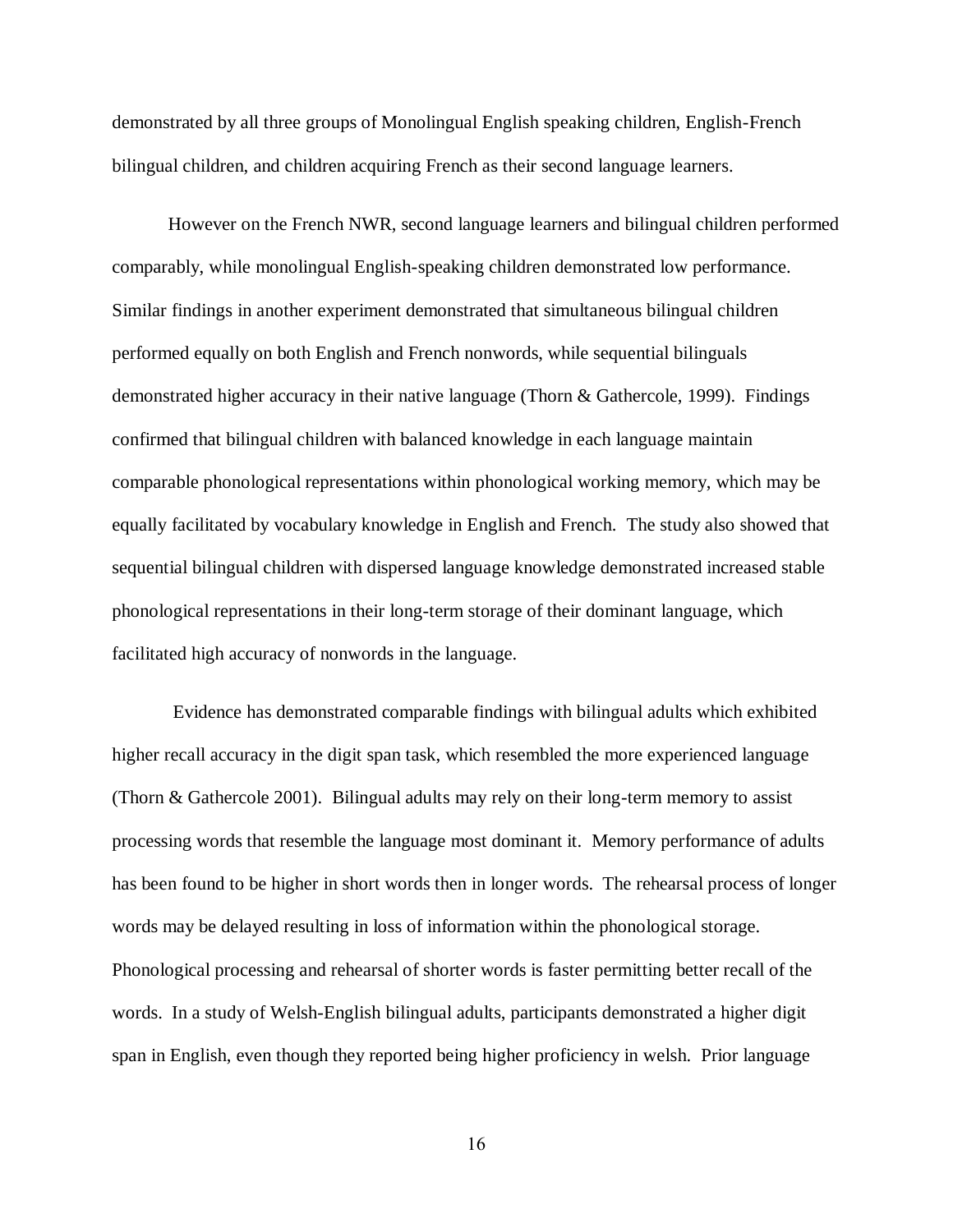experiences and vocabulary knowledge facilitates quicker retrieval of words (Thorn & Gathercole, 2001; Summers et *al*., 2010).

### **1.5 Correlation between phonological working memory and other language recall measures**

**1.5.1 NWR and vocabulary skills.** Evidence has shown an association between phonological short-term memory and children's vocabulary knowledge. Relationships found between NWR and bilingual children's vocabulary skills contradict prior evidence demonstrating a higher performance in the children's more familiar language. Young children depend on phonological short-term memory when acquiring a new language, due to their lack of vocabulary knowledge in that language **(**Masoura & Gathercole, 1999). A study by Masoura and Gathercole (2005) evaluated Greek children's initial word learning of a second language. Results revealed that phonological working memory supports word acquisition in the second language until sufficient vocabulary knowledge is attained. The study also demonstrated that learning new English words was enhanced by prior vocabulary knowledge. The children in this particular study had some experience learning English and had sufficient vocabulary knowledge to facilitate learning new words that resembled prior stable phonological forms and did not depend on phonological working memory to facilitate word learning (Masoura & Gathercole, 2005). Therefore word learning is facilitated by the children's prior vocabulary knowledge and their phonological short-term abilities (Gathercole, Hitch, Service & Martin, 1997; Masoura & Gathercole, 1999).

 NWR is a useful predictor for determining the children's vocabulary at 5 years of age (Masoura & Gathercole, 1999; Baddeley, 2003). It is suggested that phonological working memory initially assists children in acquiring vocabulary; which enhances accuracy of NWR if the nonwords resemble their dominant language (Baddeley, 2003). Gathercole *et al*. (1992)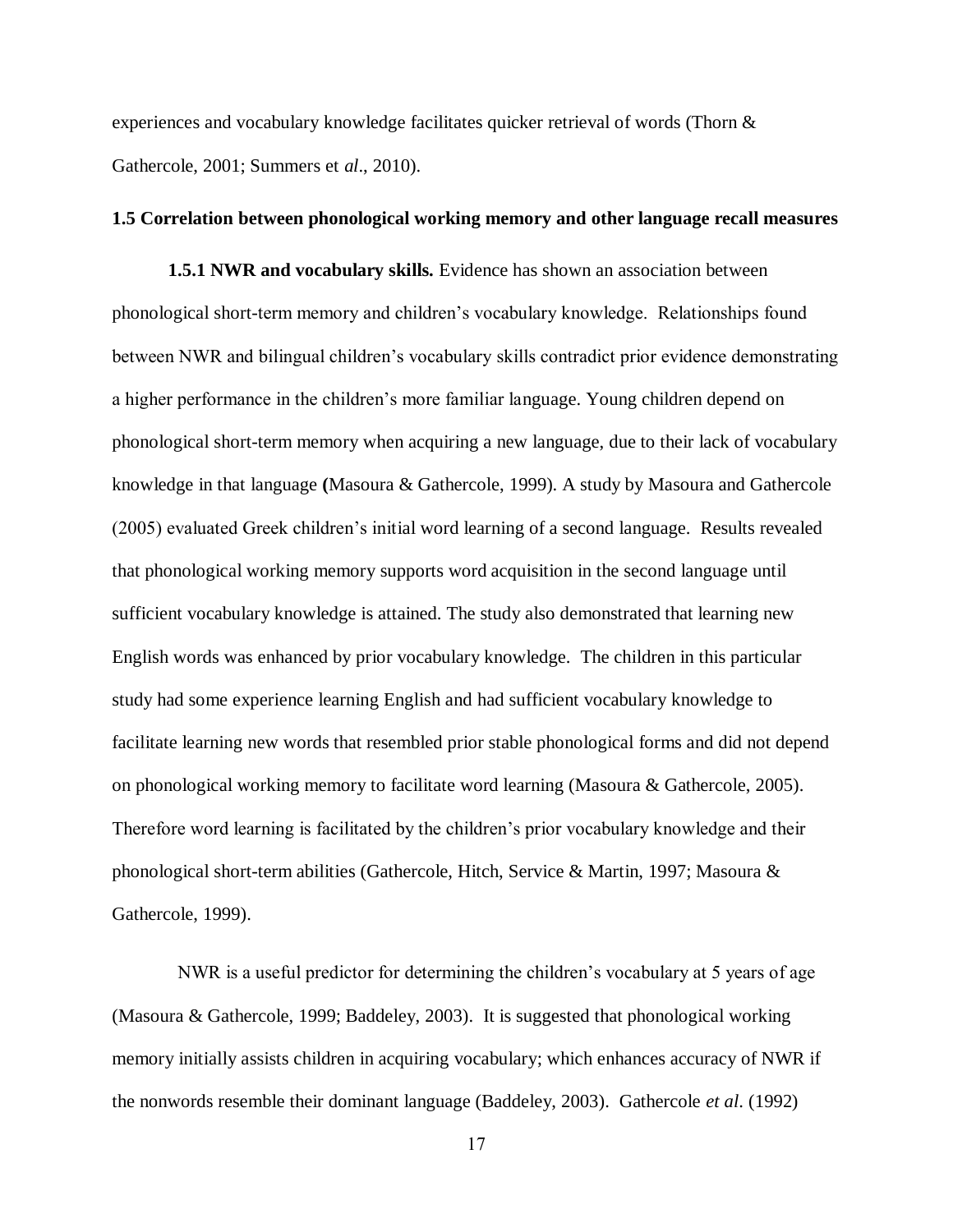provided further evidence by demonstrating a correlation between vocabulary and NWR performance in children ages 4 to 6 years old. It is suggested that the phonological loop is a predictor of vocabulary learning in younger children (Gathercole *et al*. 1992). After children gain sufficient exposure to language and acquire more vocabulary; association between phonological working and vocabulary knowledge decreases (Gathercole *et al*. 1992). This suggests that younger children depend on their phonological working memory as they are developing their language skills in their native and second language (Gathercole *et al*. 1992). However, as the children develop a certain amount of language and their mental lexicon expands, they rely more on their long-term knowledge to process information in the each language (Summers et *al*., 2010).

Another study, Gathercole, Hitch, Service & Martin (1997) demonstrated that NWR was highly correlated to learning paradigms associated with learning new words in children's (ages=5-7 years old). These learning paradigms included a word-nonword task and two story measures (recall of new names, and recall of definitions). A positive relationship was demonstrated between NWR and three vocabulary scores, even when age and nonverbal scores were taken out Findings showed that overall vocabulary scores were related with the four word learning tasks, even when NWR and age were taken out. However, NWR was correlated with performance on the word-nonword task, and was not related with the word-word learning task. Results demonstrated that phonological short-term memory facilitated children's learning of new vocabulary words with sound combinations not previously exposed too in their SL1. Yet, children also depended on other language knowledge, including vocabulary knowledge to aid their learning of new words. Therefore findings indicated that other underlying processes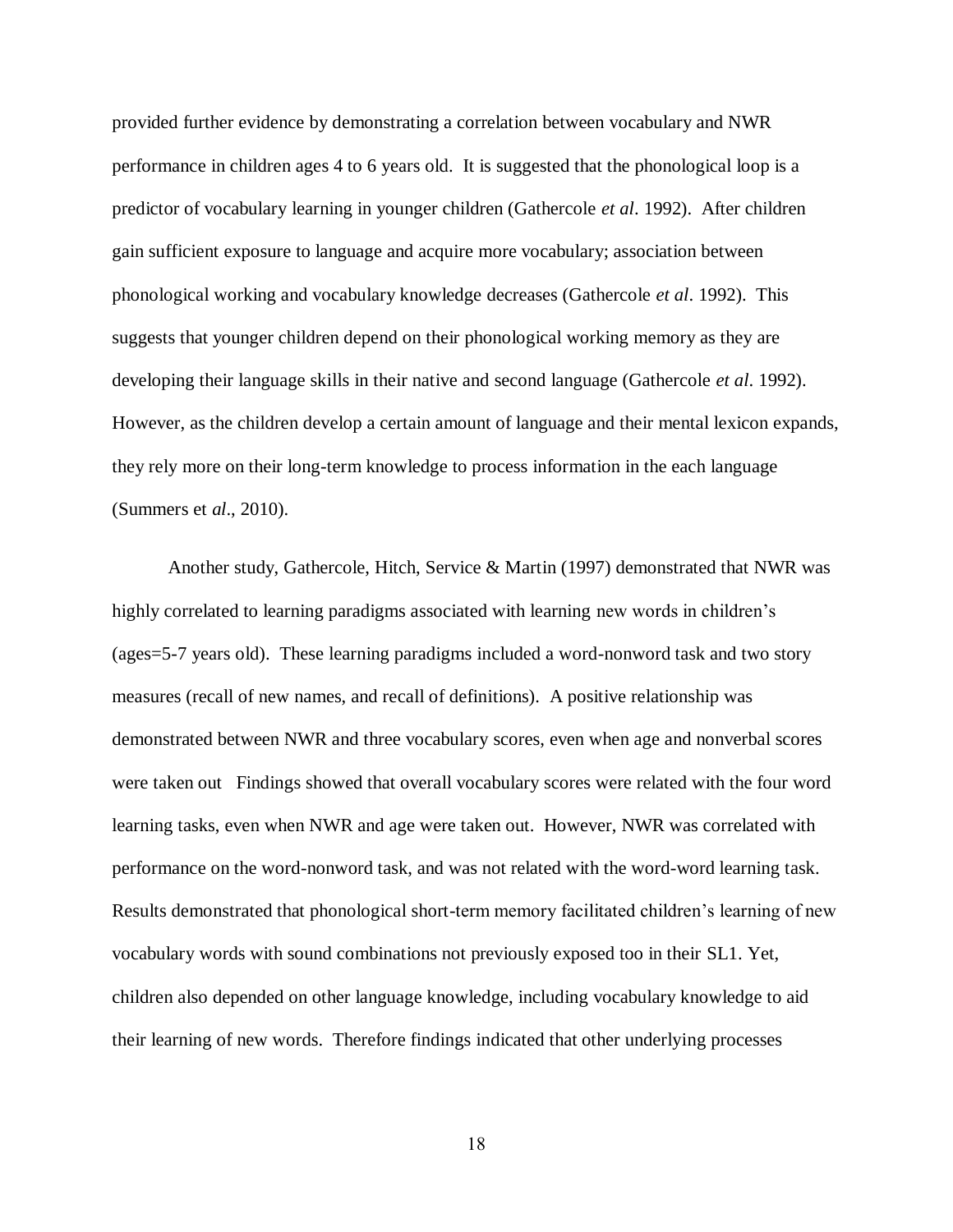besides vocabulary knowledge and phonological short-term memory are required in acquisition of new words (Gathercole, Hitch, Service & Martin, 1997).

 Reliance on phonological short term memory is apparent among individuals learning a foreign language, which may be facilitated if vocabulary in the foreign language resembles the phonological representations stored within their first language (Thorn & Gathercole, 1999). These findings coincide with Masoura and Gathercole (1999) study of Greek children (mean age=10;3) who had been learning English as a foreign language for three years and nonword repetition performance was evaluated in Greek and English. The results demonstrated that foreign vocabulary knowledge was highly correlated to nonword repetition scores after native vocabulary, age and nonverbal ability was factored out. This may indicate that children acquiring a second language depend more on their phonological short-term memory language, due to lack of vocabulary knowledge in their second language. Yet, when foreign vocabulary was factored out, native vocabulary was no longer significantly correlated with NWR. Vocabulary knowledge in the children's native language was sufficient to facilitate retrieval of words, without requiring support from phonological short-term memory.

 Phonological short term memory facilitates learning of new vocabulary words despite unfamiliar sound combinations (Baddeley, 2003; Gatercole & Adams, 1994**).** Thorn and Gathercole (1999) proposed that long-term knowledge activate stored phonological representations within phonological working memory, which fills the gap of unknown phonological structures within phonological storage. The recall process is facilitated and allows the individual to guess the missing parts of the words. Nonwords may be recreated with greater facility if the individual has increased knowledge about phonological representations resembling new language within long-term knowledge (Thorn & Gathercole, 1999).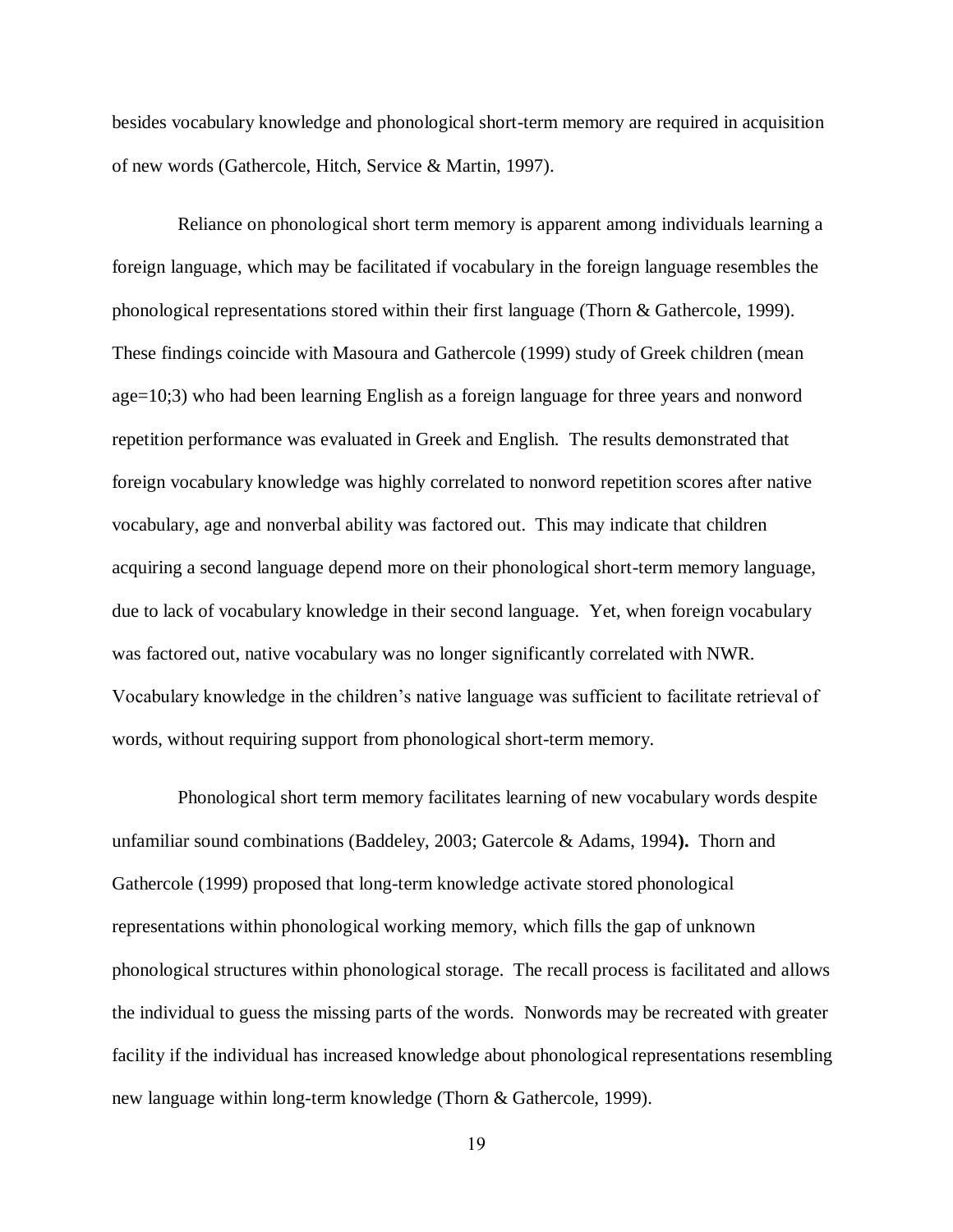**1.5.2 NWR, semantic, and syntactic skills.** Evidence has indicated that phonological working memory is correlated with other language abilities among typically developing children (Summers et al., French & O' Brien, 2008). However there is limited research examining to what extent phonological working memory influences sentence recalling and other similar language tasks. There appears to be contradictory views for underlying cognitive processes that guide sentence repetition. A further discussion regarding these views is required within the current body of research.

However one standing view regarding sentence repetition was proposed by Potter and Lombardi (1990). Potter and Lombardi (1990) argued that sentence recall is primarily based on meaning representation. They proposed that phonological working memory does not play a major role in recalling sentences (Schweppe et al., 2011). Recalling sentences is dependent on working memory capacity to repeat the sentences exactly as heard. Recalling sentences accurately depends on the number of words included, 12 words or less are ideal for the sentence to be recalled exactly. As a sentence increases in length by adding more words, there is a decrease in recall accuracy. Short-term memory temporarily stores information based on its attributes, including phonology, orthography, and articulation. Long-term memory is involved in maintaining the sentence meaning. Meaning is represented in short-term memory yet centralized in the long-term memory, due to words and sentences representing distinct meanings (Potter & Lombardi, 1990).

During sentence recall, meaning is maintained even though exact syntactic structure is not recalled (Potter & Lombardi, 1990). Repetition of words is activated based on their meaning and the individual's familiarity with the meaning. The long-term memory assists in storing words based on meaning and short-term memory assists in temporarily storing sentences and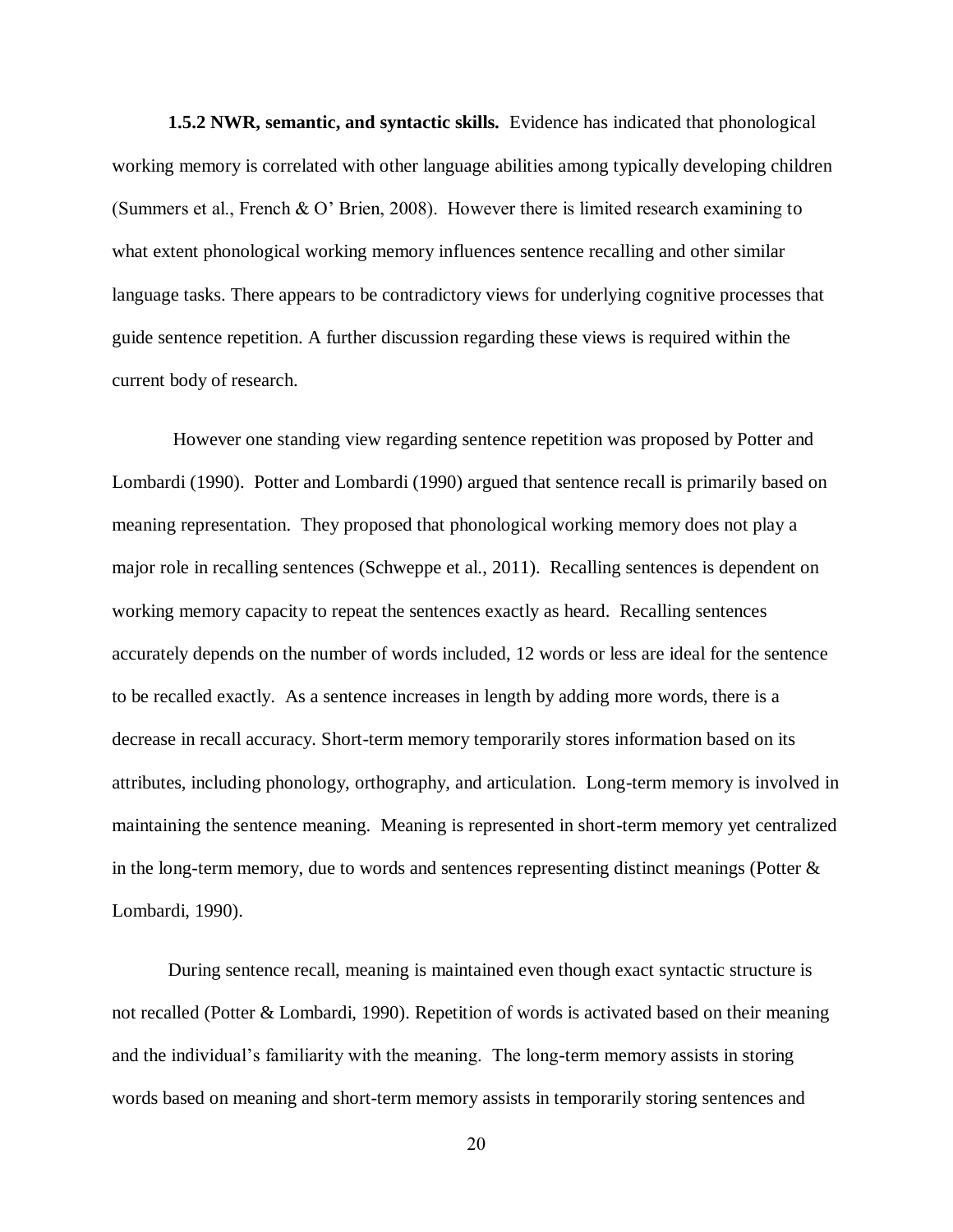words; and activating quick retrieval of words and sentences based on meaning triggering one or more words with that similar meaning. Characteristics of that word or sentence (orthography, phonological, speech) may assist in triggering the meaning. Recalling of meaning relies on subsystems of the working memory, including the phonological working memory. Phonological working memory may help trigger words through knowledge of sequences of speech sounds. This knowledge of speech sounds and the phonotatic constraints of the language may assist in activating the meaning which helps trigger other words in the sentence if it includes other familiar and similar words in meaning (Potter & Lombardi 1990).

Further analysis of research has demonstrated that although sentence recall relies on other sources of knowledge, including vocabulary knowledge, syntactical knowledge and semantic knowledge; phonological short term memory also influences sentence recall (Alloway, 2007; Willis, & Gathercole, 2001). Influence of phonological working memory on sentence recalling appears to be more evident among younger children than adults. Willis and Gathercole (2001) demonstrated that sentence repetition of various lengths by 4 and 5 year old typically developing children was related to NWR performance. However, it was noted that children were more accurate on recalling shorter sentences than longer sentences. This signifies that phonological short-term memory mediates immediate recall of sentences, indicated by decreased recall accuracy on longer sentences. Working memory capacity in young children may not be as extensive as in adults to support temporary storage of longer morphosyntax units (Gathercole, 1999). Therefore children may be able to recall smaller units of information, but once load surpasses children's phonological working memory capacity, breakdown will occur.

Similar findings were demonstrated among cross-linguistic studies. Phonological working memory facilitated grammatical skills among younger and older typically developing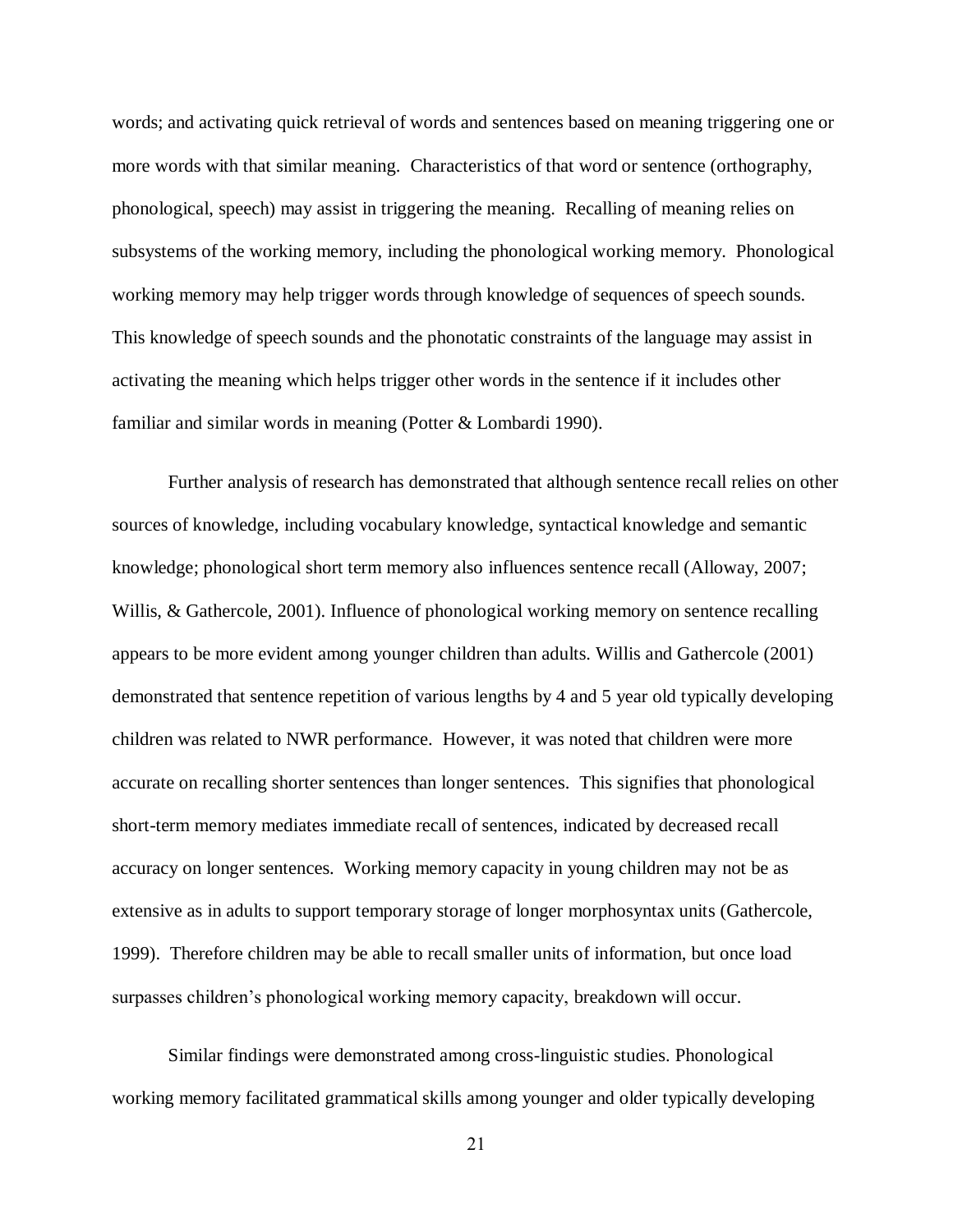children. Girbau and Schwartz (2007) indicated a strong relationship between NWR and monolingual Spanish-speaking children with typical language development grammatical skills. These findings were replicated by Girbau and Schwartz and extended to older school-aged English and Spanish bilingual children with typical language and with SLI. Results demonstrated that NWR was strongly related with children's grammatical skills. Therefore phonological working memory influences children's grammar development in a second language (French & O' Brien, 2008). Even though bilingual children were older, there was still a dependence on phonological working memory to facilitate recall of syntactic elements that were not established within long-term knowledge. Another study demonstrated that phonological working memory predicted typically developing children's grammatical skills in two languages; Italian and English. Nonword repetition performance was found to predict children's grammatical ability in both Italian and English languages among 3-4 year old typically developing children (Dispaldro et *al.,* 2011).

In addition a higher relationship between phonological short-term working memory and grammatical skills has been found among children with language impairment. Individuals with phonological short term memory deficits have shown to demonstrate decreased sentence repetition accuracy (Martin et al., 1994). Therefore individuals may rely exclusively on repeating only the central points of the sentence rather than repeating it verbatim (Martin, 1993). Phonological short term working memory appears to facilitate underdeveloped morphosyntax skills during a narrative retell in English-Spanish bilingual children with language impairment. In a preliminary study, Summers, Bedore, Peña, and Gilliam (2009) demonstrated that bilingual children with language impairment had a greater relationship between NWR and narrative retell skills than compared to their typically developing peers. Phonological working memory may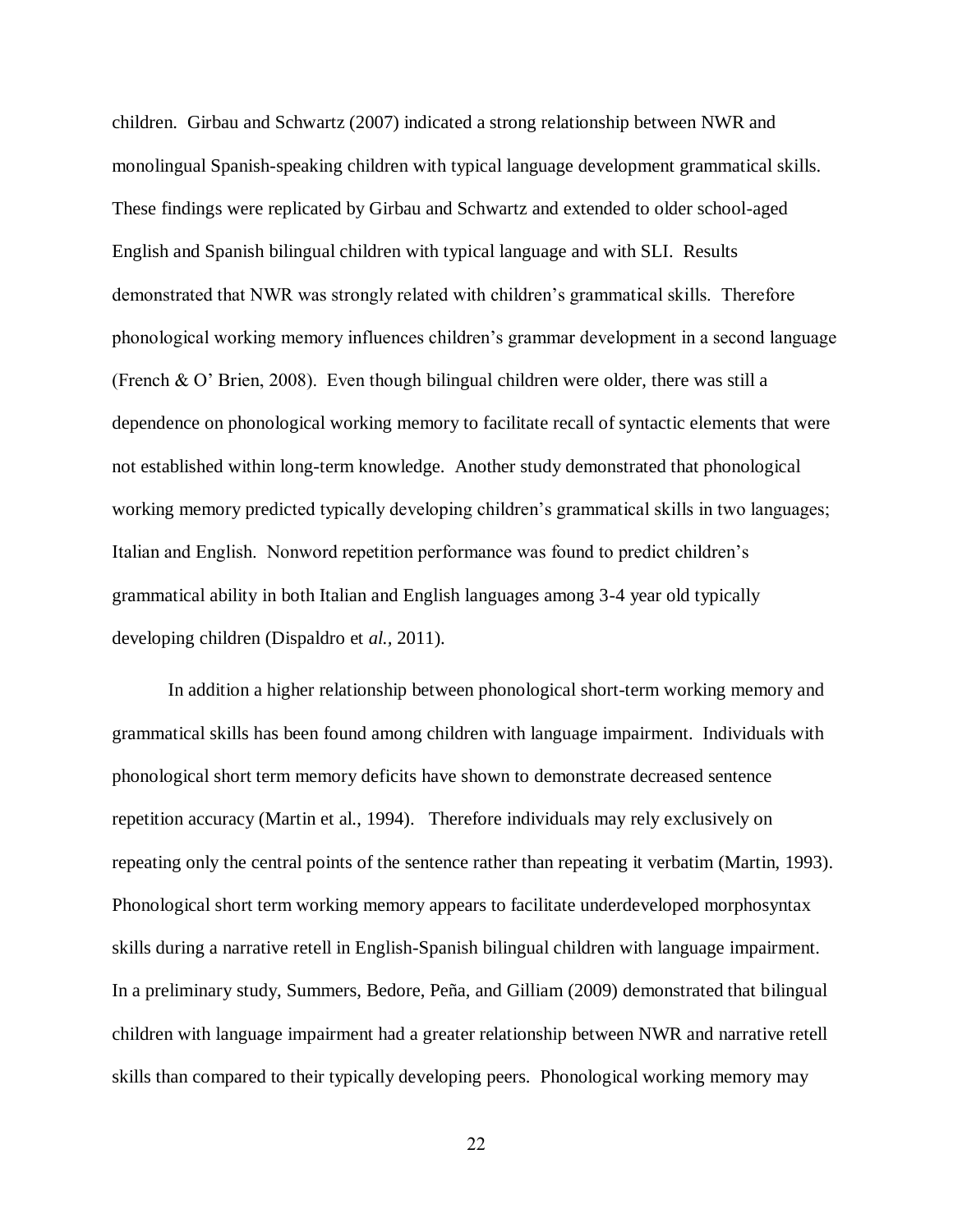help mediate limited language skills among bilingual children with language impairment, until linguistic skills are better developed to support performance on narrative retell tasks.

Overall, evidence has demonstrated that typically developing young children rely on phonological working memory to a greater extent than adults (Willis & Gatercole, 2001). Also, children with language impairments may depend more on their phonological working memory than their typically developing peers to support acquisition of syntactic and semantic features due to present language deficits. During early language development children must learn sequences of information which are rehearsed and practiced until the children can use them fluently. As observed with vocabulary development, children must attain understanding of sounds, syllables and rules for combining words through frequent exposure to speakers who utilize the language and by speaking it; which is mediated by underlying process phonological working memory (Willis & Gathercole, 1999).

A similar learning process is expected during acquisition of grammatical skills and learning longer and grammatically complex utterances used for discourse. Young children must acquire syntactic and semantic elements (e.g. word order, use of clauses, etc.) that are unique to their language and rely on phonological working memory to rehearse these units until they become established within the long-term language knowledge (Ellis & Sinclair, 1996). After sequences of information have been established there is reciprocal relationship between longterm knowledge and phonological working memory. Increased storage of sequences of information increases automatic retrieval of units within long-term knowledge which increases working memory capacity (Ellis & Sinclair, 1996).

There is limited research on relationships between NWR and other language tasks performance among bilingual adults. It is unclear whether an association between phonological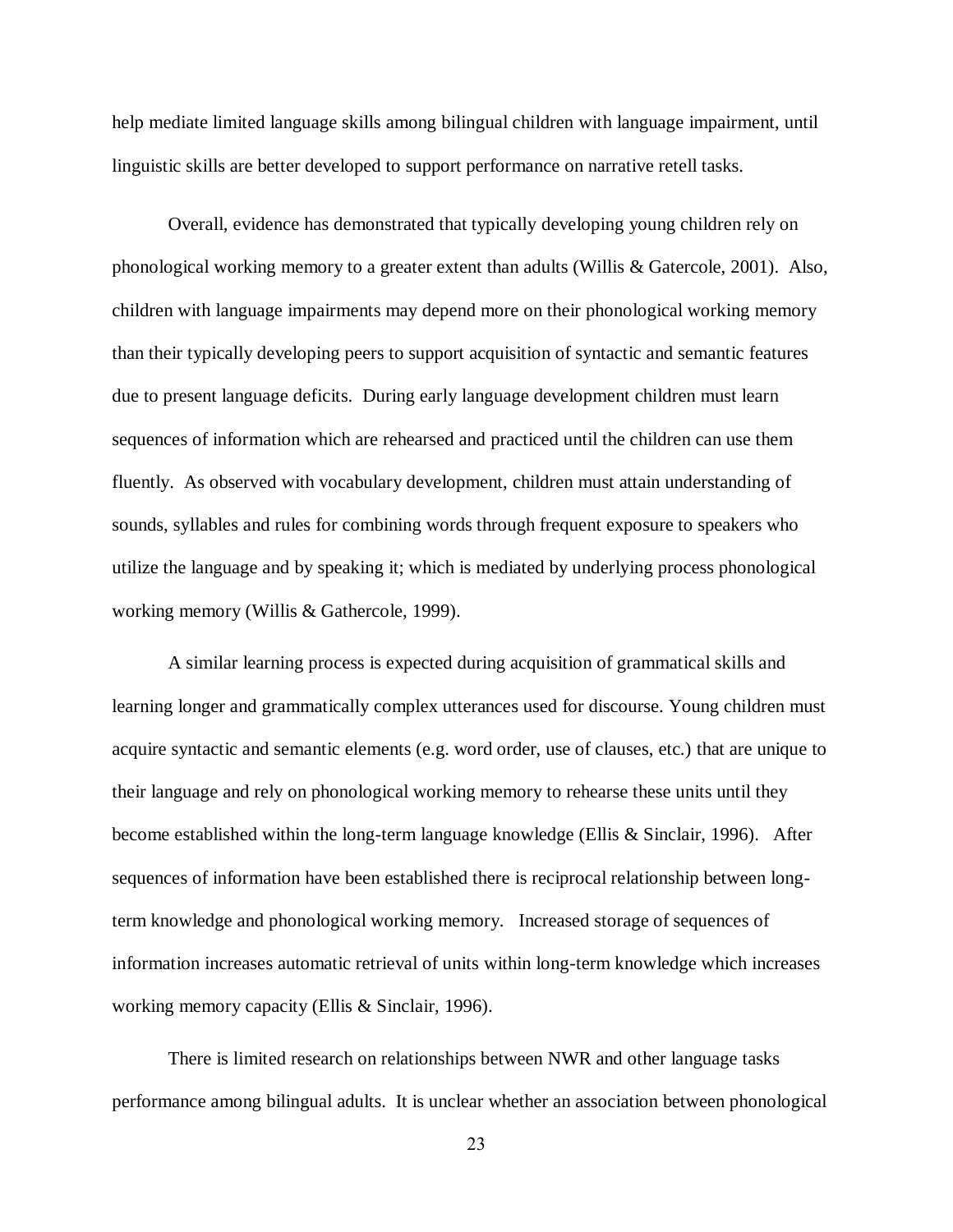working memory and recall measures will remain or lessen due to the influence of long-term knowledge (syntactic knowledge, vocabulary knowledge, etc.); which may aid in reconstruction of sentences. Some studies have indicated a relationship between adult's sentence repetition and phonological working memory (Ellis & Sinclair, 1996). Ellis and Sinclair (1996) demonstrated that adults' recalling accuracy of sentences in a foreign language (Welsch) increased when they heard the sentence and immediately repeated back. However, role of phonological working memory may have increased to support rehearsal and processing of new sequences of information in an unfamiliar language. Long-term knowledge of syntax and semantics in their native language may have facilitated recall of new sequences of information, if information resembled their familiar language.

However, findings have yielded inconclusive results. Therefore an association between phonological working memory and other language abilities may not be significant in an individual's familiar language. Alloway (2007) demonstrated that lexical knowledge facilitated adults' sentence repetition to a greater extent than phonological working memory; during repetition of sentences with semantic based and phonological based word-intrusions. These findings provide support for the argument suggesting that accurate repetition of sentences requires access to phonological representations that are held within phonological working memory, and to some greater extent access to long-term knowledge (syntactic knowledge, lexical knowledge, etc.) (Wills & Gathercole, 1999).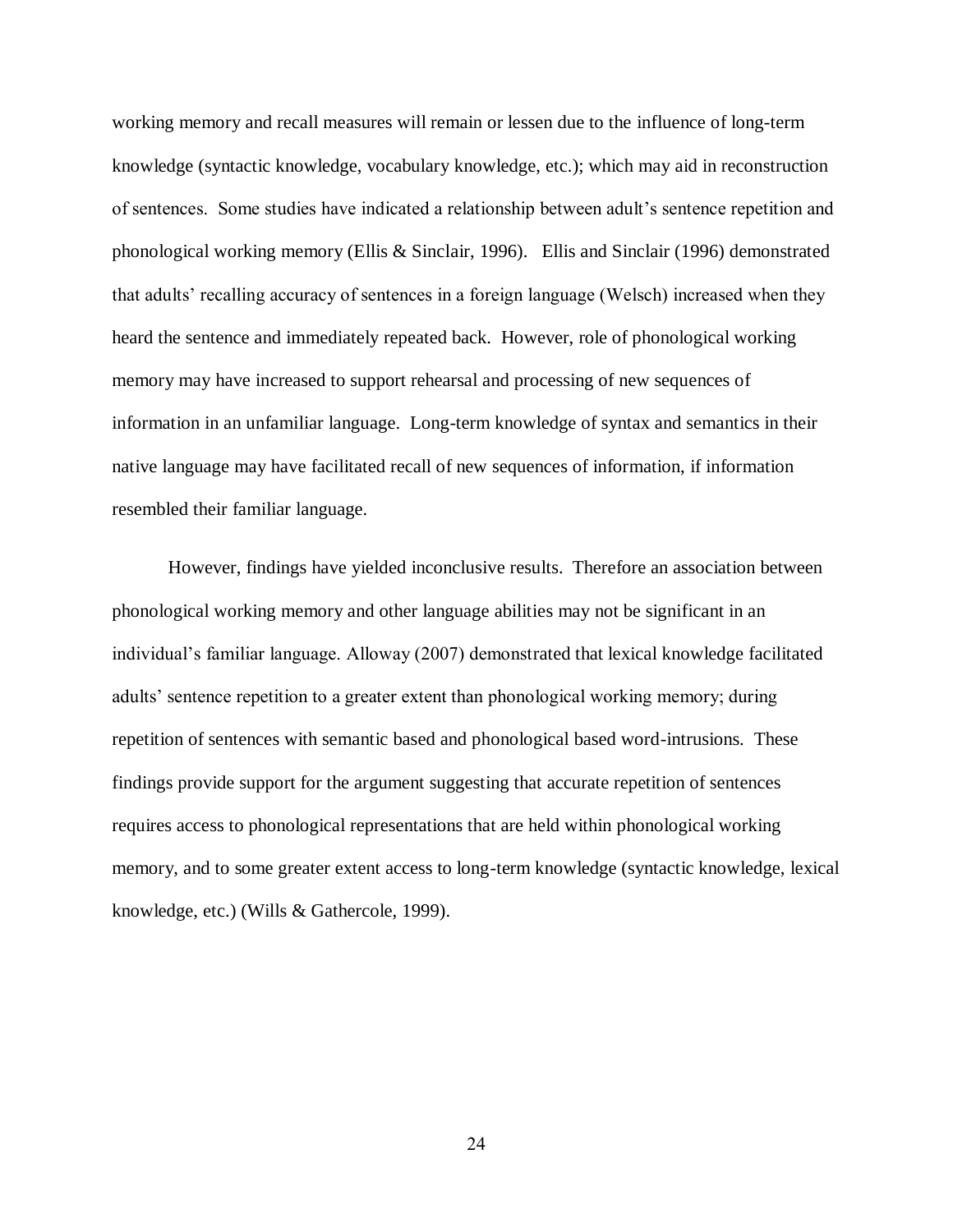### **1.6 Aims of the Study**

 The current study was designed to evaluate phonological working memory, assessed by performance patterns on NWR tasks among bilingual English and Spanish adults. Prior research on phonological working memory capacity has been conducted among bilingual children, but research of bilingual English and Spanish adults is limited. Research on NWR performances of bilingual adults may aid interpretation on what performance patterns are expected in English-Spanish bilingual children with varying language experiences, as they develop. This will help determine if children's varied NWR performances is attributed to their bilingual status or their distinct language experiences. Also, performance on NWR may indicate if long-term knowledge influences recall accuracy in English and Spanish (Thorn & Gathercole, 2001). The study may determine if phonological working memory influences recall among bilingual adults with dispersed language knowledge in English and Spanish (Thorn & Gathercole, 2001).

 Another objective of the study was to determine if relationships between NWR and other language abilities, as observed in young and school-age bilingual children remain or become insignificant over time. If these relationships between NWR and other language tasks remain; will they be more significant in their stronger or in their weaker language that is used less often? Phonological working memory may be required to facilitate other language recall tasks in the weaker language, due to less automatic access to their long-term knowledge. Further information on the role of phonological short-term memory in facilitating language abilities, such as grammatical and semantic skills among bilingual adults may be provided. Bilingual adults within the study may demonstrate varying language experiences and proficiency, which may increase their reliance on phonological working memory to facilitate language recall measures (Schweppe et *al*., 2011). If relationships between NWR and other language tasks in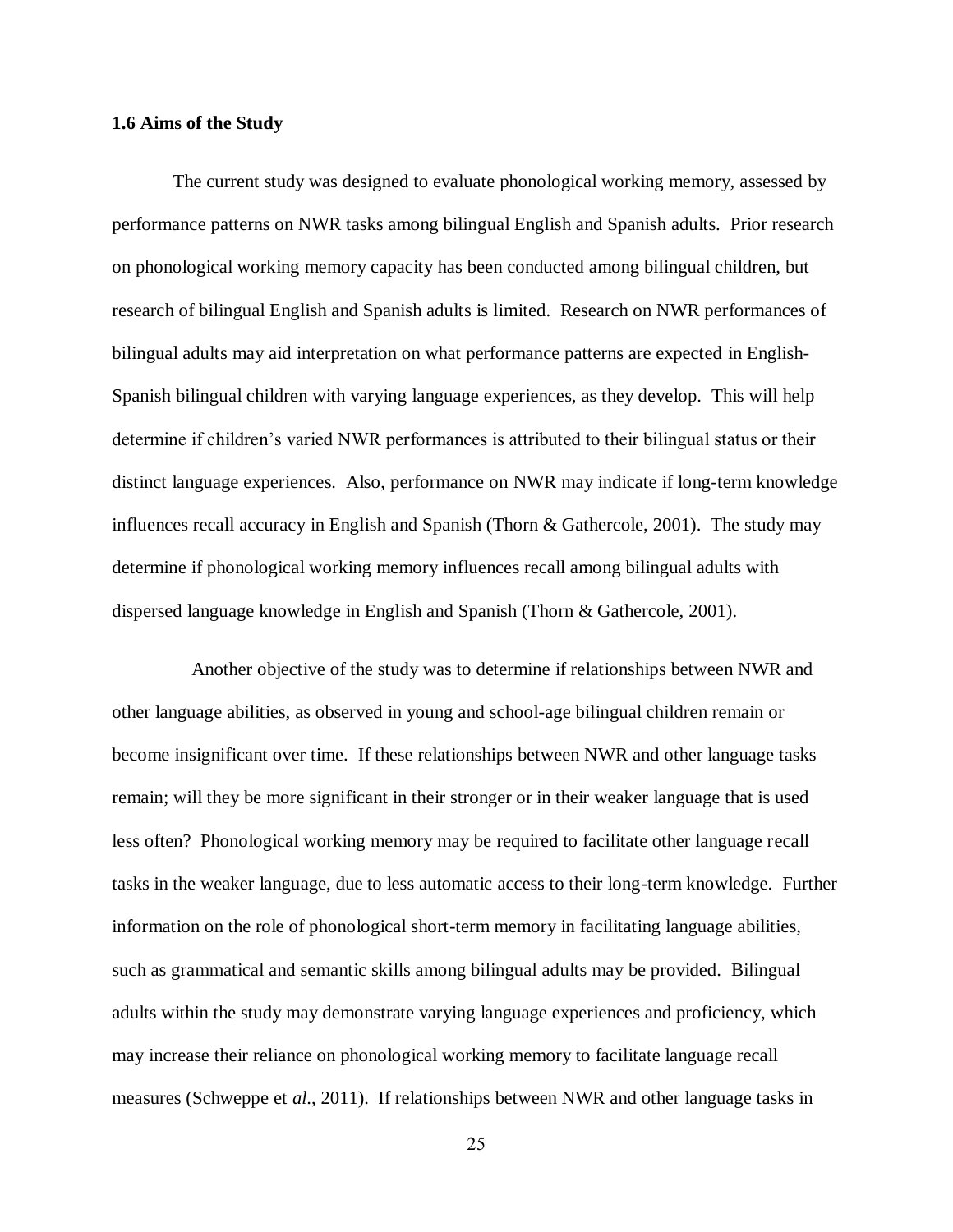bilinguals' stronger or weaker language then it is expected that bilingual children will perform similarly. However there is no current evidence to indicate this information yet.

Therefore, the following questions were posed within the study:

- 1. What are the Nonword Repetition (NWR) performance patterns among English and Spanish bilingual adults?
- 2. What is the relationship between NWR and other recall measures among English and Spanish bilingual adults?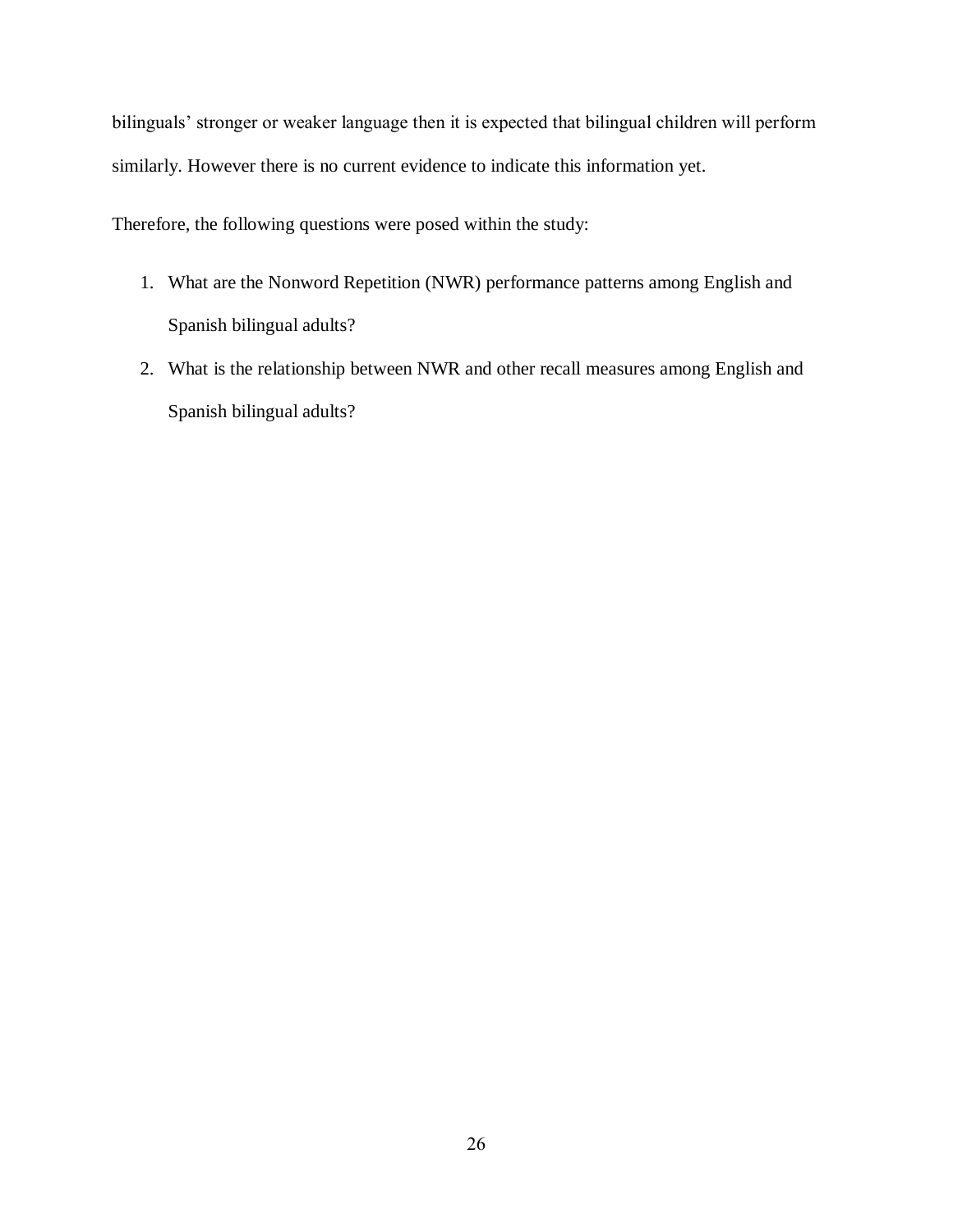### **CHAPTER 2: METHODS**

### **2.1 Research Design**

The aim of the study was to examine phonological working memory performance across English and Spanish in bilingual adults using a NWR. The study implemented a repeated measures design to evaluate bilingual adults' repeated NWR performance across both English and Spanish languages and varying nonwords. There were two independent variables that included; language (English and Spanish) and syllable Length (1-4 syllables in English and 2-5 syllables in Spanish). Also, the dependent variable was bilingual adult performance on NWR assessed by percent of phonemes correct (EPPC and SPPC). Another aim of the study was to evaluate if NWR was highly related to other language recall tasks (sentence repetition and story retells) in English-Spanish bilingual adults as exhibited in bilingual children. Therefore, the study employed a correlational design to examine associations between language recall tasks. Significance between relationships was evaluated between NWR tasks (assessed by PPC), sentence repetition tasks (assessed by raw score), and story retells (assessed by number of different words (NDW) across both English and Spanish.

### **2.2 Participants**

Forty bilingual English-Spanish adults between ages 18 and 67 participated in the following study. Participants were recruited utilizing the following inclusionary criteria:

(1) Participants' ages ranged between 18-77 years old.

(2) Bilingual in English and Spanish, demonstrating sufficient competence in each language to complete recall tasks.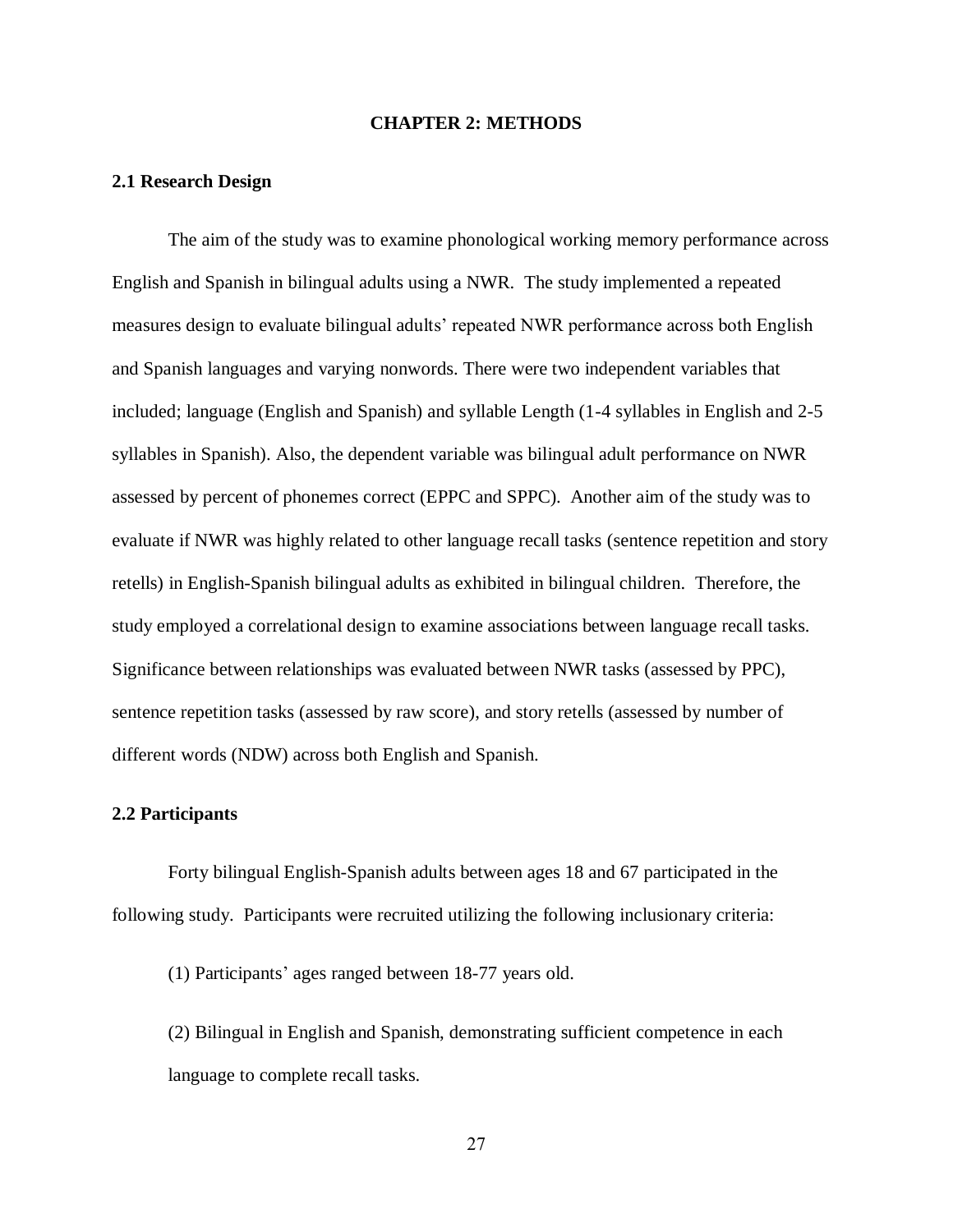In order to generalize normative information on NWR performances obtained from English-Spanish bilingual adults to typically developing English-Spanish bilingual children NWR performance exclusionary criterion was included. Exclusionary criteria ensured that bilingual participants recruited were competent in English and Spanish and did not have prior language, neurological, and/or cognitive deficits, which may skew the validity of results. Exclusion criteria included the following:

- (1) Limited experience and proficiency in English and/or Spanish
- (2) Participants did not meet minimum age requirements
- (3) Participants unable to attend two required testing sessions
- (4) Documented history of psychiatric, emotional, Intellectual-cognitive, learning, and developmental disability.
- (5) Documented history of hearing loss.

The participants in the study included 24 females and 16 male  $(m=28)$ . Participants were recruited through purposive (based on selection criteria previously discussed, including inclusionary and exclusionary factors) and snowball sampling (participants referred and/or recruited other potential participants for the study). Participants were recruited utilizing advertisement and in-house resources of the University of Texas at El Paso (UTEP). A research assistant created flyers soliciting English and Spanish bilingual participants. Flyers delineated the purpose of the study and disclosed selection criteria for participants. Flyers were located around El Paso Community College (EPCC) and UTEP campus. Participants already recruited also referred other individuals to participate within the study that met the selection criteria.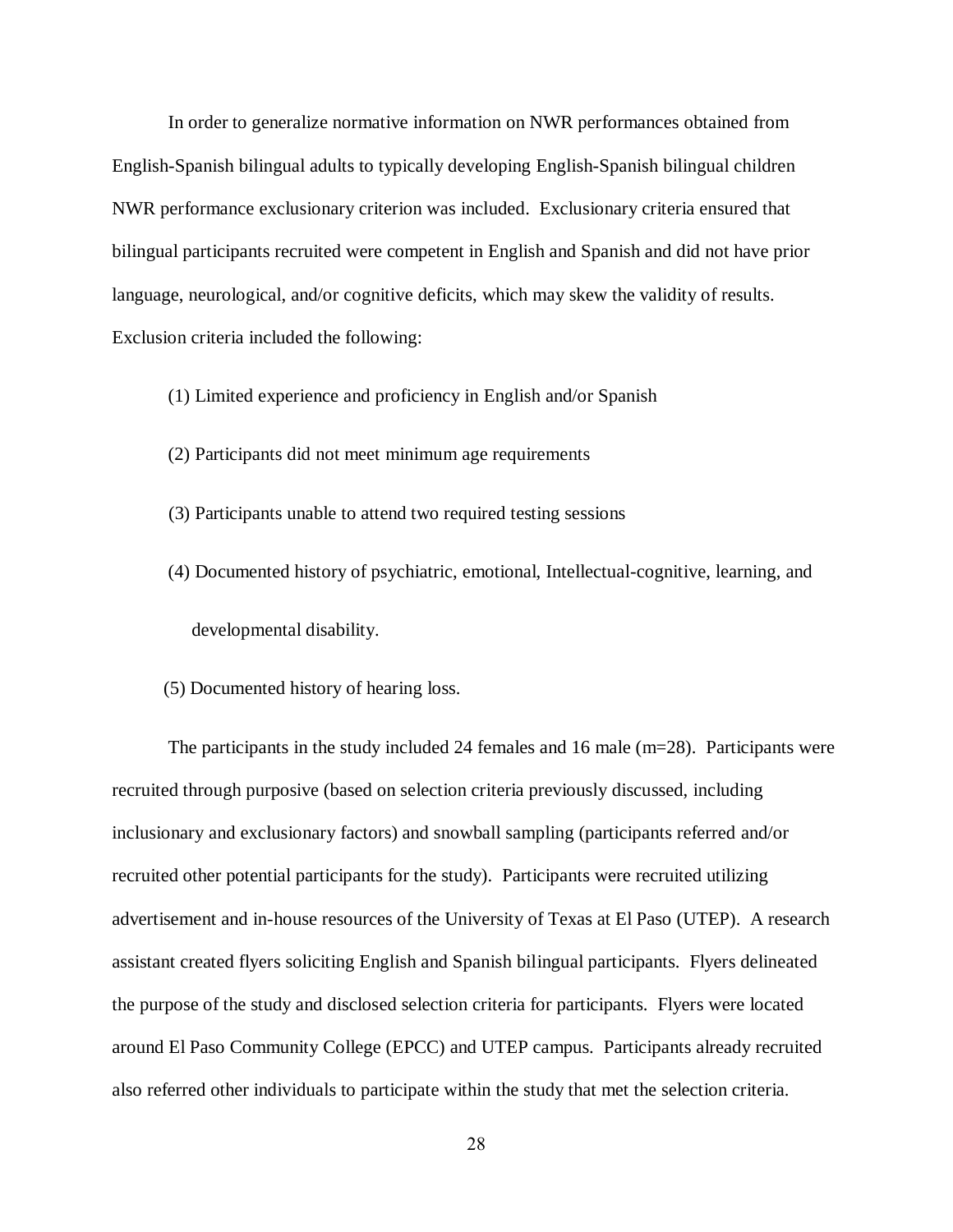Furthermore, bilingual English/Spanish undergraduate and graduate research assistants were granted approval from EPCC and UTEP professors, to visit their classes and invite students to participate.

Prior to scheduling testing sessions, research assistants reminded the participants of the requirements of the study including fulfilling the selection criteria and attending two testing sessions approximately 20-30 minutes each. Participants confirmed that they demonstrated sufficient competence to speak, read, listen, and repeat words and sentences in both English and Spanish. Participants were scheduled for two appointments through email or over the phone at the UTEP Bilingual Language Learning Lab. Individuals did not meet selection criteria were informed they did not qualify for the study and thanked for their interest. Participants were informed that upon completion of the two testing sessions they would receive a \$30 gift card from Wal-Mart. Based on the stratified sampling of participants results obtained in the study should be interpreted with caution. Participant sampling was not randomized and may not be indicative of the general population.

**2.2.1 Demographic information.** During the first testing session demographic background information was collected for each participant (see Table 1.1 and Table 1.2). Participants' self- identified their ethnicity and racial background as follows: (27) Mexican-American, (6) Latino/a, and (7) as Hispanic (Table 1.1). Participants identified their level of education as follows: (5) High School or equivalent, (15) Some College but no degree, (10) Associate degree, (9) Bachelor degree and (1) Graduate degree (Table 1.2). Data obtained reported participants' level of education, gender and age differences and their ethnicity. Majority of participants were recruited at UTEP or EPCC which increased the likelihood that they had obtained a higher level of education. Also an effort was made to recruit a balanced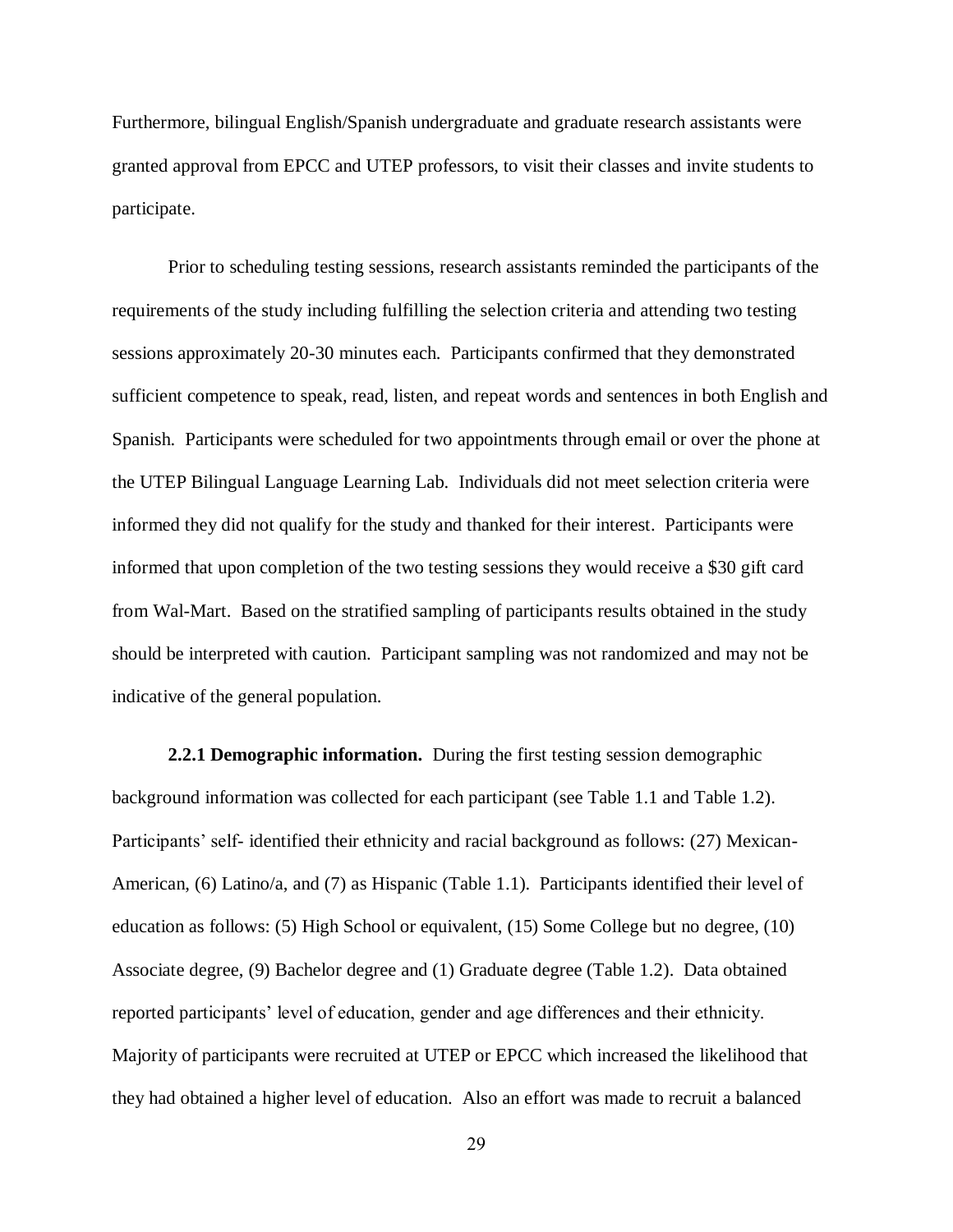sample among women and men participants, in order to increase generality of result obtained to the bilingual population. Although overall recruitment of male participants was more difficult, indicated by lower census of male participants reported within the study. Additionally, the participants were not required to indicate their data of birth but instead indicated an age range that approximated their actual age. Data demonstrated that the majority of the participants were within 21 to 29 years of age.

# **2.3 Measures**

Four language recall measures that included a language questionnaire, a NWR task, sentence repetition task, and story retell task were administered to bilingual adults in both English and Spanish to address the aims of the study. Nonstandardized measures were administered to reduce bias in standardized assessments, when evaluating bilingual performance. Also, there is a lack of normative samples available for English-Spanish bilingual adults on the recall measures: language questionnaire, NWR tasks, and story retells. Sentence repetition subtests are normed across English or Spanish monolingual speaking adolescents and adults (14- 21 years). However, normed samples were unable to be utilized due to recruited participants' ages ranging between 18-67 years-old. In addition, assessment of bilingual adults' grammatical performance using normed sample on monolingual individuals may not have yielded reliable results. All measures were administered in a counterbalanced manner to bilingual participants (see table 1.3).

**2.3.1 Language questionnaire.** Participants were asked to complete a language use questionnaire (Peña, Bedore, Gutiérrez-Clellen, Goldstein, & Iglesias, in preparation) to evaluate their current language usage in both English and Spanish. Bilingual adults completed the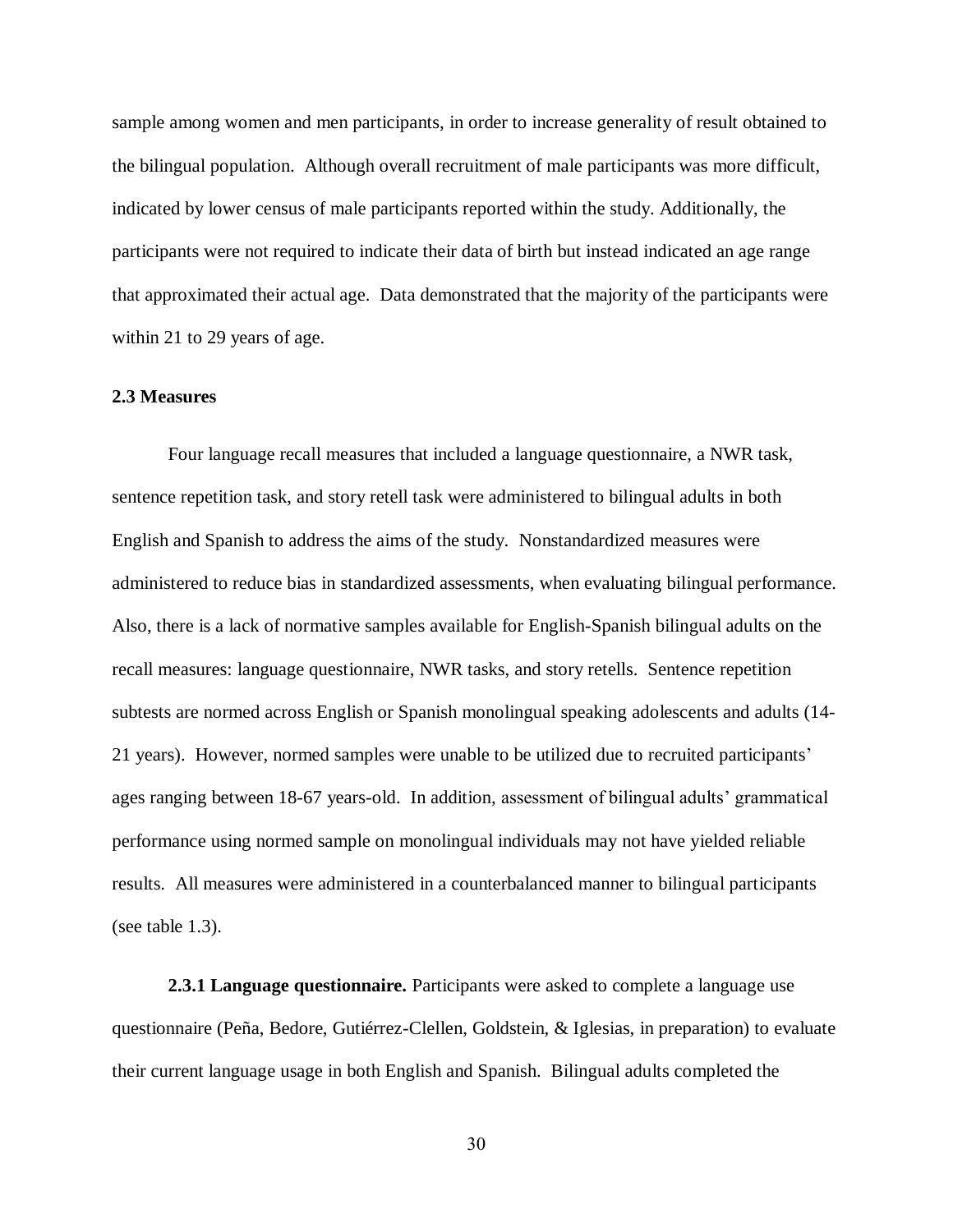language questionnaire in the English language prior to initiating testing sessions. Language questionnaire was transmitted via two methods 1) participants filled out an electronic version of the questionnaire on survey monkey or 2) participants filled out a paper version of the language questionnaire, which was completed on the first testing session. Furthermore, survey monkey is a website that allows questionnaires to be constructed and be accessed directly on the website or through a link sent to an individual's personal email. Electronic version of language questionnaire was created by a graduate student. Participants completed questionnaire via method of transmission most convenient for them.

Language questionnaire assessed participants' overall language profile/routine on a daily basis. Bilingual participants indicated what their language usage was in both English and Spanish for an entire week, including the weekend. Therefore, participants reported their hourby-hour (7 a.m. to 11 p.m.) total exposure (input) to and use (output) of both English and Spanish. Participants reported the activity (e.g. breakfast, work, etc.) they participated in and the language they spoke (e.g. English, Spanish, or both) during the activity. If communicating with a communication partner (e.g. co-worker, friend, etc.), participants reported what language their communication partner used.

Prior to completing language questionnaire, participants were given instructions to indicate their current language usage that was representative of their daily communication interactions and exclude unanticipated communication situations that occurred during the week, which deviated from their typical language use. Instructions were provided to ensure that participants' reported language input/output was an accurate representation of their overall language usage in both English and Spanish, and not of circumstantial communication situations. Therefore, data obtained from the language questionnaire was analyzed to determine how much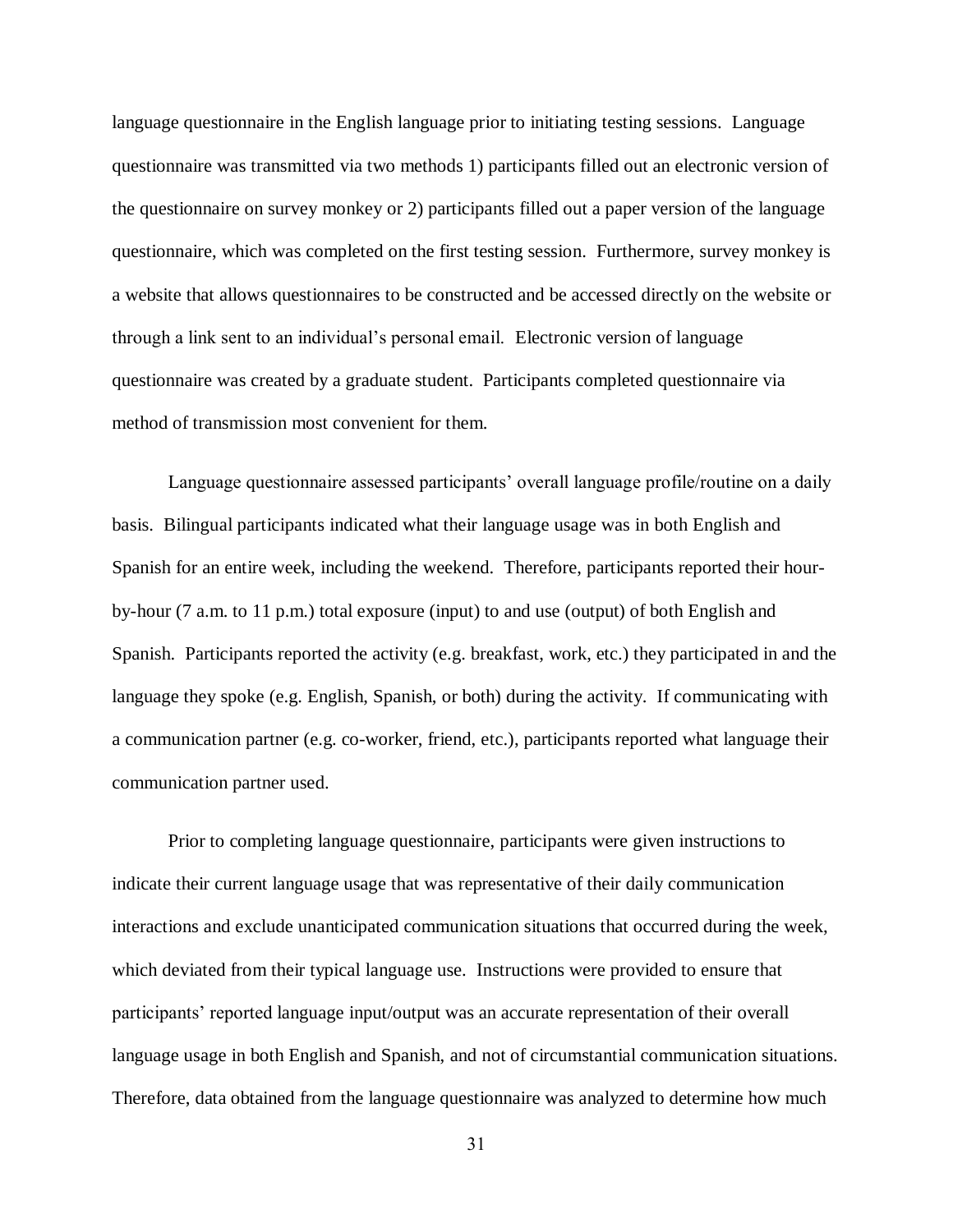English and Spanish bilingual participants used on a daily basis to communicate with others and within different contexts.

Evaluation of bilingual participants' overall language usage in English and Spanish indicated that participants (n=9) demonstrated less than 20% daily usage of Spanish language; which may not be sufficient current language knowledge to support performance on recall measures. Further evaluation of the participants' language history was conducted to determine if participants remained suitable for the study and/or should be ruled out. Therefore, another portion of language questionnaire was administered to evaluate the participants' overall language ability in both English and Spanish. Bilingual participant's rated what they believed their overall language ability was in both English and Spanish. During this portion of the questionnaire, participants rated their language ability in reading, writing, and speaking and listening for both formal and casual communication situations in both English and Spanish, on a scale ranging from number 1 (non-fluent, only know several words or few simple sentences) ranging to a number 5 (fluent, completely comfortable with skills like a native speaker). Further evaluation (see results) indicated that all participants demonstrated sufficient language knowledge to complete the recall measures.

**2.3.2 Nonword repetition tasks (NWR).** Phonological working memory was assessed by evaluating English and Spanish nonword repetition performance patterns among bilingual adults. For the present study an English NWR task developed by Dollaghan and Campbell (1998) was administered. The English NWR task was compromised of 96 total speech phonemes contained within 16 nonwords. Nonwords increased in syllable length, to represent words of varying lengths typically found in the English language. The 16 nonwords were divided into four nonwords ranging at each syllable length, from one to four syllables in length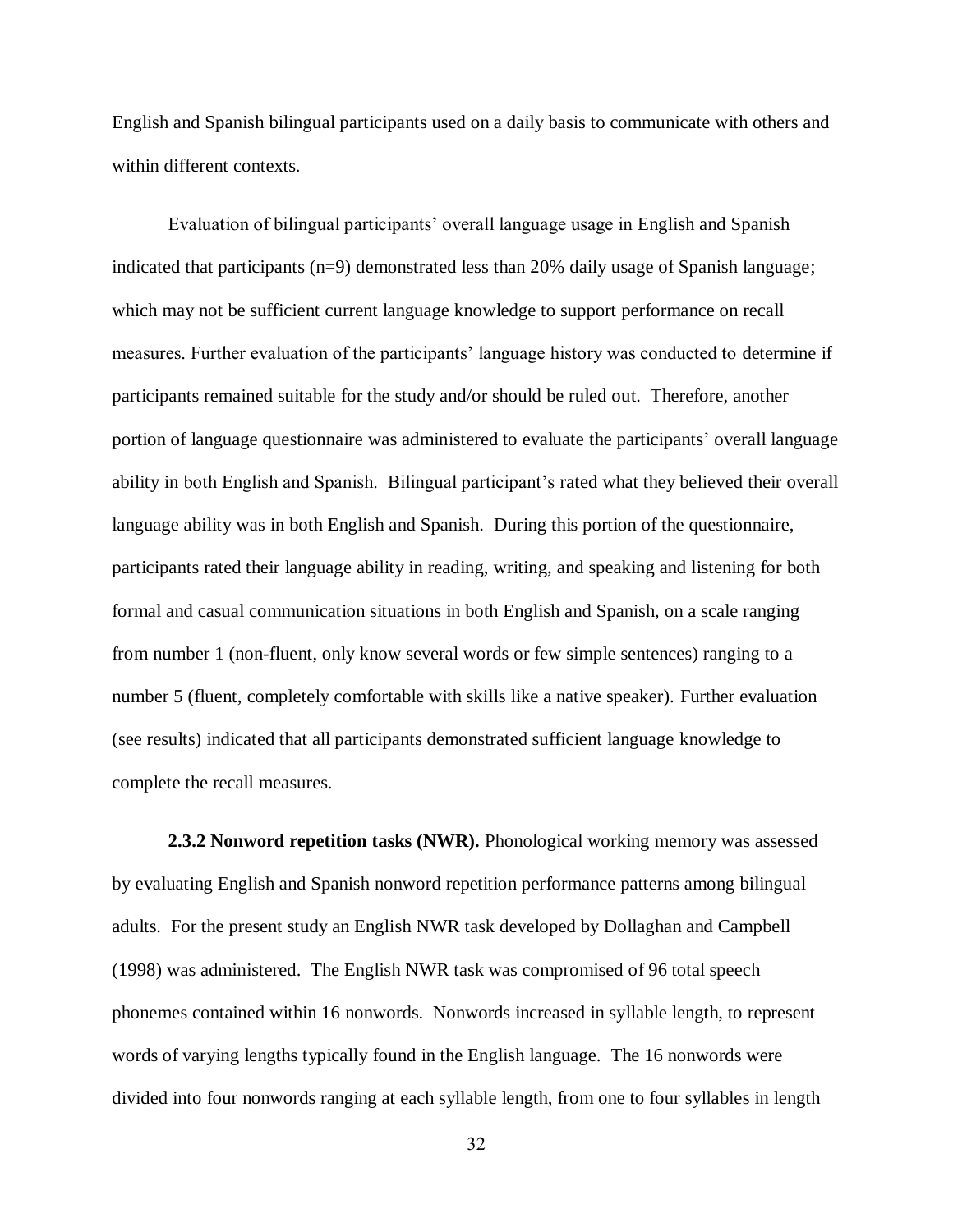(e.g. /nɑɪb/ or /teɪvak/). The English nonwords were constructed to follow the phonotactical constraints (rules that establish plausible word combinations) of the English language. English nonwords included only tense vowels and later developing consonants were excluded. The consonants and vowels included occurred only once in each nonword. In addition, syllable combinations and consonant clusters that occur frequently in English were excluded and only syllables that occur less than 25% in English were included. Therefore English nonwords were rated as low "wordlikeness" or less likely to resemble real word typically encountered in the English language.

For the Spanish NWR, Spanish nonwords were adapted from a nonword list developed by Calderon (2003). Spanish NWR task was compromised of 133 speech phonemes within 16 nonwords, four at each length from two to five syllables in length (e.g. /gauβer/ or /merfas/). Spanish nonwords were constructed to resemble multisyllabic words typically found in the Spanish language. The Spanish nonwords included syllables that did not occur more than 200 times within two million words as reported in Alameda and Corpus (1995). Spanish nonwords included only earlier developing speech sounds and stressed patterns that occur in the language. Therefore many later developing speech sounds were excluded (e.g. /s/ and /r/). Also, the final syllable in the nonwords was always stressed. Spanish nonwords were constructed to not resemble real words in the Spanish language.

**2.3.3 Sentence repetition task (SR)**. Syntactic performance was evaluated using sentence repetition subtest from the Clinical Evaluation of Language Fundamentals fourth edition English and Spanish (CELF-4), (Semel, Wiig, & Secord, 2003). Each participant was administered the entire SR subtest, despite number of errors recorded. Bilingual research assistants orally recited all 24 sentences in the subtest and participants immediately repeated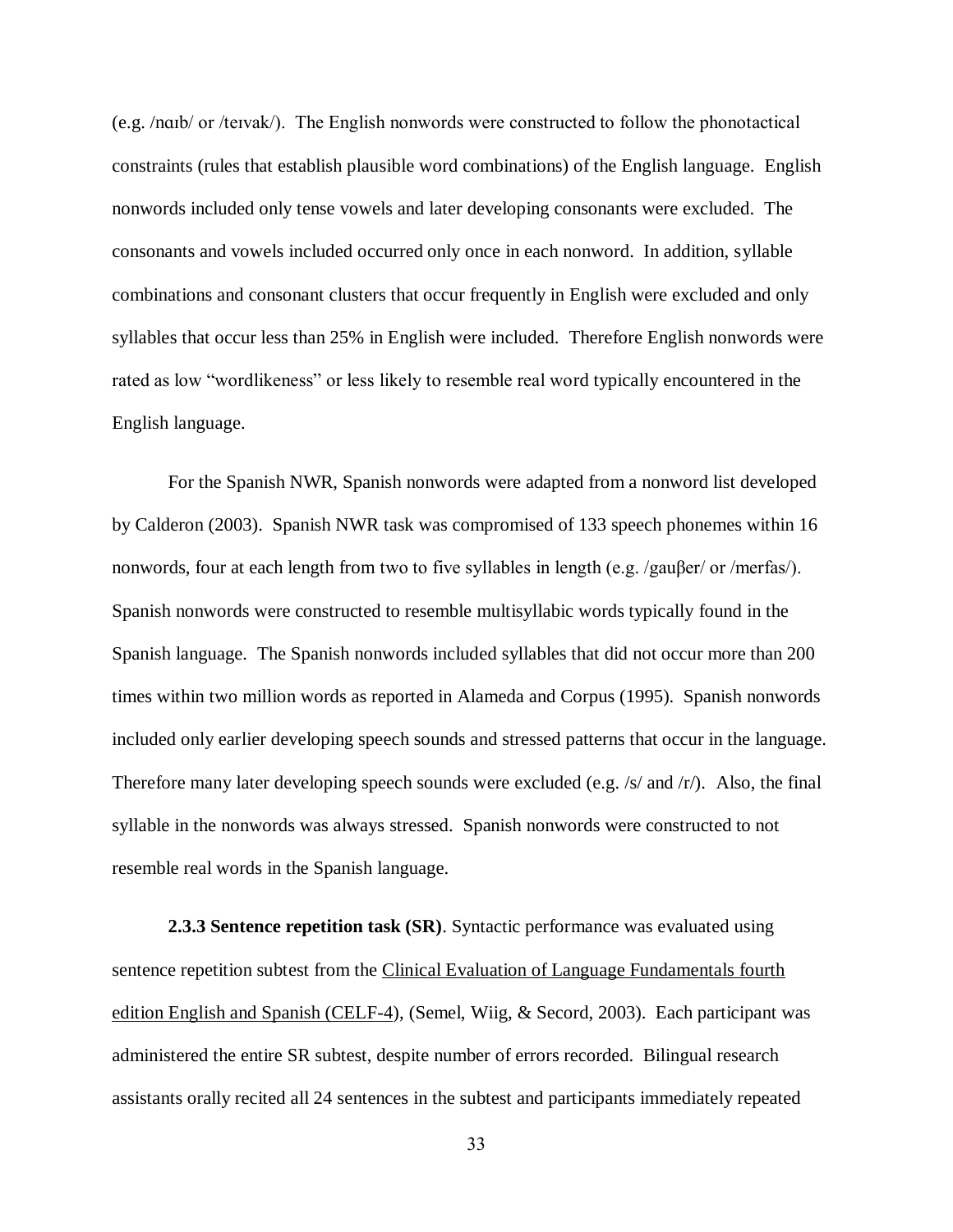each sentence verbatim. Standardized procedures for administering testing items were not followed, yielding normative data invalid. Therefore SR was scored using only the raw scores. Raw scores were obtained following scoring protocol according to the CELF-4 manual guidelines.

**2.3.4 Story retell (RT).** Each of the bilingual adults participated in English and Spanish story retell tasks. Semantic performance was evaluated using four story retell tasks, which included two English stories and two Spanish stories. The books Frog Goes to Dinner/La Rana Va a Cenar (FGTD), (Mayer, 1974) and Frog on His Own/La Rana Solitaria (FOHO), (Mayer, 1973) were used. Transcriptions of the stories were downloaded from the Systematic Analysis of Language Transcripts (SALT) website (Miller & Iglesias, 2010). Two stories were randomly selected for each participant and presented in a counterbalanced order in English and Spanish (see Table 1.3).

# **2.4 Procedures**

**2.4.1 Informed consent form.** Prior to initiating testing, participants were given an informed consent form on the first testing session that had been approved by the University of Texas at El Paso institutional research review board. The consent form delineated the participant requirements and any risks posed within the study. The consent form included the following:

- (1) Purpose of the study, to assess working memory skills in bilingual English and Spanish adults.
- (2) No direct risks were directly involved to the participants.

(3) Participation was voluntarily and participants could withdraw from the study at any time.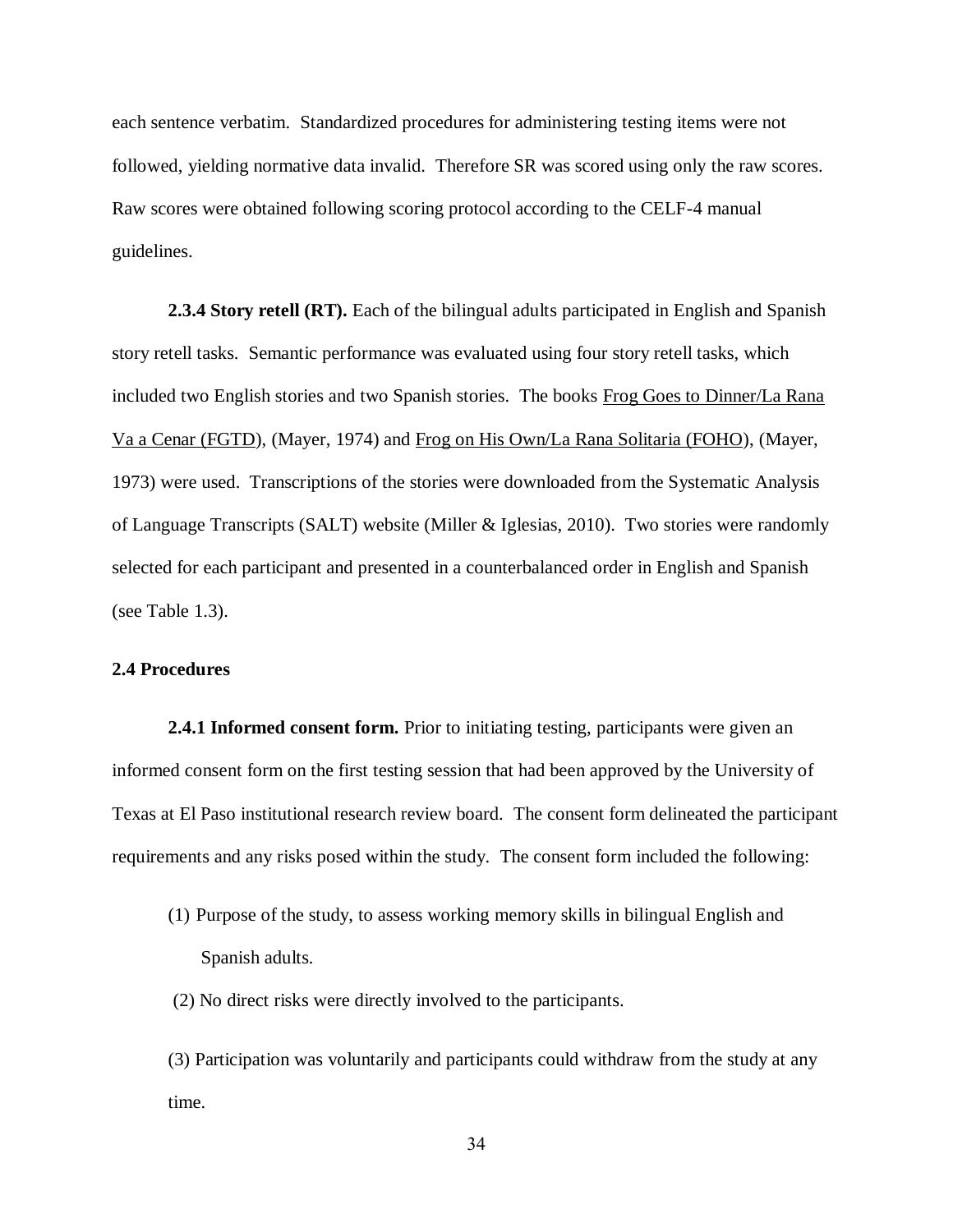(4) Research members could stop participants' participation at any time.

(5) Participants would be paid \$30 for their participation in the study.

(6) Data records and audio recording collected would remain confidential.

Participants' information was not identified directly by their name, but labeled with a number and only the researcher and research assistants would have access to this information. Each participant printed and signed their name on the consent form before continuing the testing.

Administration of the tasks took place at the UTEP Bilingual Language Learning Lab. The room was quiet and the tasks were administered by an undergraduate or graduate research assistant. Before participants came to the scheduled testing session, research assistants prepared the materials and the equipment utilized. Folders (labeled with a number from one through forty) that contained the informed consent form, testing protocol, and recall measures were utilized for each participant. Folders included track order 1 or track order 2 protocols that were referred to for testing order (See Table 1.3). Each track protocol outlined the order each task would be executed and the language used for two testing sessions.

Track 1 included (1) read English story (2) listen and repeat English NWR (3) English sentence repetition task (4) English Narrative retell, during the first testing session. On the second testing session, the research assistant administered the same tasks and a distinct Spanish story was selected. Track 2 included (1) read Spanish story (2) listen and repeat Spanish NWR (3) Spanish sentence repetition task (4) Spanish narrative retell, during the first testing session. On the second testing session, the research assistant administered the same tasks and a different English story was selected.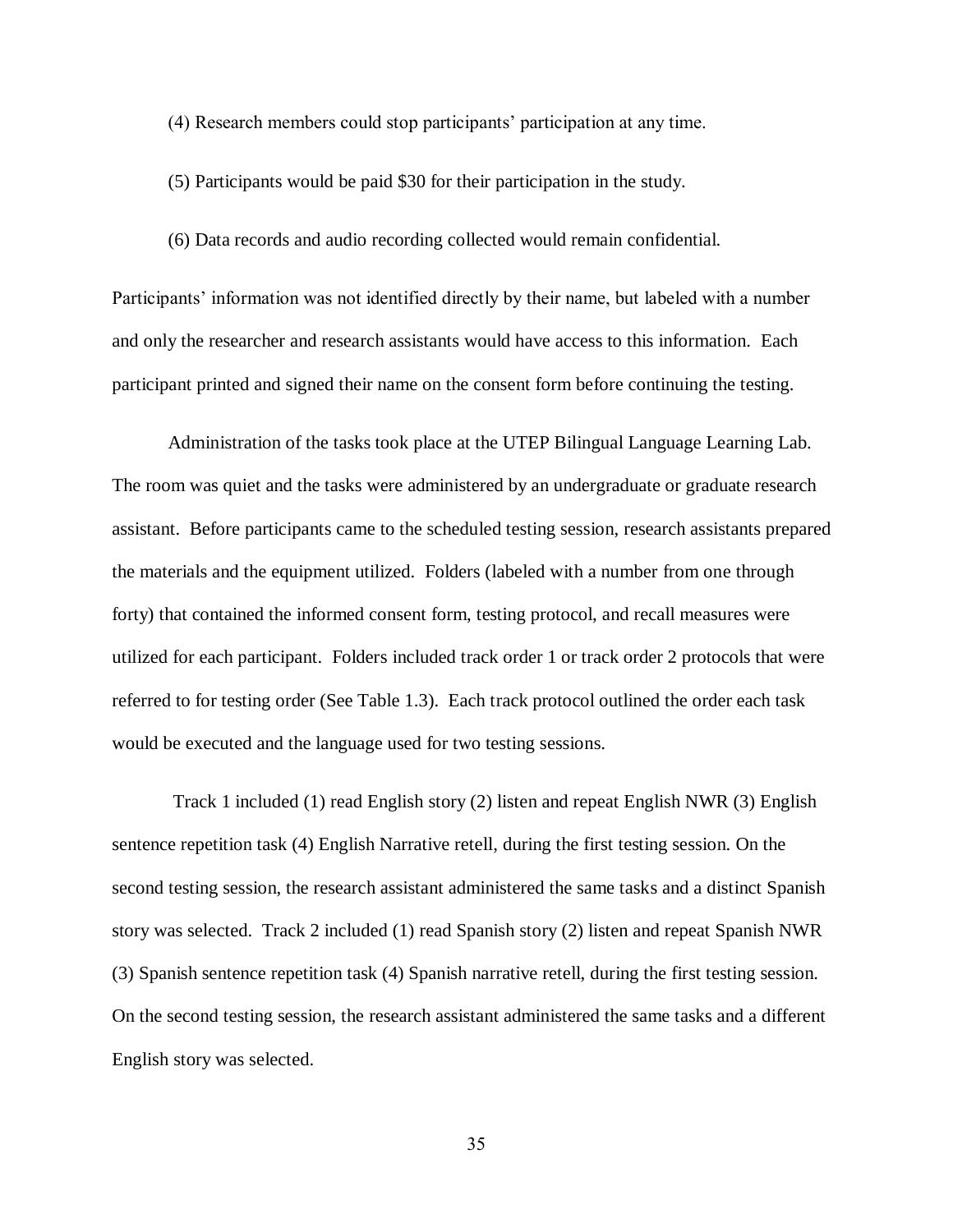Table 1.1 Order of recall measures presented

| Testing order    | Session 1                          | Session 2                          |
|------------------|------------------------------------|------------------------------------|
| Tracking Order 1 | Language Use Questionnaire         | <b>Read Spanish Story</b>          |
|                  | <b>Read English Story</b>          | Spanish NWR                        |
|                  | English NWR                        | <b>Spanish Sentence Repetition</b> |
|                  | <b>English Sentence Repetition</b> | <b>Spanish Narrative Retell</b>    |
|                  | <b>English Narrative Retell</b>    |                                    |
| Tracking Order 2 | Language Use Questionnaire         | <b>Read English Story</b>          |
|                  | Read Spanish Story                 | English NWR                        |
|                  | Spanish NWR                        | <b>English Sentence Repetition</b> |
|                  | <b>Spanish Sentence Repetition</b> | <b>English Narrative Retell</b>    |
|                  | <b>Spanish Narrative Retell</b>    |                                    |

Research assistants checked that the audio recorder Sony IC-Recorder ICD-MCX was operating with fully charged batteries, and was connected to a microphone. Participant's responses for the NWR, SR, and RT were audio-recorded in English and Spanish, for further analysis. A microphone (Sony ICD-IX) was clipped onto the participant's shirt to amplify their verbal output and diminish any excess noise in the room. The English and Spanish NWR were previously recorded by a male individual and uploaded on a desk computer or a laptop (Dell Latitude E-124 or E6410). English and Spanish NWR were presented to participants via headphones. Research assistants used the computer mouse to select each nonword (16 nonwords) in order to avoid nonwords being presented twice to participants. Each nonword was presented only once and afterwards the participant repeated it verbatim.

For the story retell task, the research assistants verbally recited the instructions with the participant. Instructions were provided in the language that was tested on the session. Research assistant handed a copy of the story script to the participant as indicated in the testing protocol.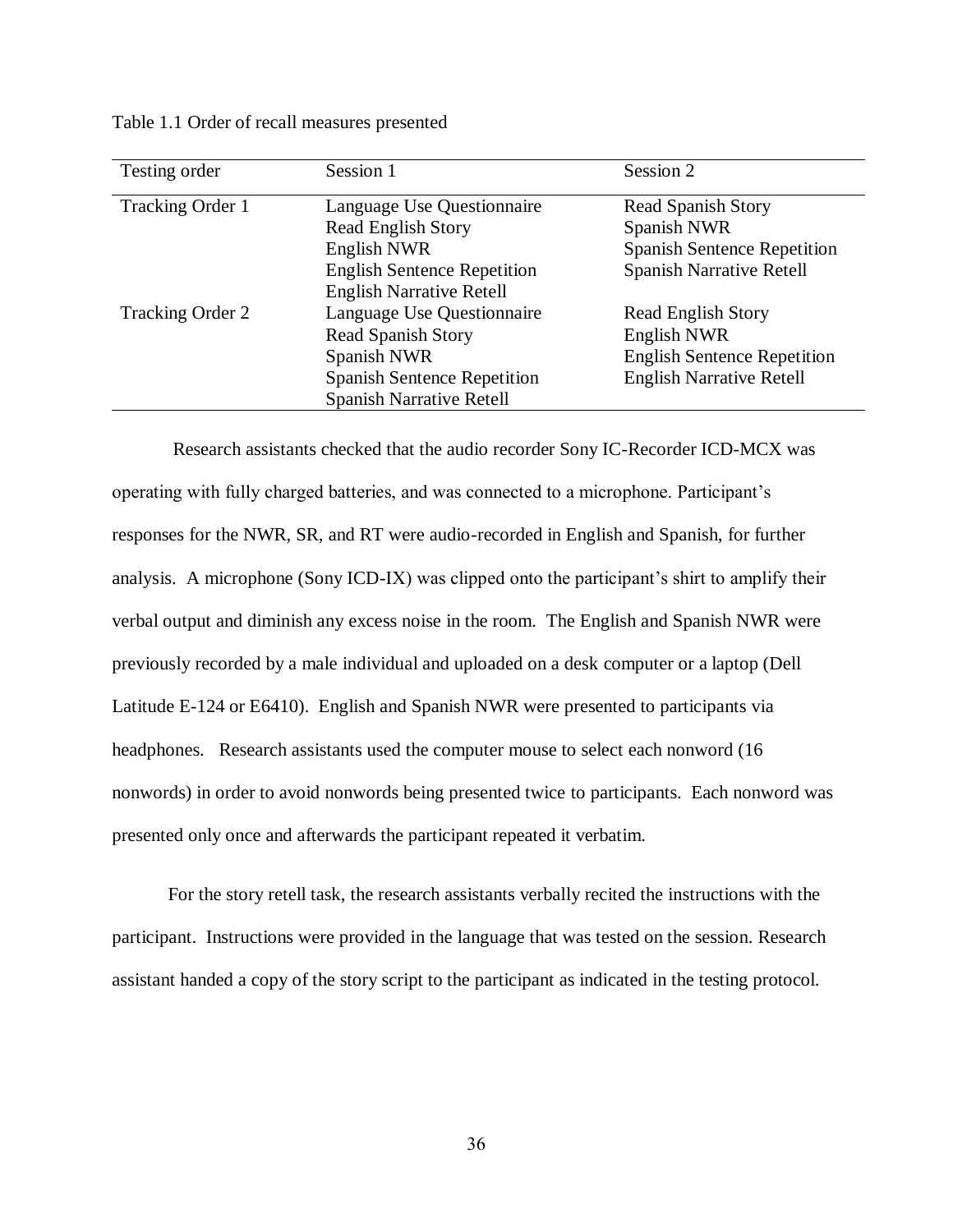The following statement was recited:

Please read this story out loud. You will need to tell me this story again later. Please begin now. Tell me when you have finished reading the story.

Entrega el guión al participante. Por favor, lee este cuento en voz alta. Recuerda que me lo vas a contar orta vez despues. Puedes empiezar. Porfavor, dime cuando termines de leer el cuento.

Research assistants pushed record on the audio recorder when the participant began reading and stopped recording after the story was completed. An English or Spanish NWR task followed, order of NWR was indicated on the testing protocol. Research assistants provided verbal instructions in the language that was tested on the session. The research assistant followed written instruction with the following statement:

Now I'm going to ask you to listen carefully to each word, they are not real words, just made up words. I will only play it for you once. Try you best to repeat what you hear. Do you have any questions? Please begin now.

Ahora te voy a pedir que escuches cuidadosamente cada palabra, repite lo que escuches, recuerda no son palabras reales, son compuestas. Recuerda que tocare cadsa palabra solo una vez. Tíenes alguna pregunta? Vamos a comenzar.

Research assistants pushed record when the participant began repeating the words and stopped recording after participant completed the words. A sentence repetition task followed, order was indicated on the testing protocol. Research assistants provided verbal instructions in the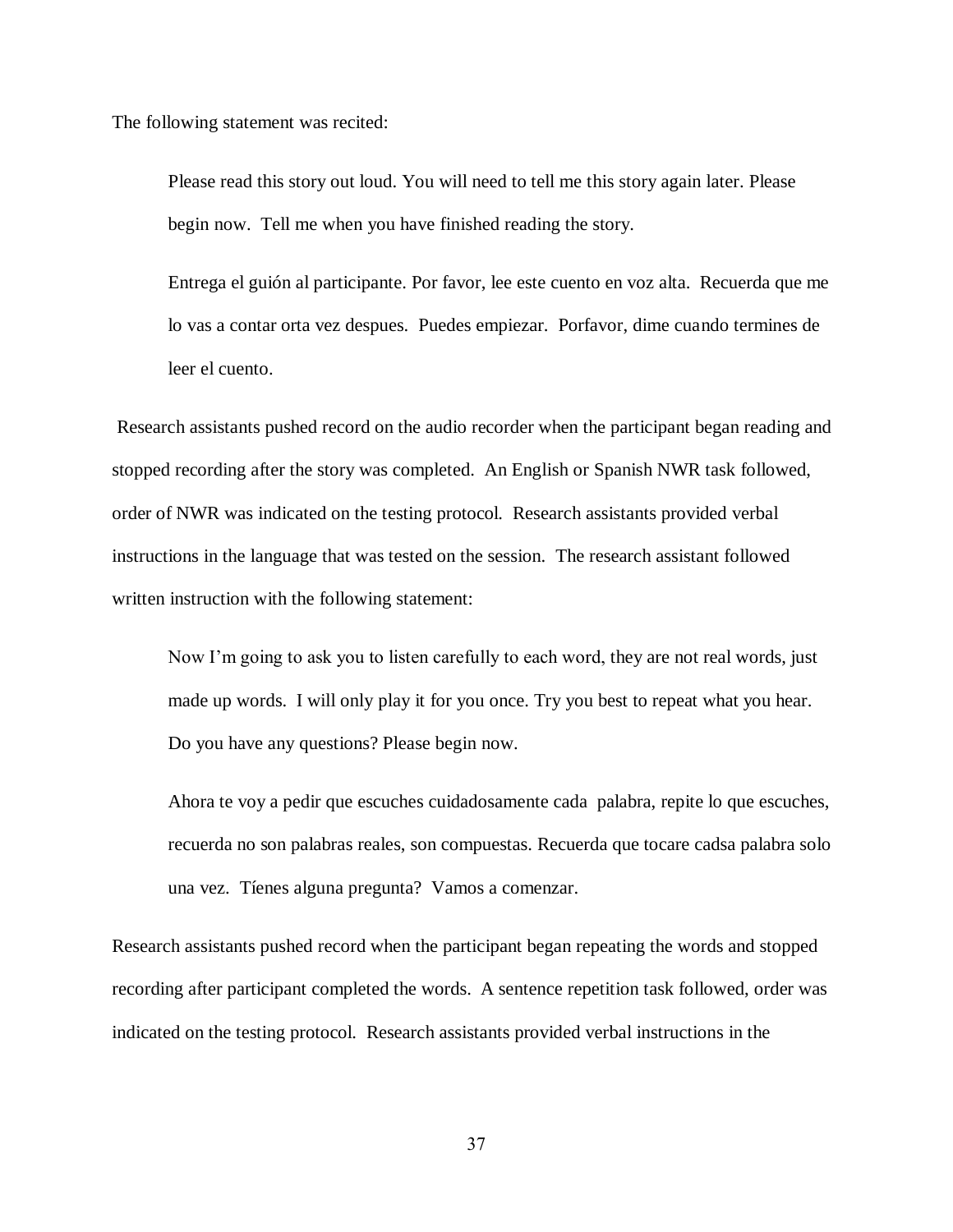language that was tested on the session. The research assistant followed written instructions with the following statement:

I am going to say a sentence. I want you to listen carefully and repeat exactly what I say. (Example; Let's try my sister is in the sixth grade, participant repeats the sentence VERBATIM). Now let's continue. Remember to listen carefully and say exactly what I say. Let's begin.

Voy a decir una frase. Quiero que escuches atentamente y repite lo que digo. (Ejemplo; Vamos a participar, intent Mi Hermana esta en el sexton grado, El participante repite la frase palabra por palabra). Recuerde que debes esuchar atentamente y decir lo que digo. Vamos a empezar.

Research assistants pushed record when the participant began repeating the sentences and stopped recording after the participant completed last sentence. The research assistant verbally repeated 24 sentences and the participants' repeated them back verbatim.

# **2.4.2 Reliability**

Participants' audio recordings of NWR, SR, and RT were uploaded onto the computers (Dell Latitude E-124) in the Bilingual Language Learning Lab, using the Digital Voice Editor 2 program. Audio recording files were created for each participant labeled with their assigned identification number (1-40). One bilingual research assistant listened to each audio recording of English and Spanish story retells via headphones. Story retells were transcribed using the Systematic Analysis of Language Transcripts (SALT). In order to reduce subjective bias among one transcriber, a second bilingual research assistant independently listened to 20% of the audio recordings and transcribed them. Inter-rater reliability was established by comparing the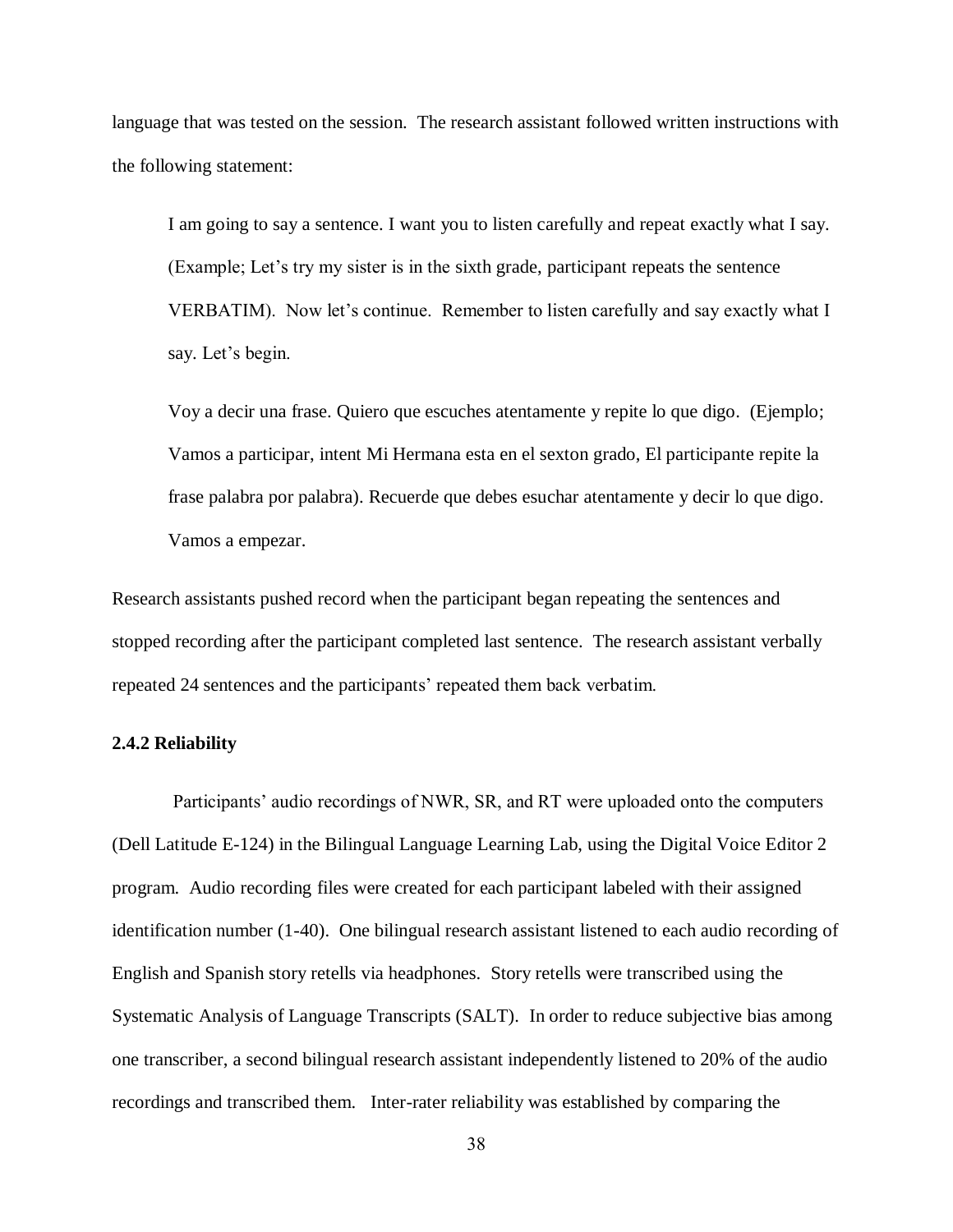transcriptions from both research assistants, to assess the degree to which different observers similarly rate or describe events (Hedge, 2003). Inter-rater reliability for transcriptions for 20% for English  $= 97\%$  and Spanish  $= 96\%$ . The remaining participants' story retells were individually transcribed by either research assistant. Research assistants assessed participant's semantic skills by conducting a rectangular data file and analyzing story retell using Number of different words (NDW).

For NWR tasks, a bilingual research assistant listened to audio recordings of English and Spanish nonwords via headphones using Digital Voice Editor 2. The audio recordings were transcribed using the International Phonetic Alphabet (IPA). Procedures for scoring each phoneme followed Dollaghan and Campbell (1998). Phonemes were scored as incorrect or correct. A correct phoneme was defined as a phoneme produced exactly as target phoneme. Additions and distortions of phonemes were not considered as incorrect as additional information did affect phoneme accuracy. Allophonic variations of consonants and vowels (/b/-/v/, /ae/-/a/,  $/o$ -ou/, /e/-/ei/-/ $\varepsilon$ /, /d/-/ $\iota$ /) produced were considered correct if they were determined to be a dialectal difference.

An incorrect phoneme was constituted as substitution, and omission of phonemes. If the participant produced syllable deletion, the remaining syllables were compared to target syllables and scored. For scoring syllables, the total number of correct phonemes were divided by the total number of phonemes produced representing the percent of phonemes correct (PCC). A second bilingual research assistant independently listened to 20% of the audio recordings for nonwords and scored each phoneme. Inter-reliability was established by comparing the scores for each phoneme from both research assistants. Inter-rater reliability for 20% of NWR words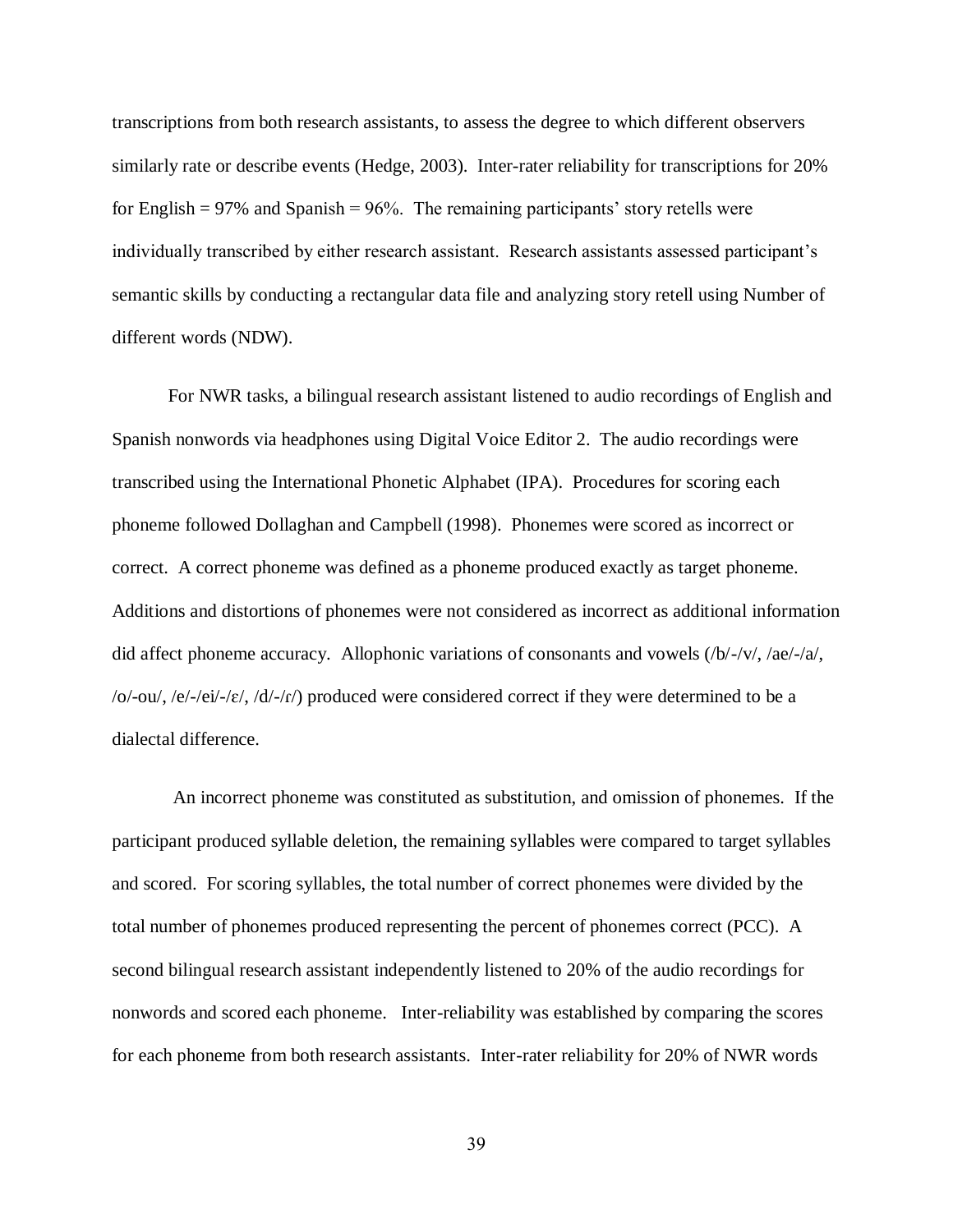was English  $= 92\%$  and Spanish  $= 91\%$ . The remaining audio recordings were individually transcribed by either an undergraduate or graduate research assistant.

Participants' responses from the sentence repetition task were recorded and scored during the administration, following the manual guidelines. Research assistants marked each error and calculated the total amount of points collected for each sentence. Later, research assistants listened to the audio recording via headphones to ensure all errors were accounted for and that each sentence was scored accurately. Incorrect errors included transpositions, substitutions, omissions, repetitions and additions at word level. The total number of points collected were added and reported as the total raw score.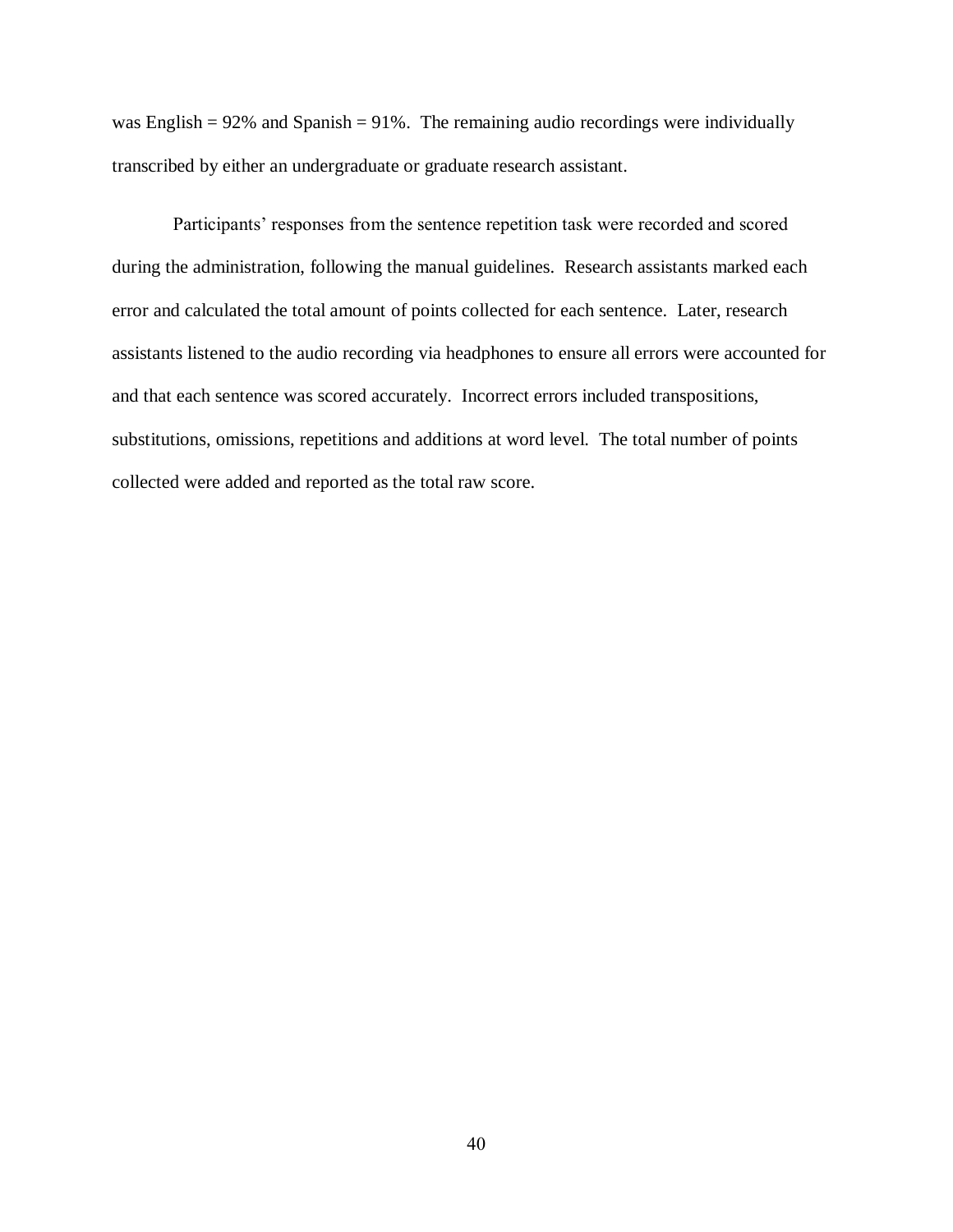# **CHAPTER 3: RESULTS**

### **3.1 Analyses**

An analysis was conducted to assess the participant's current usage in English and Spanish, by calculating percent of total input and output. This information provided a measure of bilingual adults' current language experiences across English and Spanish, and determined how varying exposure in each language may affect performance patterns on ENWR and SNWR. A repeated measures ANOVA evaluated bilingual adult performance on English and Spanish NWR tasks, with separate Post hoc Bonferroni tests to determine language by syllable length interactions. Bilingual performance across varying syllable lengths (assessed by percent of phonemes correct PPC) in English and Spanish was described using descriptive statistics. Descriptive statistics demonstrated bilingual performance on story retell (NDW), sentence repetition (raw score) and indicated current input/output in English and Spanish. Relationships between varying syllable lengths across English and Spanish were evaluated using Pearson correlation method. Pearson correlation method also evaluated the relationship between ENWR and SNWR performance and language recall measures across both English and Spanish.

### **3.2 Current Language Usage**

Analysis of bilingual adults' current language use indicated that bilingual individuals within the study used English at a higher rate than Spanish. The average current usage was English= 62% and Spanish= 38%. The language questionnaire demonstrated that nine participants' (22.5% of sample) daily usage in Spanish was less than 20% and were classified as English dominant bilinguals. Analysis was conducted to ensure that the nine participant's language competence was sufficient to adequately complete the recall tasks for the study. Prior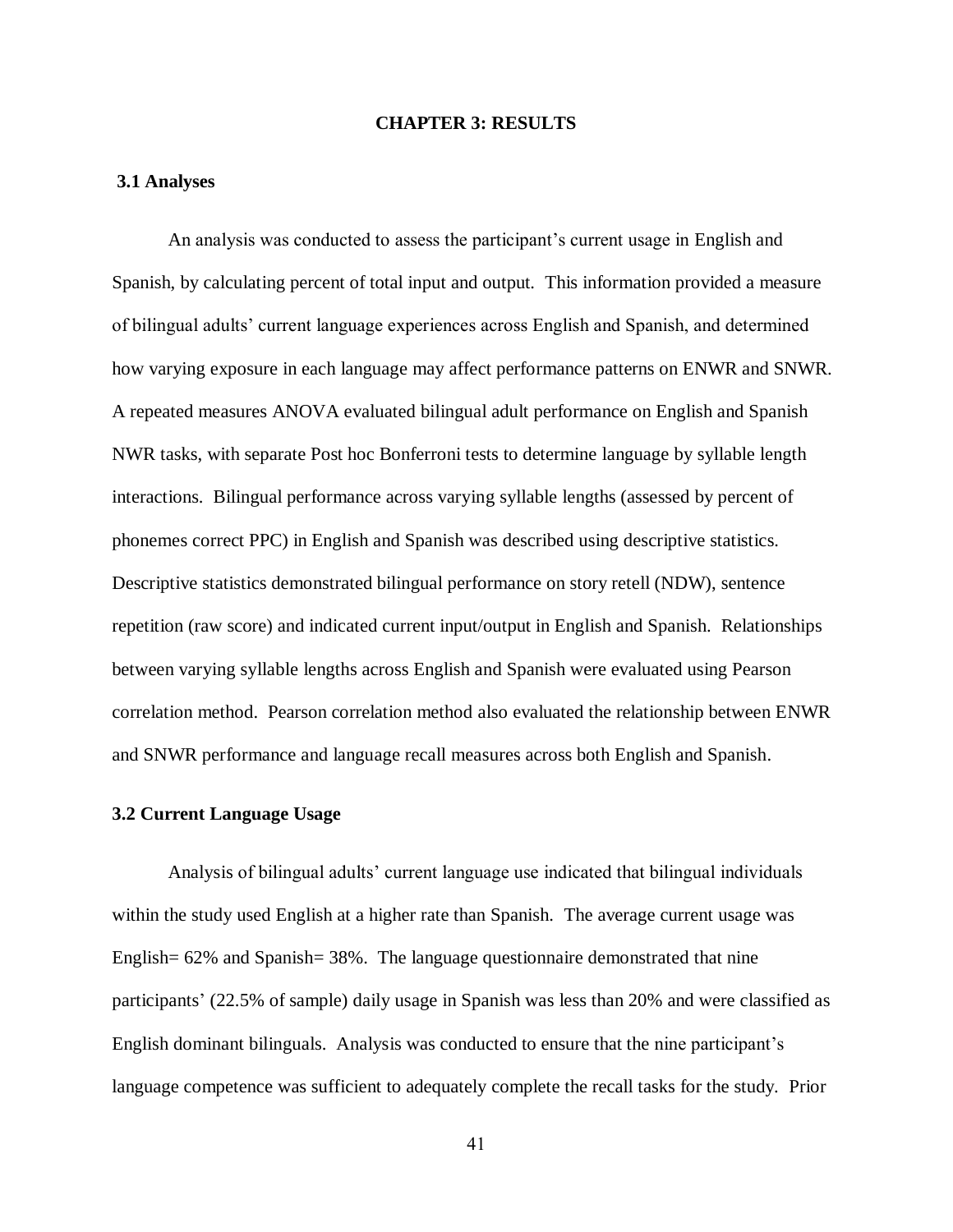information indicated that participants rated their own language ability on the language questionnaire through a series of questions. Participants rated themselves proficient in speaking, listening and reading and writing in both English and Spanish. Participants' average rating ability in Spanish=3.7 (1-Nonfluent speaker, 5-fluent speaker) and in English  $= 4.6$ . The nine participants demonstrated a higher rated language ability in English than in Spanish. Despite the language rated ability being lower in Spanish the analysis revealed that the participants' language skills in Spanish were sufficiently competent to complete the recall measures used within the study.

# **3.3 Descriptive Results**

Table 2.1 displays the mean PPC scores in the tested languages. As syllable length complexity increased from one syllables to four syllables on ENWR, repetition accuracy decreased in English nonwords. Bilingual adults maintained a more consistent performance on SNWR, by maintaining high accuracy on two to four syllable lengths before accuracy decreasing at five syllable lengths. The means for English nonwords lengths were as followed: one syllable= 67.7, two-syllables= 77.9, three-syllables= 72.3 and four syllables= 66.0. The means for Spanish nonwords lengths were two-syllables= 82.6, three-syllables= 80.1, four syllables=78.9, and five syllables= 49.2.

Overall, bilingual adults demonstrated slightly higher accuracy in the SNWR with EPPC total (mean= 71.0), and SPPC total (mean = 72.7). Descriptive results for other measures are found in Table 2.3. Adults scored slightly higher in Spanish for NDW than in English (SNDW mean  $= 87.90$ ; ENDW mean  $= 85.28$ ). The sentence repetition scores in Spanish were slightly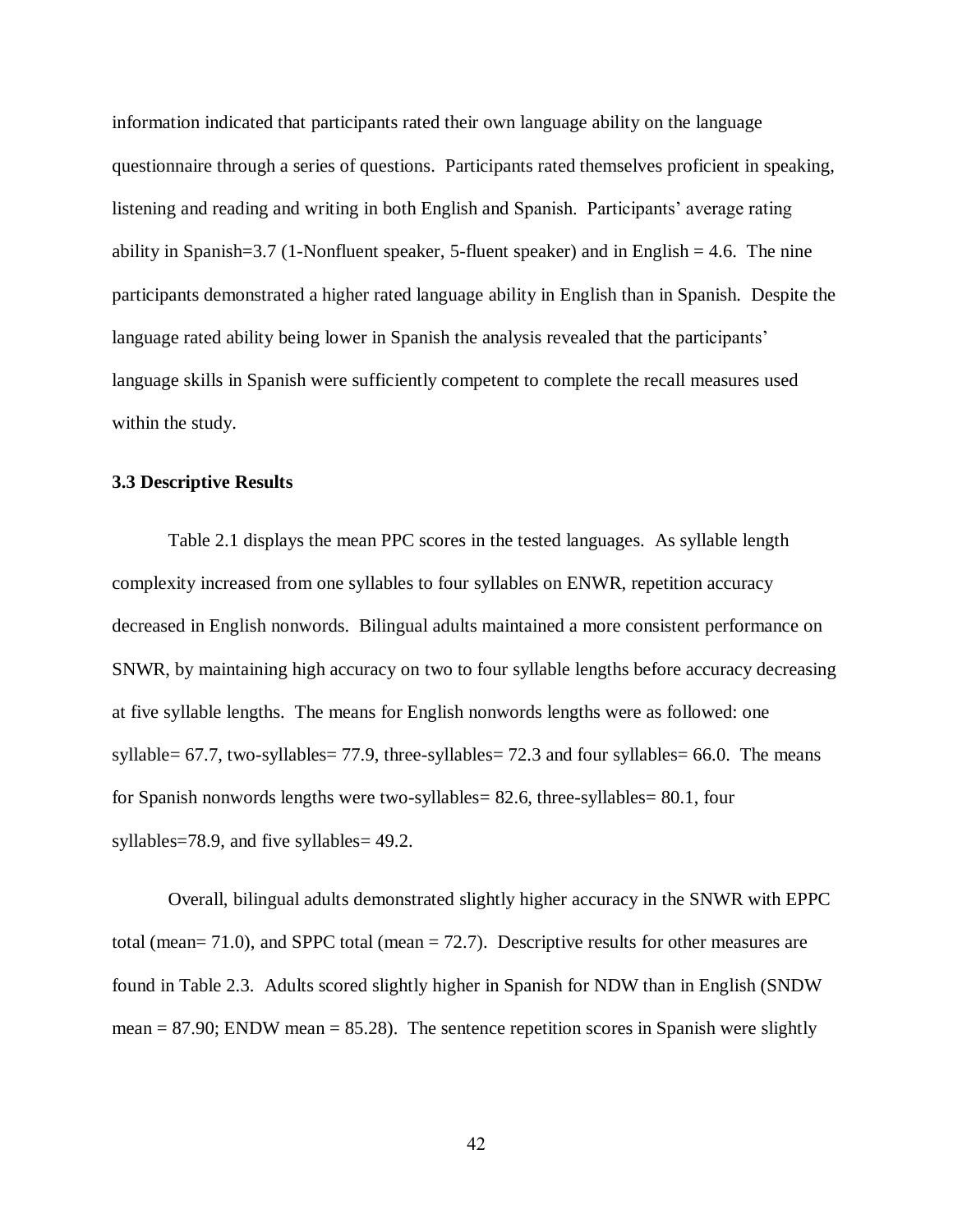higher (SSR mean = 70.80; ESR mean = 69.65). English input/output was higher (mean = .62) than Spanish input/output (mean  $= .38$ ).

### **3.4 First Research Question: NWR Performance**

**3.4.1 Repeated Measures Analysis.** The first research question assessed bilingual adult performance patterns on English and Spanish NWR tasks. Repeated-measures ANOVA revealed a statistically significant effect for language ( $F = 47.347$ ,  $p = < .01$ , S $> E$ ); indicating that bilingual adult's nonword repetition accuracy was influenced by the language tested Bilingual adults demonstrated significantly higher accuracy on Spanish nonwords compared to English nonwords. There was also a significant effect for Syllable Length  $(F = 16.637, p = 0.01)$ , demonstrated by decreased nonword repetition accuracy as syllable length increased. Results demonstrated a significant interaction effect of Language by Syllable Length (*F* = 5.901, *p*=.004), indicating that bilingual adult nonword repetition performance varied as syllable lengths increased in complexity across English and Spanish. Post hoc Bonferroni method analysis was completed to determine where ENWR and SNWR performance differed across varying syllable lengths (two, three, and four syllables). Results revealed a significant difference between threesyllable and four-syllable lengths across both English ( $p = .01$ ) and Spanish ( $p = .01$ ). However, there were no significant differences between two and three syllables and two and four syllables (see Figure 1.1).

**3.4.2 NWR length correlations**. A Pearson correlation analysis was conducted to determine the relationships between syllable lengths in English and Spanish NWR tasks as indicated by (PPC). English NWR results demonstrated that EPPC 1 was strongly correlated to EPPC 3 ( $r = .664$ ,  $p = .019$ ), and EPPC 4 ( $r = .769$ ,  $p = < .01$ ). EPPC 1 was also related to EPPC 2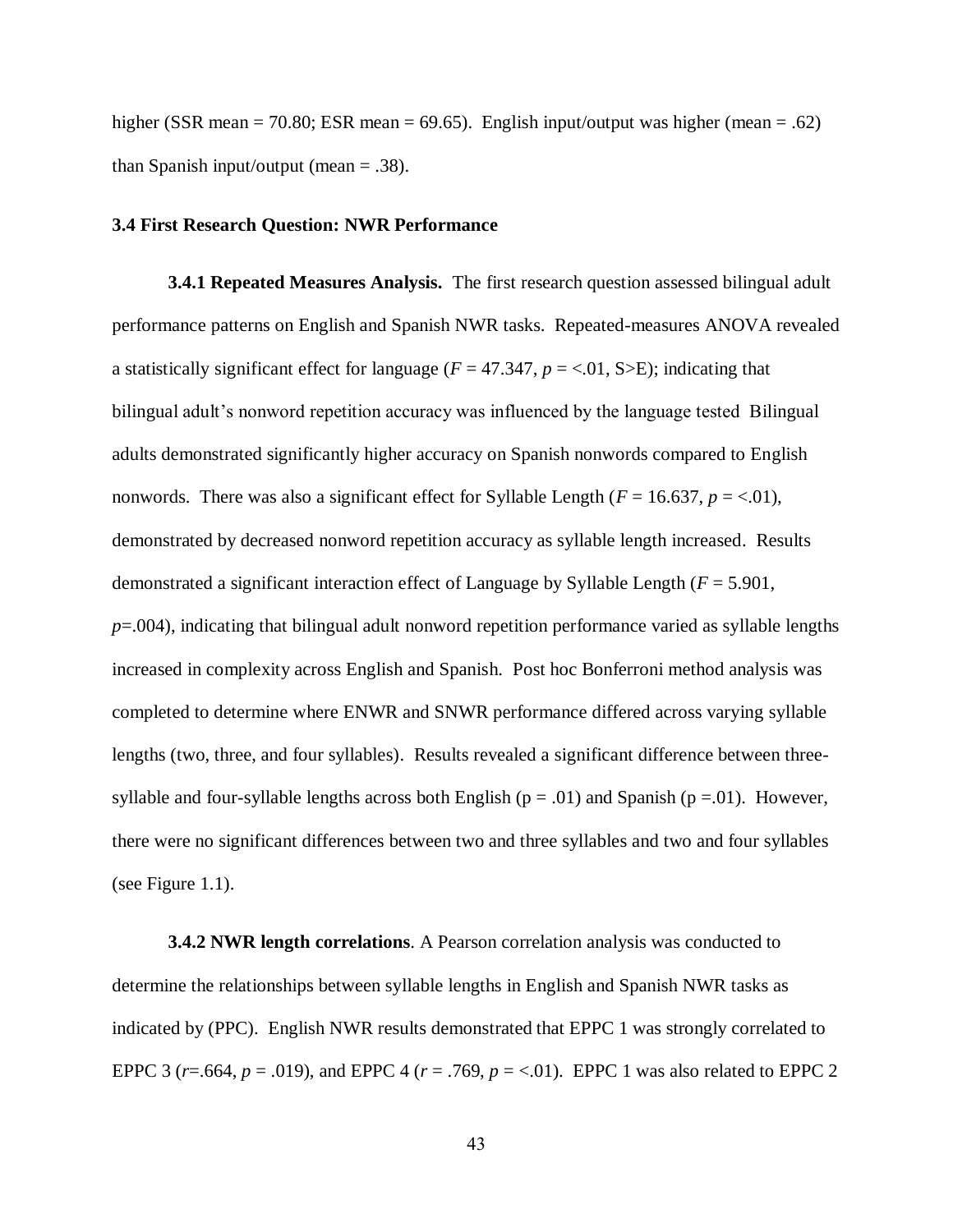$(r=0.370, p=0.019)$  but relationship was less significant. EPPC1 was strongly correlated with SPPC 3 (*r*=.433, *p* = .005), SPPC 4 (*r* = .450, *p* = .004), SPPC 5 (*r* = .498, *p* = <.01), and SPPC total ( $r = .495$ ,  $p = < .01$ ).

Results revealed that EPPC 2 less significantly related to EPPC 3 ( $r = .375$ ,  $p = 0.017$ ) and SPPC total ( $r = .337$ ,  $p = 0.033$ ), but highly related to EPPC total ( $r = .582$ ,  $p = .0$ ). There was a strong correlation between EPPC 3 and EPPC 4 ( $r = .728$ ,  $p = .0$ ) and EPPC total ( $r = .869$ ,  $p < .01$ ) that was significant. EPPC 3 was also highly related to SPPC 3 ( $r = .456$ ,  $p = 0.003$ ), SPPC 4 ( $r = .497$ ,  $p = 0.001$ ), and SPPC total ( $r = .634$ ,  $p < 0.1$ ). EPPC 3 was correlated to SPPC 5 ( $r = .382$ ,  $p = .015$ ) but the relationship was statistically less significant. A strong relationship was demonstrated between EPPC 4 and EPPC total ( $r = .859$ ,  $p < 0.1$ ), SPPC 3 (*r* = .507, *p* = 0.001), SPPC 4 (*r* = .562, *p* < 0.1), SPPC 5 (*r* = .546, *p* < 0.1), and SPPC total  $(r = .634, p < 0.1)$  that was statistically significant.

Results on Spanish NWR revealed a high correlation between SPPC 3 and SPPC 4  $(r=0.525, p=.001)$  and SPPC total  $(r=.803, p<0.1)$  that was significant. SPPC 3 was also related to SPPC 5 ( $r = .399$ ,  $p = 0.011$ ) but this relationship was statistically less significant. There was a relationship found between SPPC 4 and SPPC 5 ( $r = .433$ ,  $p = 0.05$ ) and SPPC total  $(r = .823, p < 0.1)$ . Results also demonstrated a high correlation between SPPC 5 and SPPC total that was significant ( $r = .671$ ,  $p < 0.1$ ). Overall results indicated that if bilingual adults were accurate at repeating nonwords in one language then they were likely to accurately repeat nonwords in the other language.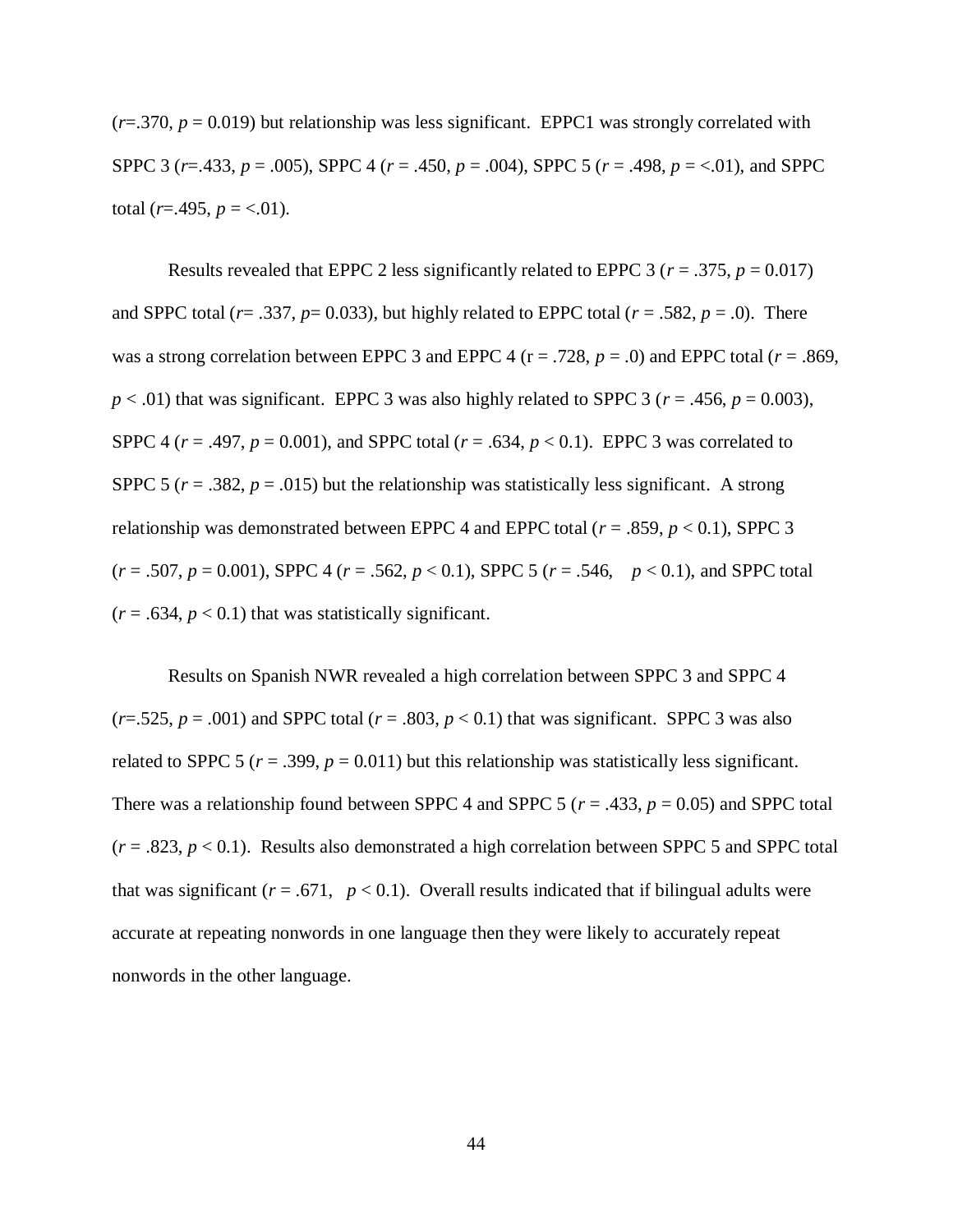### **3.5 Second research question: NWR and recall tasks correlations.**

The second research question assessed the relationship between NWR tasks and language recall measures across English and Spanish. Table 2.3 demonstrates that bilingual adults' overall performance was higher on Spanish NWR compared to English NWR (SPPC total mean = 72.7, EPPC total mean = 70.9). Results revealed a higher semantic performance on Spanish RT than English RT (SNDW mean= 87.90, ENDW mean = 85.28) among bilingual adults. Comparable results were demonstrated on sentence repetition tasks across both languages. Bilingual adults demonstrated slightly higher repetition in Spanish than in English (SSR mean = 70.80; ESR mean = 69.65), yet scores did not reach level of significance. Results demonstrated that English input/output was higher (mean = .62) than Spanish input/output (mean = .38) among bilingual adults.

Pearson correlation analysis was conducted to determine the relationship between phonological working memory assessed by NWR and language recall measures sentence repetition and story retell (assessed by raw score and NDW) within and across English and Spanish. Correlation results were demonstrated on Table 3.1. Results demonstrated a high correlation between ENWR and SNWR that was statistically significant ( $r = .628$ ,  $p < .01$ ); indicating that bilingual adults accurately repeated nonwords in both languages. English NDW and Spanish NDW were also strongly correlated  $(r = -0.661, p < 0.01)$ ; indicating that lexical diversity was equally preserved across both languages. Results revealed that Spanish sentence repetition was highly correlated with Spanish input/output (*r =* -.581*, p< .*01). Data demonstrated a significant negative correlation between English input/output and Spanish input/output (*r=* 1.000*, p <* .01); indicating that if bilingual adult's English usage increased than their Spanish usage would inadvertently decrease.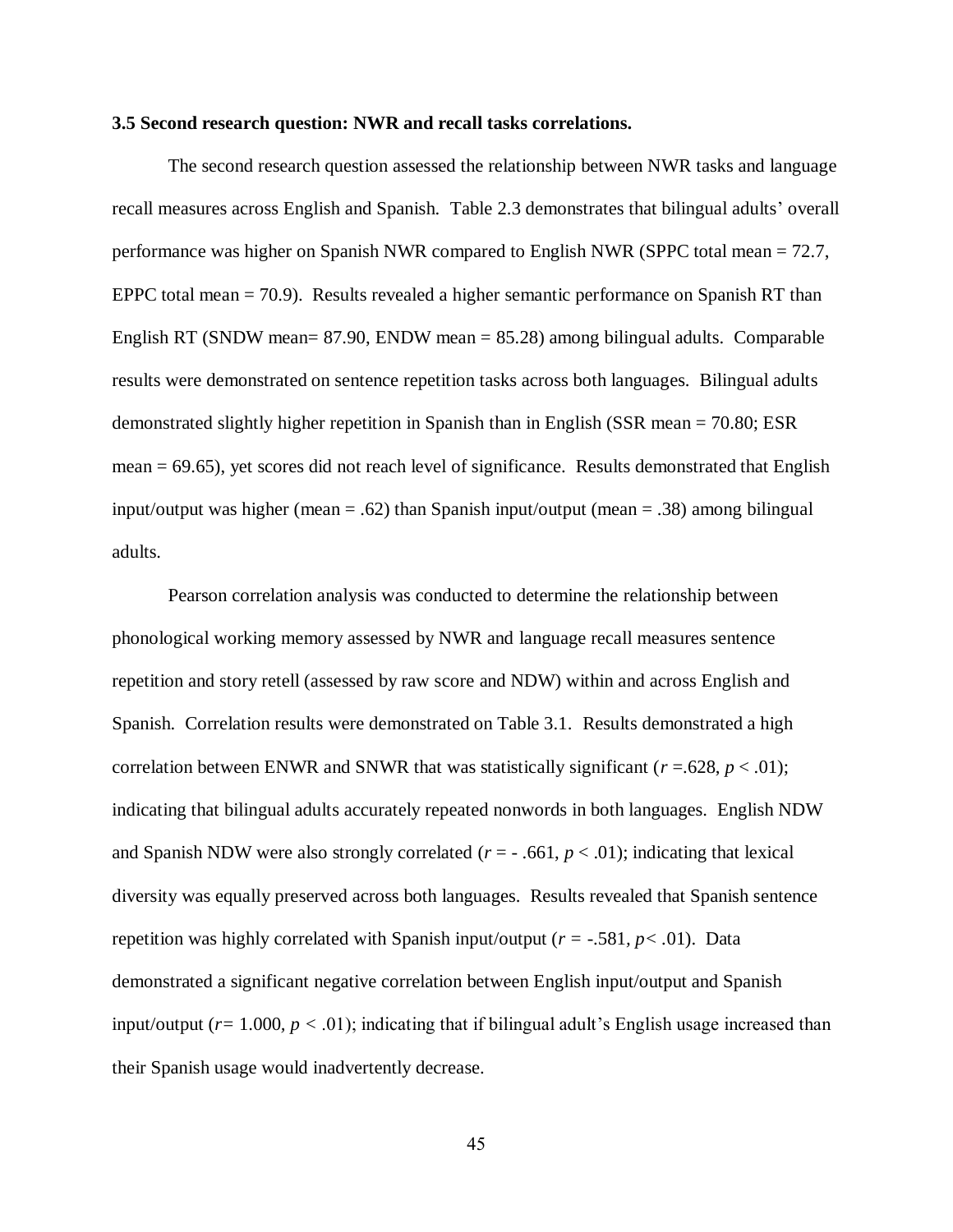| Characteristics                | Number   | Percentage of sample |
|--------------------------------|----------|----------------------|
| Gender                         |          |                      |
| Female                         | 25       | 62.50%               |
| Male                           | 15       | 37.50%               |
| Ethnicity                      |          |                      |
| Mexican                        | 27       | 67.50%               |
| Mexican-American               | 6        | 15%                  |
| Latino/ $a$                    | 7        | 17.50%               |
| Hispanic                       | $\theta$ | 0%                   |
| Spanish                        | 0        | 0%                   |
| Chicano                        | 0        | 0%                   |
| <b>Current Education Level</b> |          |                      |
| High School or equivalent      | 5        | 12.50%               |
| Some College but no degree     | 15       | 37.50%               |
| Associate degree               | 10       | 25%                  |
| Bachelor degree                | 9        | 22.50%               |
| Graduate                       | 1        | 2.50%                |
| Total                          | 40       | 100%                 |

Table 1.2 Summary of bilingual participant's demographic history

Table 1.3 Summary of gender and age differences among bilingual participants

| Age Range   | Women $(n=25)$   | $(n=15)$<br>Men  |
|-------------|------------------|------------------|
|             |                  |                  |
| 18-20       | 12%<br>$(n=3)$   | 13.3%<br>$(n=2)$ |
| $21-29$     | 44%<br>$(n=11)$  | 46.6%<br>$(n=7)$ |
| $30 - 39$   | 20%<br>$(n=5)$   | 20%<br>$(n=3)$   |
| 40-49       | 16%<br>$(n=4)$   | 13.3%<br>$(n=2)$ |
| 50-59       | 8%<br>$(n=2)$    | 6.6%<br>$(n=1)$  |
| 60 or older | $0\%$<br>$(n=0)$ | $0\%$<br>$(n=0)$ |
| Total       | 100%             | 100%             |
|             |                  |                  |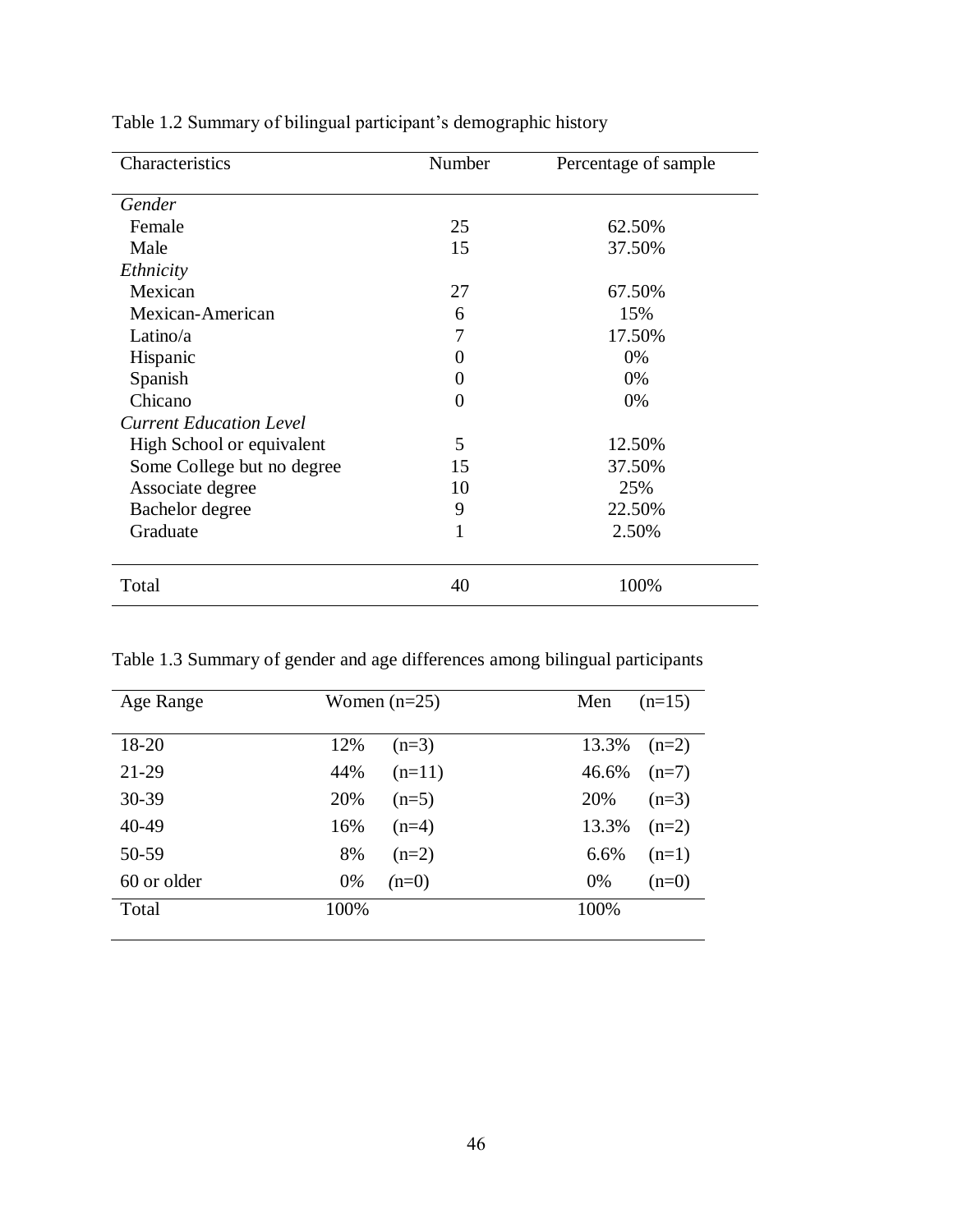|                            | English |      | Spanish |      |  |
|----------------------------|---------|------|---------|------|--|
|                            | Mean    | SD   | Mean    | SD   |  |
| <b>NWR</b> Syllable Length |         |      |         |      |  |
| one syllable               | 67.7    | 12.5 |         |      |  |
| two syllables              | 77.9    | 9.5  | 82.6    | 9.6  |  |
| three syllables            | 72.3    | 11.5 | 80.1    | 10.9 |  |
| four syllables             | 66      | 10.5 | 78.9    | 12.6 |  |
| five syllables             |         |      | 49.2    | 11   |  |
| Total                      | 71      | 8.9  | 72.7    | 8.1  |  |

Table 2.1 Mean percent of phonemes correct (PPC) and standard deviations by syllables length across English and Spanish for bilingual adults.

*Note*: SD, Standard deviation.

Table 2.2 Pearson correlations among nonword repetition (NWR) syllable lengths across languages English and Spanish for bilingual adults.

|                   |       | <b>EPPC</b> | <b>EPPC</b> | <b>EPPC</b> | <b>EPPC</b> | <b>SPPC</b> | <b>SPPC</b> | <b>SPPC</b> | <b>SPPC</b> | <b>SPPC</b> |
|-------------------|-------|-------------|-------------|-------------|-------------|-------------|-------------|-------------|-------------|-------------|
|                   | EPPC1 | 2           | 3           | 4           | total       | 2           | 3           | 4           | 5           | total       |
| EPPC 1            | 1.0   | $.370*$     | $.664**$    | $.769**$    | .890**      | .019        | $.433**$    | .450**      | .498**      | .495**      |
| EPPC <sub>2</sub> |       | 1.0         | $.375*$     | .226        | $.582**$    | .155        | .297        | .308        | .212        | $.337**$    |
| EPPC <sub>3</sub> |       |             | 1.0         | .728**      | $.869**$    | .260        | $.456**$    | .497**      | $.382*$     | $.553**$    |
| EPPC <sub>4</sub> |       |             |             | 1.0         | .859**      | .203        | $.507**$    | $.562**$    | $.546**$    | $.634**$    |
| <b>EPPC</b> total |       |             |             |             | 1.0         | .191        | $.572**$    | $.565**$    | $.515**$    | $.628**$    |
| SPPC <sub>2</sub> |       |             |             |             |             | 1.0         | .430**      | $.373*$     | 0.1         | $.618**$    |
| SPPC <sub>3</sub> |       |             |             |             |             |             | 1.0         | $.525**$    | $.399*$     | $.803**$    |
| SPPC <sub>4</sub> |       |             |             |             |             |             |             | 1.0         | $.433**$    | $.823**$    |
| SPPC <sub>5</sub> |       |             |             |             |             |             |             |             | 1.0         | $.671**$    |
| <b>SPPC</b> total |       |             |             |             |             |             |             |             |             | 1.0         |
|                   |       |             |             |             |             |             |             |             |             |             |

\*Significant at p<.05. \*\*Significant at p<.01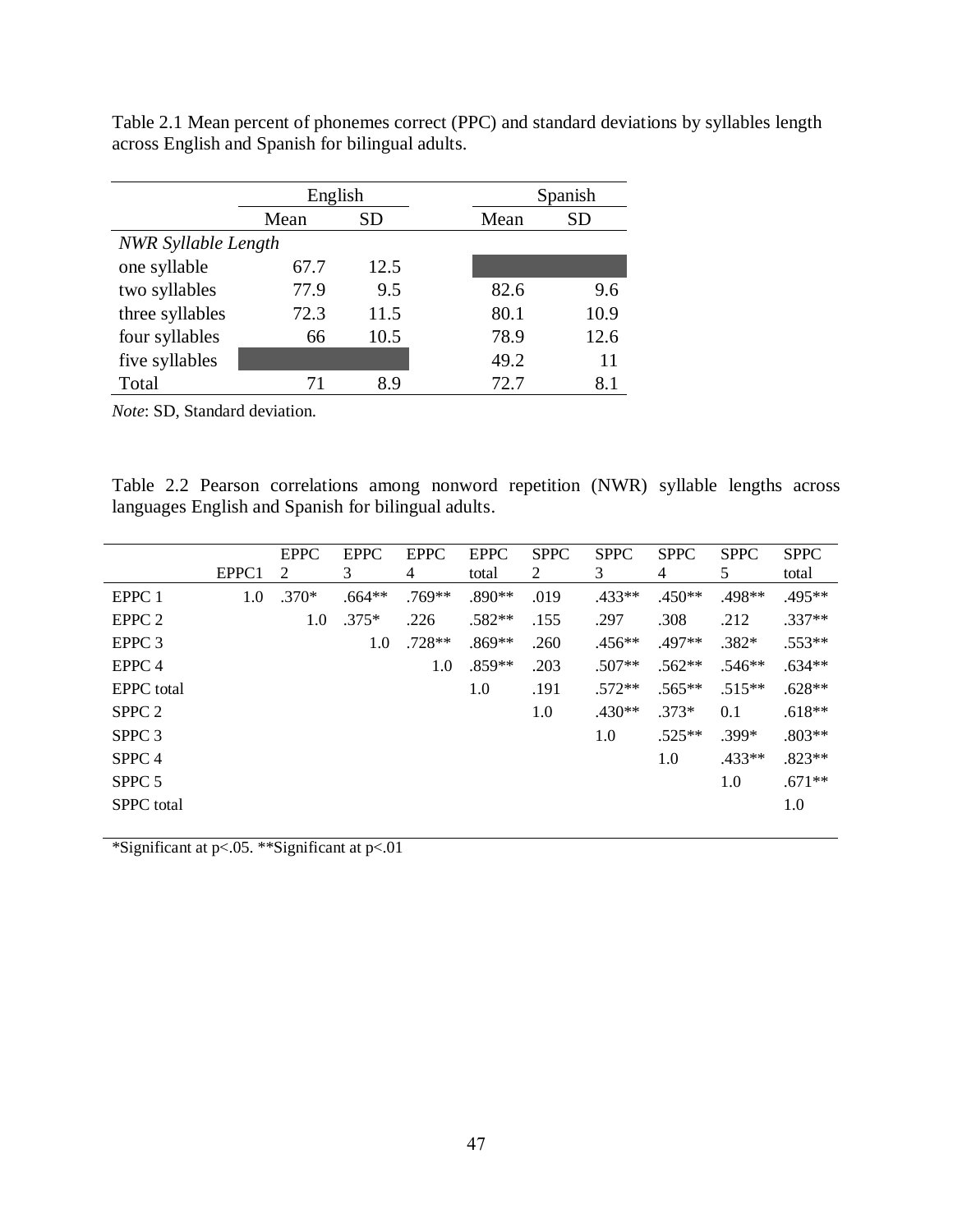| participants is indicated. |         |     |         |     |  |  |
|----------------------------|---------|-----|---------|-----|--|--|
|                            | English |     | Spanish |     |  |  |
|                            | Mean    | SD  | Mean    |     |  |  |
| Current usage              | 61.9%   | 0.2 | 38.0%   | 0.2 |  |  |

PPC total  $70.9\%$  8.9  $72.7\%$  8.1 SR raw score 69.6 14.1 70.8 20.5 NDW 85.2 30.2 87.9 29.6

Table 2.3 Bilingual participants' means and standard deviations for NWR and language recall measures in English and Spanish. Current usage for English and Spanish among bilingual participants is indicated.

*Note:* NDW, number of different words; SR, sentence recall.

Table 3.1 Pearson correlations among NWR performance and language recall measures in English and Spanish for bilingual participants.

|                   | <b>EPPC</b> | <b>SPPC</b> |             |             |            |            | <b>SP</b> |
|-------------------|-------------|-------------|-------------|-------------|------------|------------|-----------|
|                   | Total       | Total       | <b>ENDW</b> | <b>SNDW</b> | <b>ESR</b> | <b>SSR</b> | usage     |
| <b>EPPC</b> Total | 1.0         | $0.628**$   | 0.058       | $-0.126$    | 0.276      | $-0.138$   | $-0.155$  |
| <b>SPPC</b> Total |             | 1.0         | 0.258       | 0.164       | 0.02       | 0.131      | $-0.044$  |
| <b>ENDW</b>       |             |             | 1.0         | $.661**$    | 0.142      | $-0.166$   | $-0.071$  |
| <b>SNDW</b>       |             |             |             | 1.0         | $-0.13$    | 0.249      | 0.152     |
| <b>ESR</b>        |             |             |             |             | 1.0        | $-0.308$   | $-0.282$  |
| <b>SSR</b>        |             |             |             |             |            | 1.0        | $0.581**$ |
| SP usage          |             |             |             |             |            |            | $-1.0**$  |
|                   |             |             |             |             |            |            |           |

\*\*Significant at p<.01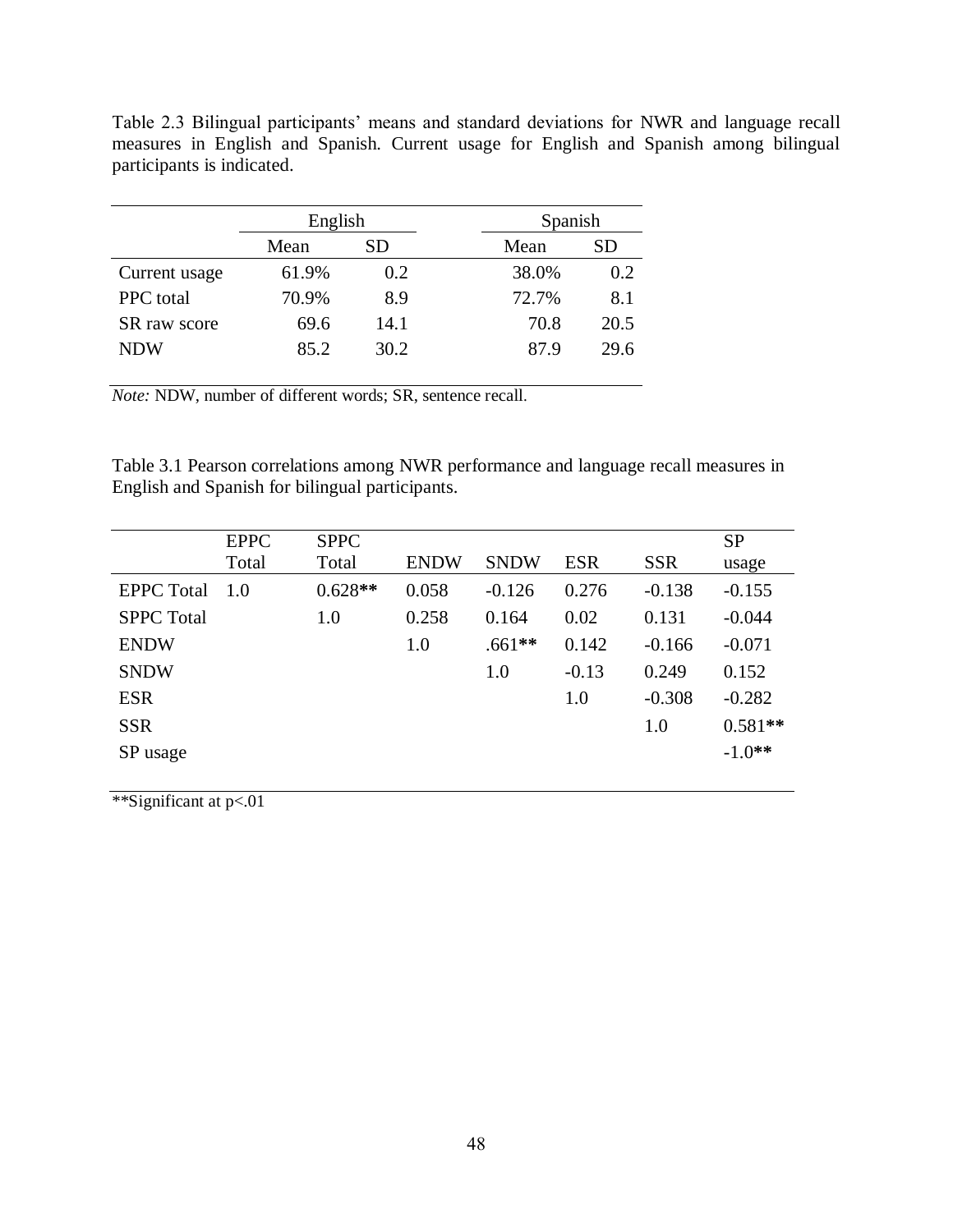

Figure 1.1 English and Spanish NWR performance (PPC scores) across varying syllable lengths for bilingual adults.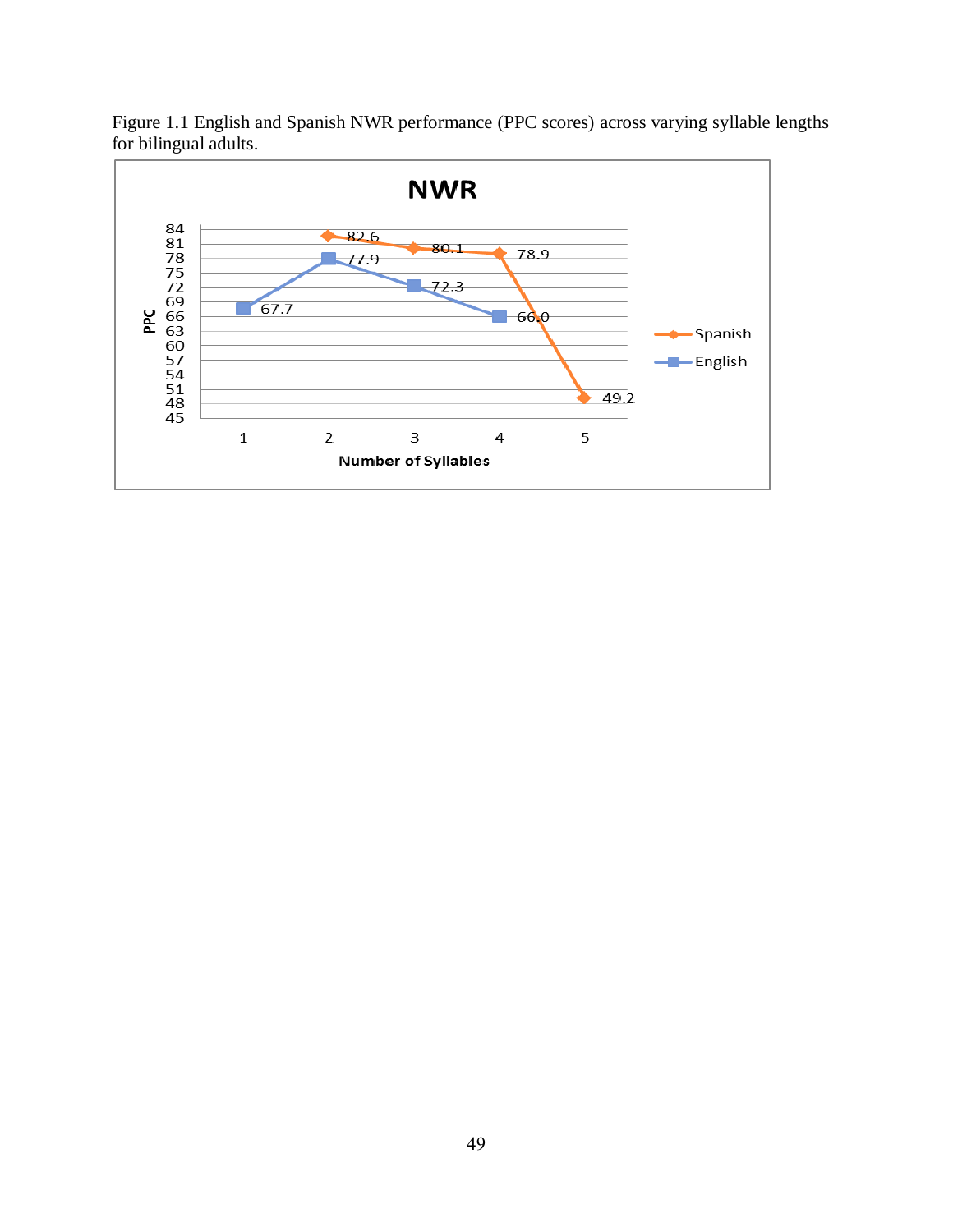#### **CHAPTER 4: DISCUSSION**

The present study evaluated the performance patterns on Spanish and English NWR tasks among bilingual adults with varying languages experiences. Findings from the study will further aid the interpretation of NWR performance patterns demonstrated by bilingual children. This study did not aim to determine the underlying cause of NWR performance patterns demonstrated by English and Spanish bilingual adults, but described the performance patterns exhibited. Information found within the study will contribute to limited body of knowledge, indicating how NWR performance may change over time among bilingual children. The study aims to discuss how factors such as current language experience and long-term knowledge may contribute to bilingual adult's accurate nonword repetition across two languages.

# **4.1 Evaluating cross-linguistic NWR performance patterns**

First, the study evaluated bilingual adult's performance across an English and Spanish NWR task. Results demonstrated that bilingual adult's overall performance on English and Spanish NWR was comparable and performance decreased as syllable lengths increased in both languages. Strong correlations between NWR tasks demonstrated that bilingual adults were able to accurately repeat nonwords in either language, despite structural differences found between English and Spanish. This supports that bilingual's adult's long-term knowledge and experiences in both English and Spanish may facilitate recall performance. These particular bilingual adults were experienced in both English and Spanish and may not have depended on phonological working memory to activate phonological representations within phonological storage; to facilitate recall of nonwords in English and Spanish, as exhibited among children and adults learning a second or foreign language (Cheung, 1996; Masoura & Gathercole, 2005).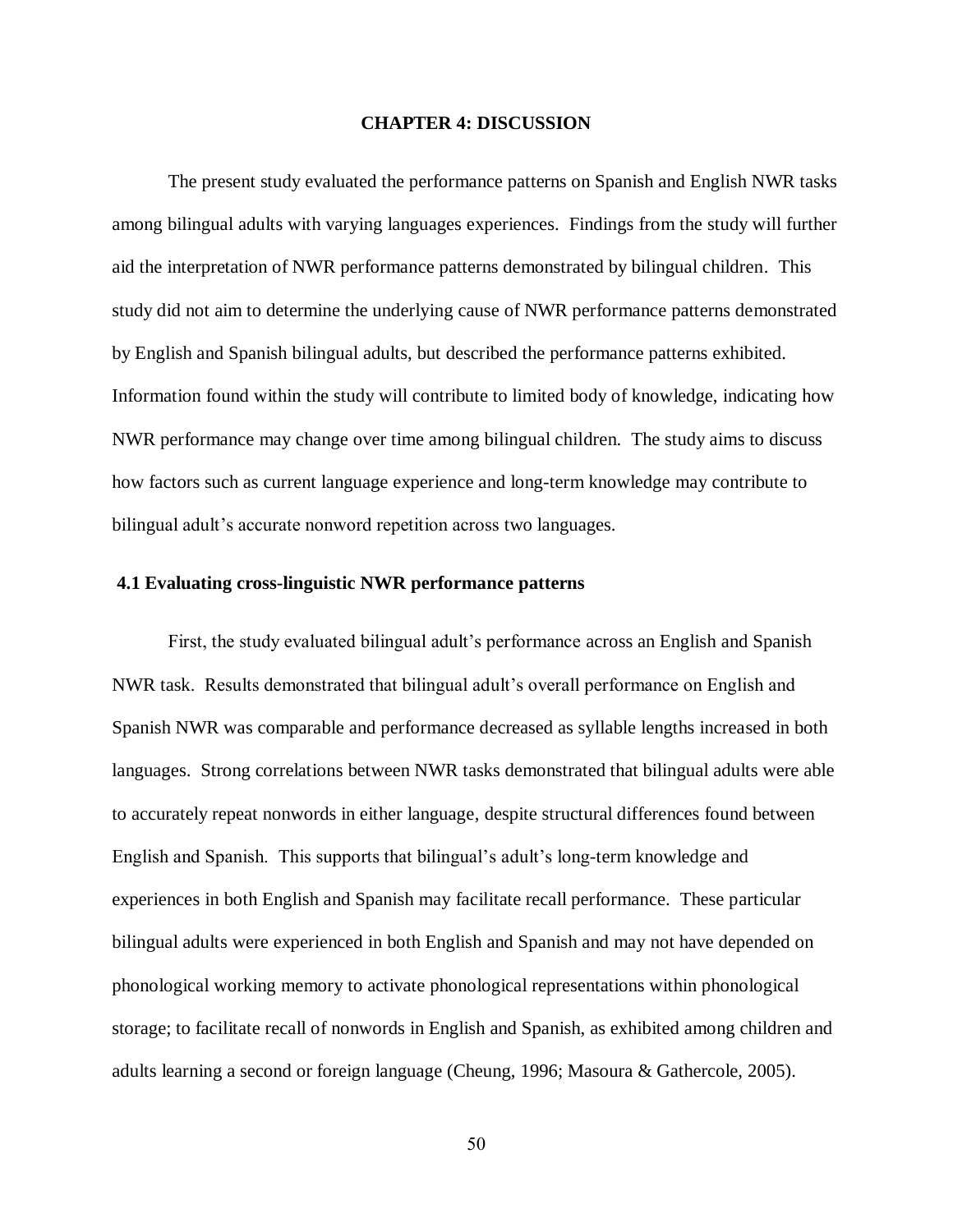**4.1.1 Analyzing cross-linguistic syllable length effects.** Findings revealed a significant effect for language; revealing higher accuracy on Spanish NWR at three to four syllable lengths but not for two syllable nonwords, suggesting that bilingual adults' accuracy varied across English and Spanish syllable length. As complexity of syllables increased from two syllables to four syllables, repetition accuracy decreased in English; which is similar to performance patterns found in bilingual English and Spanish children (Dollaghan & Campbell, 1998; Girbau &Schwartz, 2007; Summers et *al*., 2010). Word length effects on nonword repetition performance indicated that bilingual adults maintained high accurate repetition of two, three, and four syllables on Spanish NWR, until reaching five syllables and decreased from 78.9% at four syllables to 49.2% at five syllables. Results support prior evidence suggesting that with age accuracy of nonword repetition increases in monolingual Spanish-speaking and bilingual typically developing children and this trend appears to continue in adulthood (Ebert et *al*., 2008; Girbau & Schwartz, 2007). Also, bilingual adults demonstrated a more stable performance across Spanish nonwords; indicating that accurate recall was facilitated by long-term knowledge to a greater extent in their familiar language (Thorn & Gathercole, 2001). However, decreased accuracy at five syllable length may indicate the influence of prior languages experience which was not evaluated within the study.

### **4.2 Sources of NWR performance patterns**

**4.2.1 Influence of long-term knowledge on NWR performance.** The study revealed an important finding that NWR performance was not correlated to bilingual adults' current language use in English or Spanish. Results indicated a negative perfect correlation between English input/output and Spanish input/output; which may indicate that as bilingual adult's usage increases in English than their Spanish usage will decrease. Although English and Spanish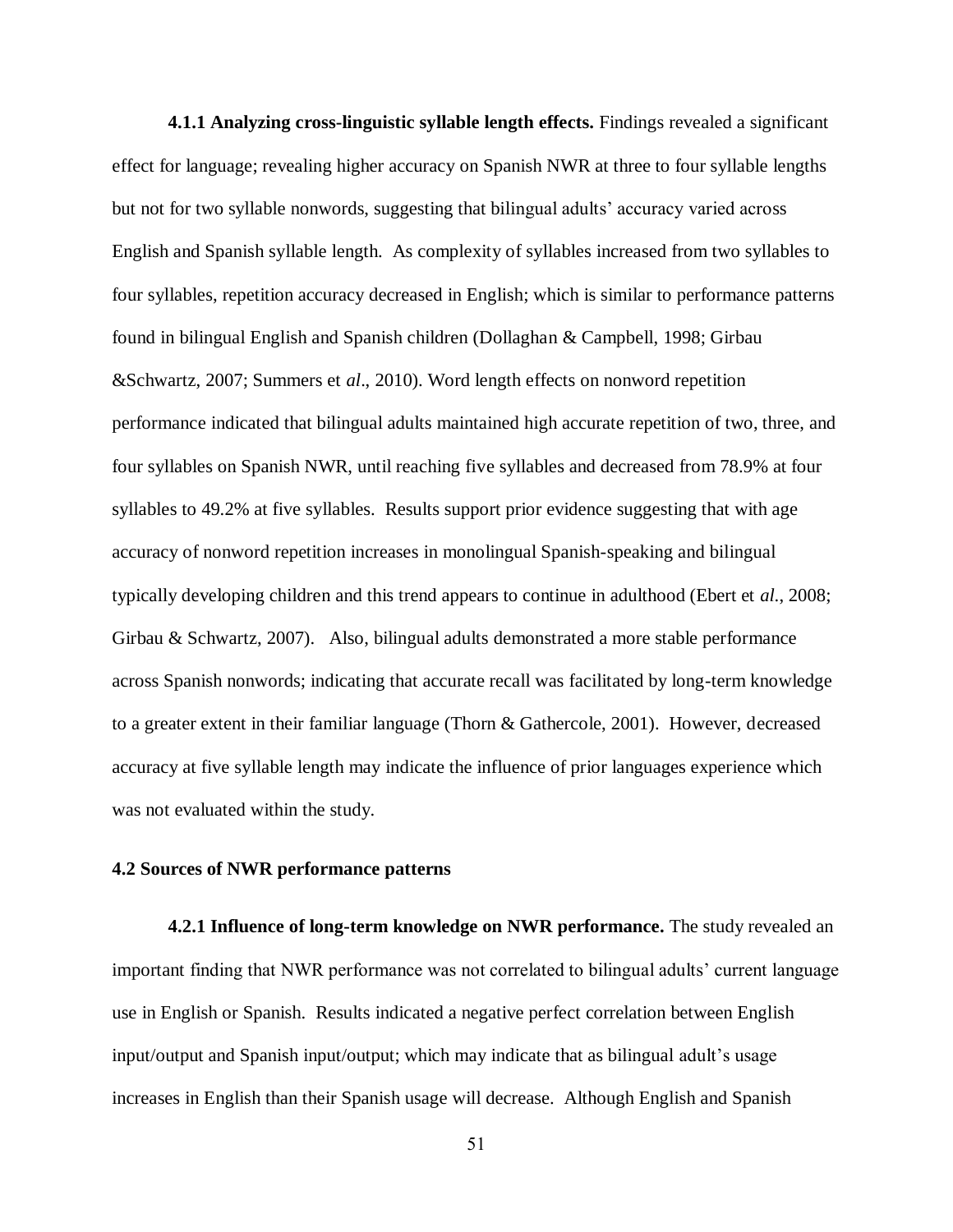bilingual adults within this study demonstrated higher usage in English than in Spanish, it did not affect their performance on both NWR tasks. Results indicated that English and Spanish bilingual adults do not depend on current usage of English or Spanish to facilitate accurate repetition of nonwords of varying syllable lengths; but may rely on prior long-term knowledge to facilitate accurate repetition. Study results support findings by Thorn & Gathercole (2001) which suggest that English and Spanish bilingual adults' higher recall performance in SNWR may be supported by long-term language memory; which assisted nonwords recall performance in their more familiar language.

Furthermore, the effects of long-term knowledge and length of experiences in languages demonstrated among bilingual adults within this study replicate prior findings from Summers, Bohman, Gilliam, & Bedore (2010). This study demonstrated similar NWR performance among children ranging ages of 4;6-6;5, who performed higher in Spanish nonwords than in English nonwords. Although, at the time of the study these children demonstrated higher usage in Spanish than in English; which indicated that early language experiences in Spanish are necessary in order to accurately repeat nonwords that are comprised of multisyllabic CV combinations. Prior language experiences may be necessary to develop knowledge of sound combinations and facilitate recall of Spanish nonwords, in particular five syllables length. Although, this study did not complete an analysis on the influence of prior language experiences on English and Spanish NWR, for the majority of bilingual adults, Spanish was their native language and English was acquired as their second language. Further analysis is required to determine if age of first exposure to English and prior language experiences in English and Spanish are related to bilingual adults' nonword repetition performance.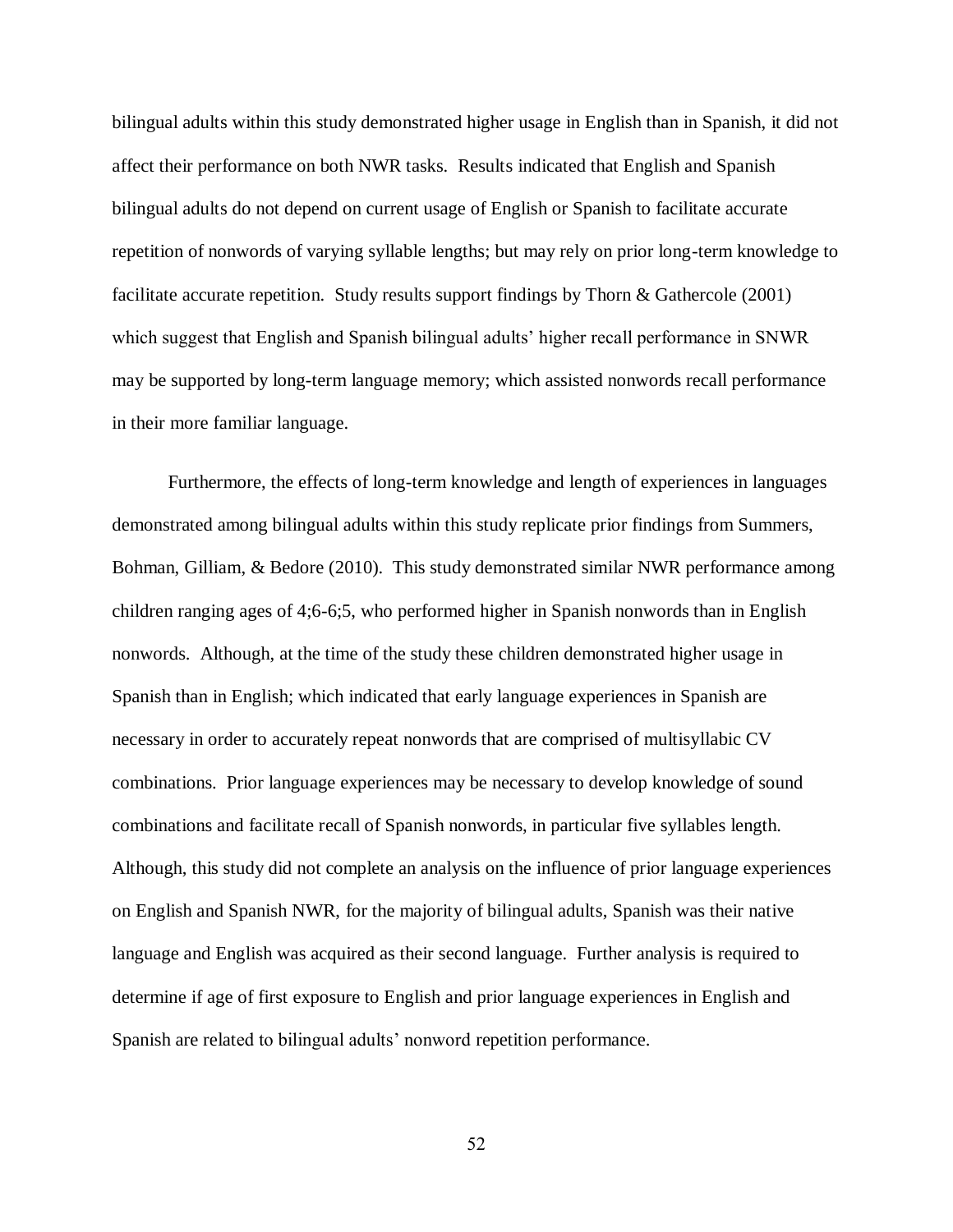**4.2.2 NWR performance across English and Spanish**. Correlational analysis revealed that overall English nonwords were statistically significantly related to Spanish nonwords by syllable length. It was interesting to note that English three syllables were strongly related to English four-syllable nonword. Also, English three-syllable to four syllable nonwords were highly related to Spanish nonwords at three to five- syllable lengths. This may indicate that English three and four syllables are a good indicator of bilingual adult's performance in Spanish. These findings correspond to previous studies (Dollaghan and Campbell; 1999; Kohnert, K., Windsor, & Dongsun, 2006) which demonstrated that nonwords longer in syllable length, such as four syllables provided a better depiction of performance cross-linguistically in English and Spanish, and between bilinguals and children with SLI.

Therefore, based on this study and prior findings, it is expected that sequential English-Spanish bilingual children could demonstrate similar results on English and Spanish NWR tasks as they develop. The majority of bilingual adults within the study acquired Spanish as their native language and English as their second language. Even though bilingual participants demonstrated language competence in both English and Spanish, increased exposure in their native language may have anchored phonological representations further into their long-term storage; which facilitated higher accuracy of Spanish nonwords. Present findings support evidence demonstrated by Thorn and Gathercole (1999) which showed that sequential bilingual children with dispersed language knowledge demonstrate increased stable phonological representations in their long-term storage of their dominant language that facilitates high accuracy of nonwords in their dominant language.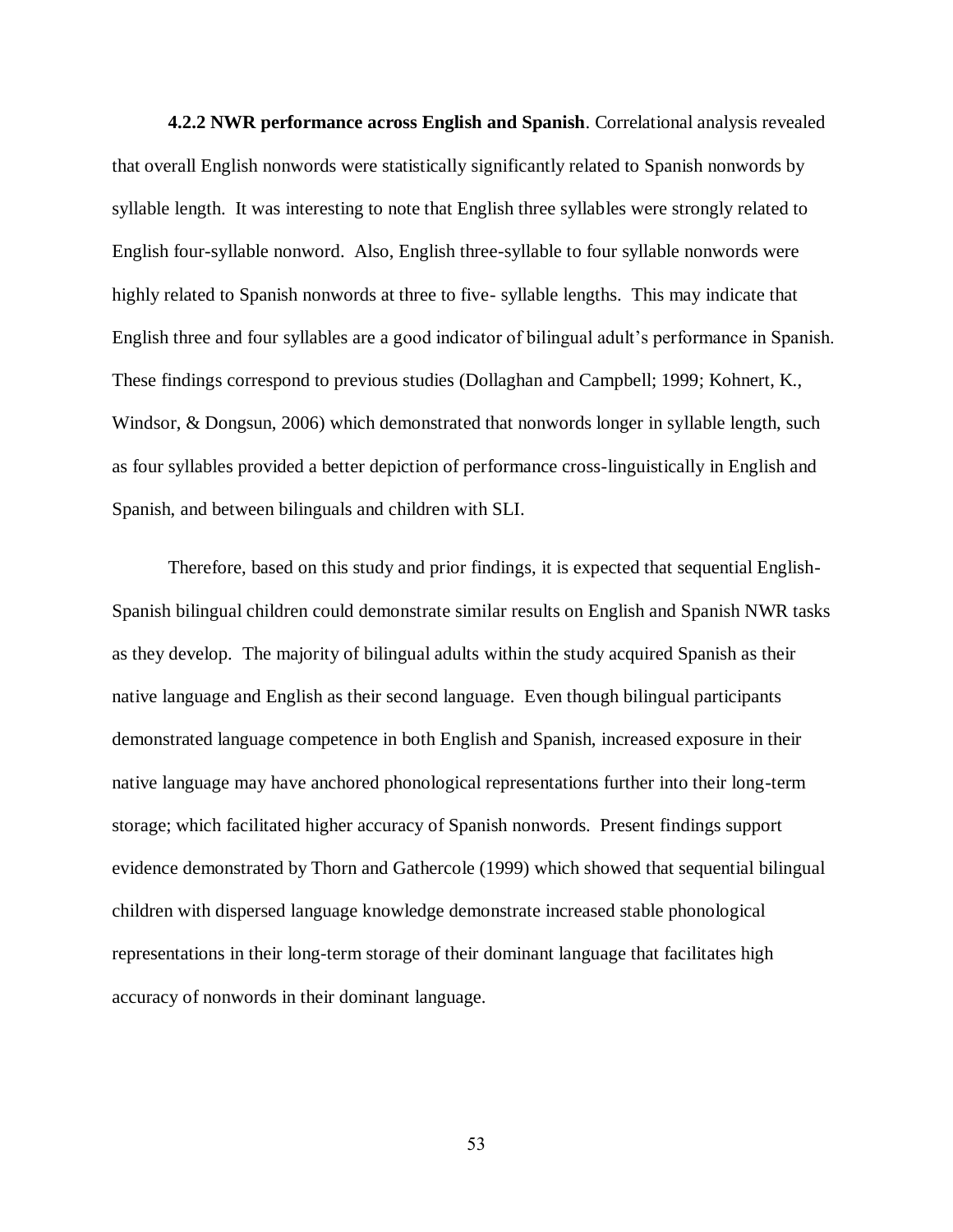#### **4.3 Evaluating phonological working memory influence on other language abilities**

Secondly, the study aimed to evaluate the relationship between phonological short-term memory and other language recall measures. Results indicated that English and Spanish NWR were not statistically significantly related with other language recall measures; which may indicate that children may be more dependent on phonological working memory to facilitate early acquisition of vocabulary and morphosyntax skill, but after sufficient lexical and syntactic long-term knowledge is attained; retrieval of items is no longer facilitated by working memory. Present findings demonstrated that English and Spanish bilingual adults syntactic and semantic performance is not facilitated by phonological working memory as demonstrated by younger and school-age children (Girbau & Schwartz 2007, 2008; French & O' Brien, 2008; Winsor et *al.*, 2010). These findings may indicate that accurately recalling semantic and syntactic structures in English and Spanish may not be dependent on phonological short-term working memory, but on bilingual adults' long-term knowledge.

Bilingual adult's performance on sentence repetition and story retell is supported by their lexical, semantic, and syntactic long term knowledge to accurately recall items in each language. Another possibility is that successful performance on a sentence repetition task and story retell are more dependent on bilinguals' prior language knowledge to support accurate recall. Bilingual adults' lexical knowledge may facilitate retrieval of words that resemble familiar words even if the participants are not proficient in that language. Phonological short-term memory may be required for other tasks that require learning and recalling of new and/or unfamiliar words or sound combinations; but not on words or sentences that resemble familiar vocabulary or syntactic forms.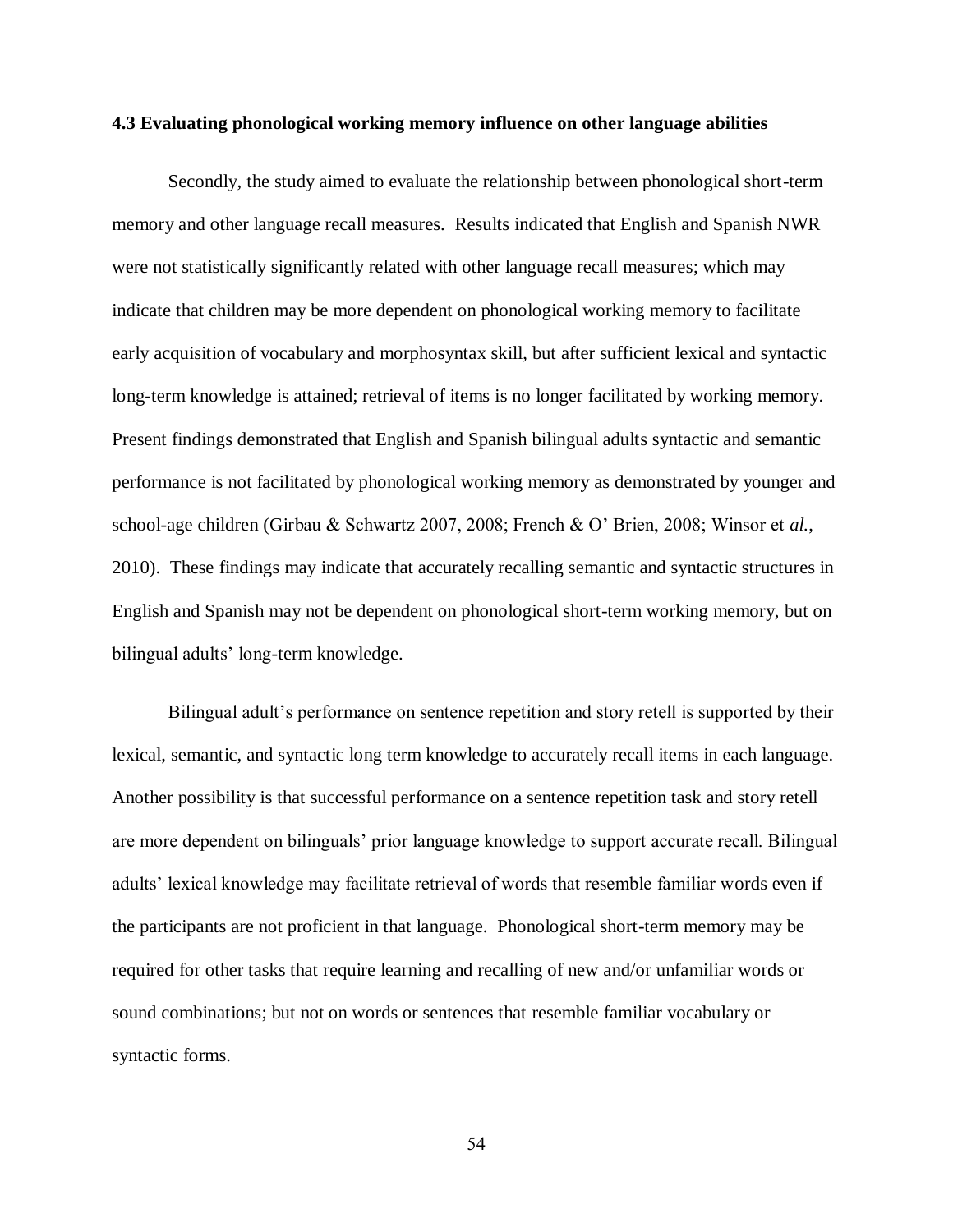Findings revealed a statistically significant relationship across languages among the other language recall tasks but not across tasks. Spanish SR and Spanish input-output were strongly correlated as shown in the results; indicating that sequential English and Spanish bilingual adults require current usage in Spanish to facilitate recall of syntactic structures stored within long-term knowledge. This is expected as Spanish and English have distinct grammatical and morphosyntax structures; which may require current usage of the language to facilitate retrieval of syntactic knowledge in crystallized memory. This would explain why English was not correlated with any of the SR tasks. Bilingual adults within this study used English more on a daily basis compared to Spanish, which supported recall of syntactic structures anchored within in long-term memory. Another hypothesis is that bilingual adults with limited syntactical knowledge in Spanish require current usage in the language, to establish syntactical representations of grammatical forms not previously exposed and facilitate recall of sentences. This is supported by English SR and English language usage not being statistically significant related. Bilingual adults demonstrated a higher input-output in English, which may facilitate retrieval of syntactic form in syntactical knowledge, due to having more experience with syntactic forms.

The statistically significant strong correlation found between EPPC and SPPC suggests that despite phonotactic constraints and structural difference between both languages, the more accurate a bilingual adult is at repeating nonwords in one language, than the more accurate they'll repeat nonwords in their other language. NWR uses similar underlying mechanisms across languages in a way that other language tasks do not. While variations in language proficiency can account for performances on language tasks such as sentence repetition and number of different words, it has less of an influence on NWR performance in adults.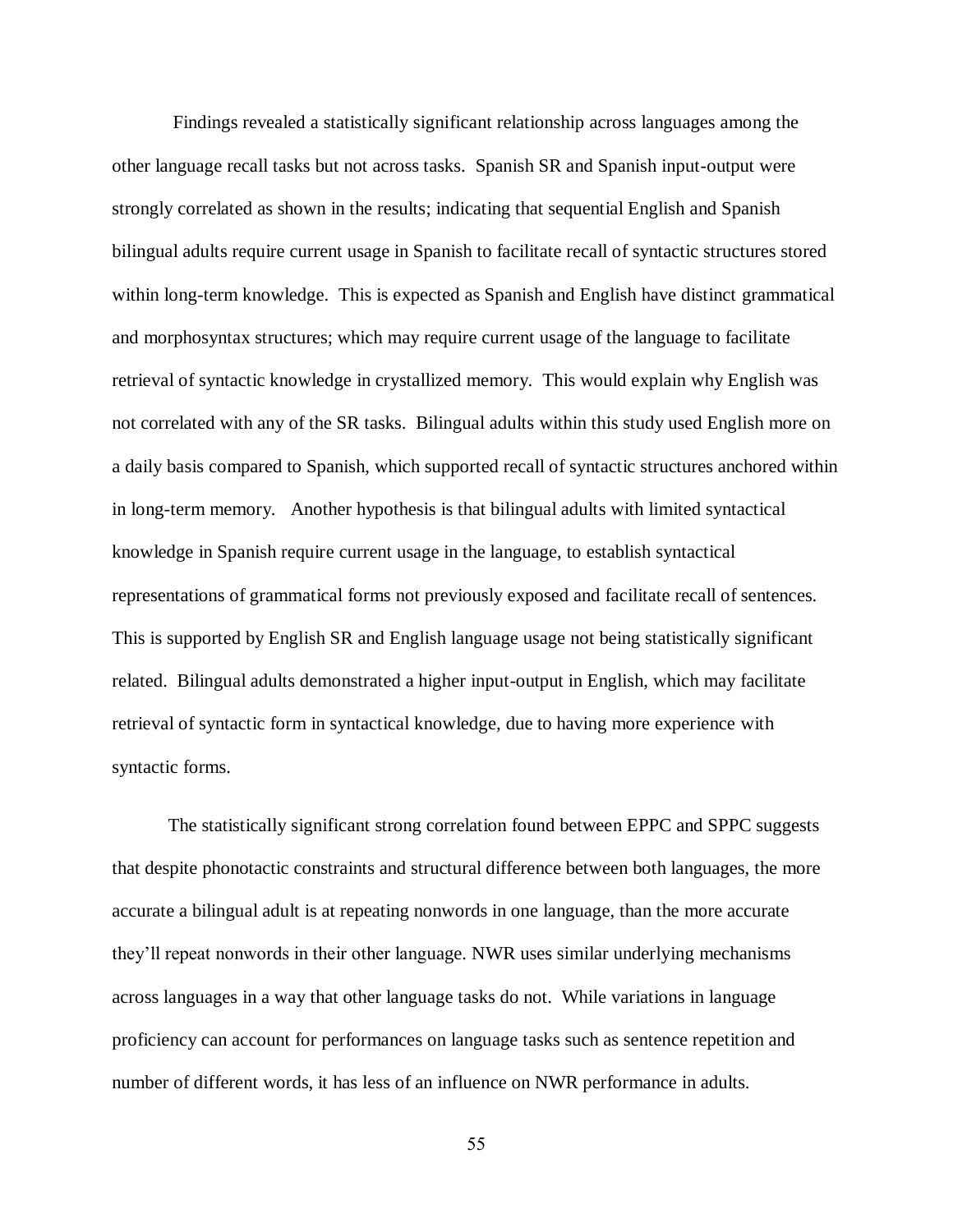Furthermore, findings revealed a high correlation between English NDW and Spanish NDW, indicating that more lexically diverse their retell was in one language, than the more lexical diverse bilingual adults were in the other retell in the second language. This may indicate that bilingual adults with varying language experiences can accurately recall similar number of different words in both English and Spanish, as they get older or attain sufficient semantic knowledge in each language. This may signify that bilingual adults must attain a certain level of proficiency in each language to develop their lexical knowledge and semantic knowledge and facilitate accurate recall of different words. It may be supposed that as bilingual children get older their performance on a story retell in one language, may be a good indicator of their semantic skills in their other language. Although further analysis is necessary to further explore these suppositions and determine what language factors if any may influence performance on a story retell in bilingual adults.

Results did not yield a significant relationship across language recall measures. Therefore it appears that language dependent tasks (sentence repetition and story retell) may first activate other cognitive resources, including semantic and lexical information before phonological working memory (Alloway, 2007). Other sources of language knowledge (semantic, syntactic, lexical) may be more significant for facilitating recall across tasks; and role of phonological working memory may be restricted solely to articulatory loop component among adults (Alloway, 2007). Phonological working memory may also be automatically activated during these tasks, but to a lesser extent as revealed by an insignificant relationship among tasks. Instead different language skills (semantic, lexical, and syntactic) within long-term memory are automatically activated to a greater extent to support performance on task-dependent demands. These particular tasks did not appear to significantly rely on interdependent language knowledge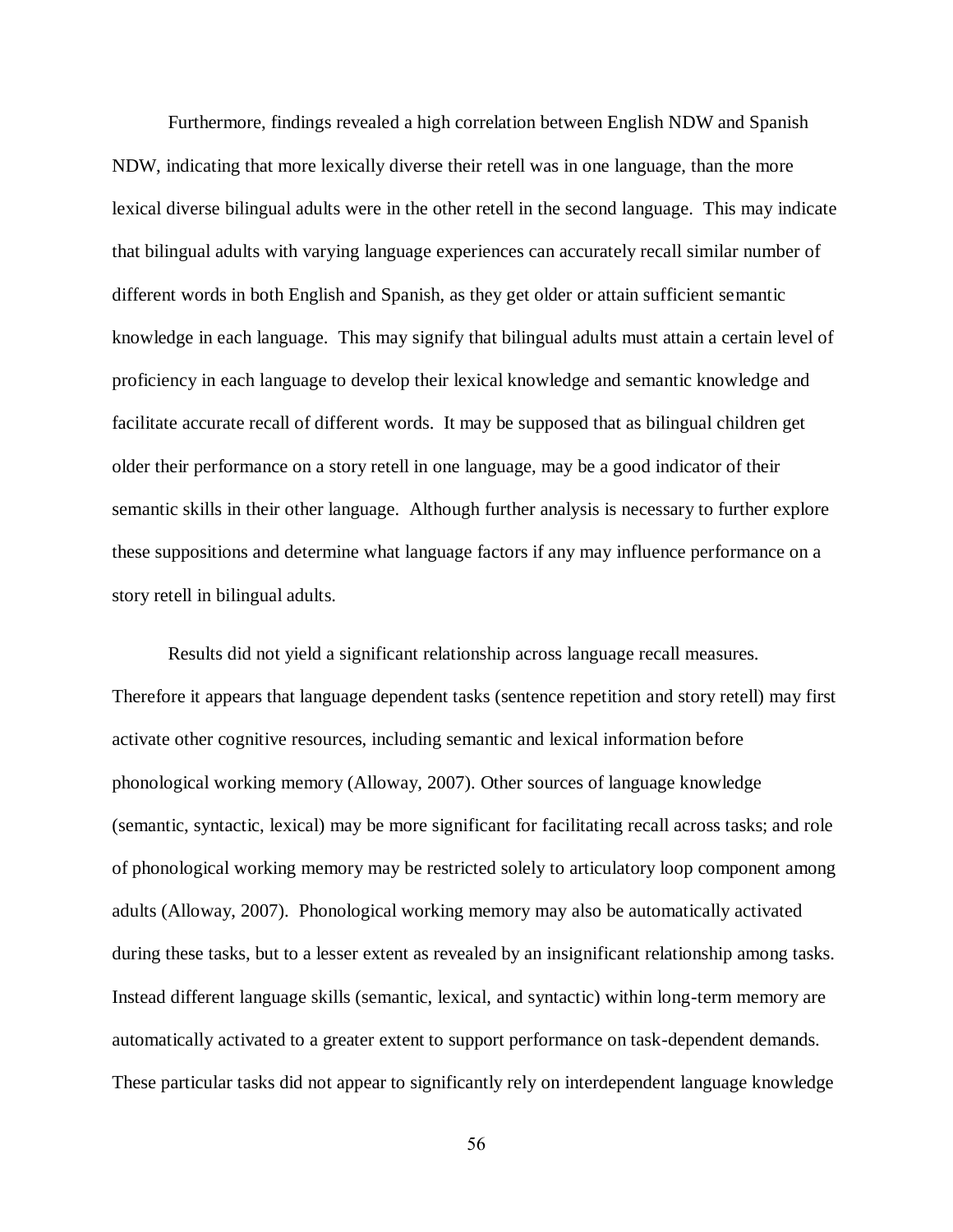to support its performance, but other tasks constructed distinctly may further do so. Bilingual adults within the current study were competent in both languages, which further decreased reliance of phonological working memory to support accurate recall across language tasks (Thorn & Gathercole, 2001).

### **4.4 Future research**

The present study assessed bilingual adults NWR performance patterns and relationships between NWR and other language recall measures. Participants recruited for this study were English and Spanish bilingual adults with varying language experiences. Future studies should focus on recruiting monolingual Spanish-speaking and monolingual English-speaking adult participants to strengthen results found within this study, and determine if monolingual speaking adults in English or Spanish performance varies, compared to bilingual adults with languages knowledge dispersed across two languages. Also, this study evaluated the effects of current language experience on NWR and other language recall tasks. Future studies should focus on evaluating prior language experiences and their effects on bilingual adults NWR performance patterns and other language recall measures. This would yield information regarding what types of language experience among children affect NWR performance or other tasks that assess phonological working memory.

# **4.5 Limitations**

The present study demonstrated limitations that may be addressed in future studies. One of the limitations of the study was failing to randomly recruit participants, which limits the generalization of the results demonstrated within this study. The aim of the study was to evaluate the NWR performance patterns and relationships between NWR and other language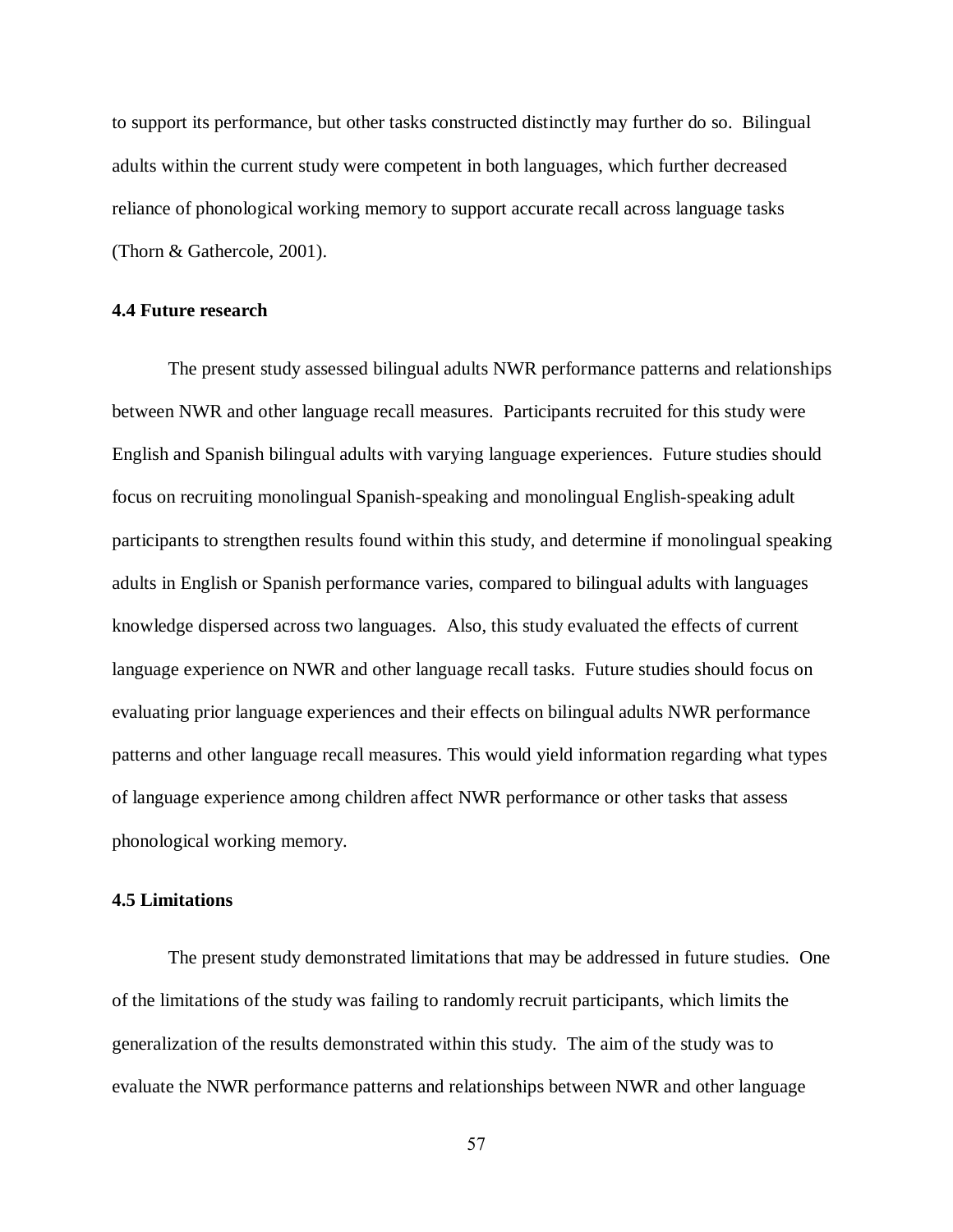recall measures among English and Spanish bilingual adults, which would have been impossible if recruitment was randomized. In order to achieve the overall goal of the study, participants with specific characteristics (bilingual, adults, etc.) need to be recruited. Another limitation of the study was that NWR performance was evaluated exclusively among English and Spanish bilingual adults, and not among monolingual Spanish-speaking and/or English-speaking adult participants; which would have strengthened the results of this study and provided further information as to what types of language experiences effect NWR performance.

Furthermore, it should be noted that bilingual adults provided qualitative information regarding their current language usage and rated language ability in both English and Spanish. Information provided may have not been an accurate representation of their language history due to participants' subjective bias. The study provided important normative data on English-Spanish bilingual adults, which could indicate how NWR performance patterns change over time in English-Spanish bilingual children. However, major implications may not be concluded due to the sample size of English-Spanish bilingual adults collected for the study.

### **4.6 Clinical relevance**

 This study indicated that NWR is a good indicator of phonological working memory skills among English and Spanish bilingual adults**.** Bilingual adults in this study demonstrated similar performance patterns observed among bilingual children, as shown in prior studies**.**  Therefore, it can be assumed that as bilingual children with varying language experiences develop NWR performance across English and Spanish will remain comparable, with individual differences of accuracy at longer nonwords. This study demonstrated word length effect on NWR tasks, bilingual adults were more accurate at repeating longer syllable lengths. Therefore,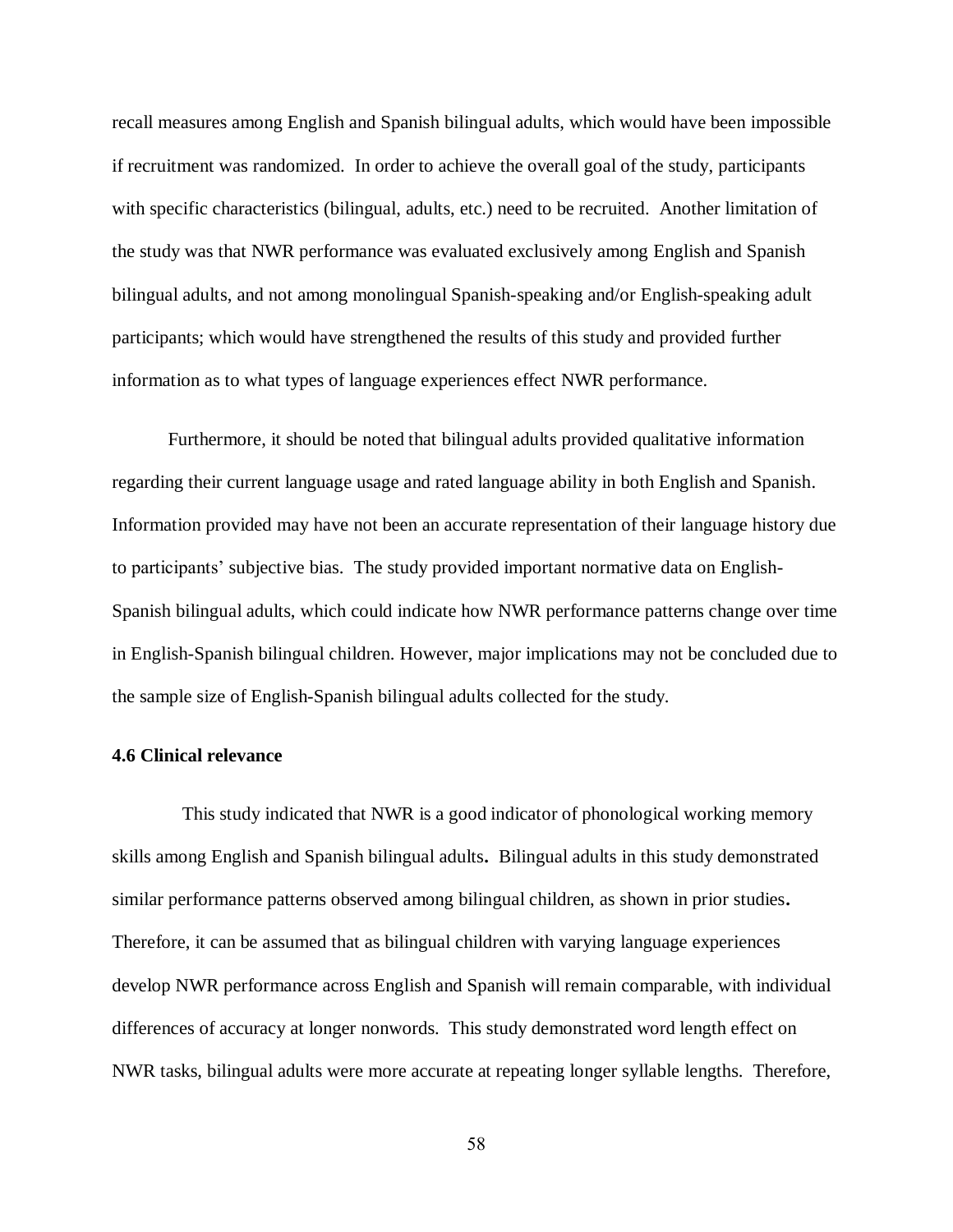it can be assumed that as typical developing children gain language experiences and knowledge of English and Spanish their accuracy of longer nonwords will also increase.

 This study adds important information concerning NWR performance patterns and current language experiences. The study demonstrated that current language use in bilingual adults does not affect NWR performance patterns and long-term knowledge may be a better indicator of bilingual children's performance on NWR or similar tasks that assess phonological working memory. This should be taken into account when evaluating bilingual children's language skills. It is recommended that both languages should be evaluated to account for varying languages experiences and language dominance shift observed among bilingual children, which may affect performance on NWR tasks.

 Furthermore, the study added information regarding relationships between NWR and language recall tasks. The study demonstrated that strong correlation between NWR and lexical and morphosyntactic skills among children are not observed among bilingual adults. Therefore, phonological working memory may mediate early acquisition and recalling of language structures due to limited long-term knowledge. After sufficient long-term knowledge is acquired in both languages then performance is mediated by long-term storage and not working memory.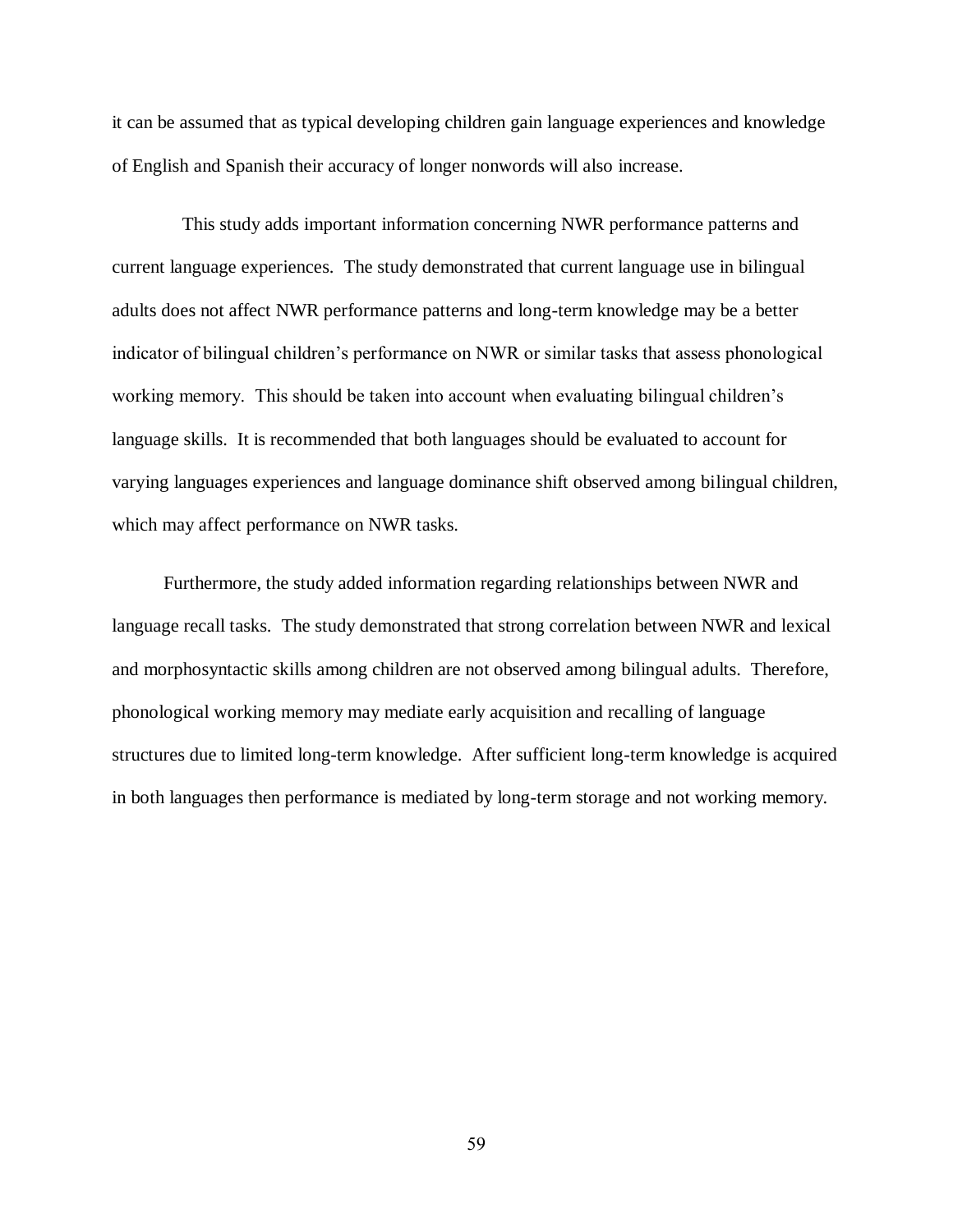# **CONCLUSION**

 This study of Nonword repetition task performance among bilingual English and Spanish sequential adults provides important information to current research concerning the role of phonological short-term working memory in relationship to language recall measures and expected performance patterns in English and Spanish NWR. Based on this study current usage of English and Spanish does not influence bilingual adults' phonological short-term working memory as observed in their NWR performance patterns in each language. English and Spanish NWR performance patterns may be influenced by their knowledge and proficiency in each language. Based on the study, phonological working memory does not play a significant role in facilitating recall of syntactic and semantic structures during story retells and sentence repetition tasks. Bilingual adult performance on story retells and sentence repetition tasks may be facilitated by long-term knowledge of each language. Current usage of each language may be required to facilitate recall of stored syntactic structures during sentence recalling. Future studies should focus on analyzing prior language experiences and how that may influence nonword repetition performance and other language measures in English and Spanish. This may clarify assumptions regarding specific language experiences that may affect bilingual children's and children with SLI performance on NWR and language recall tasks. This assists us in providing information as what is expected as a bilingual child develop.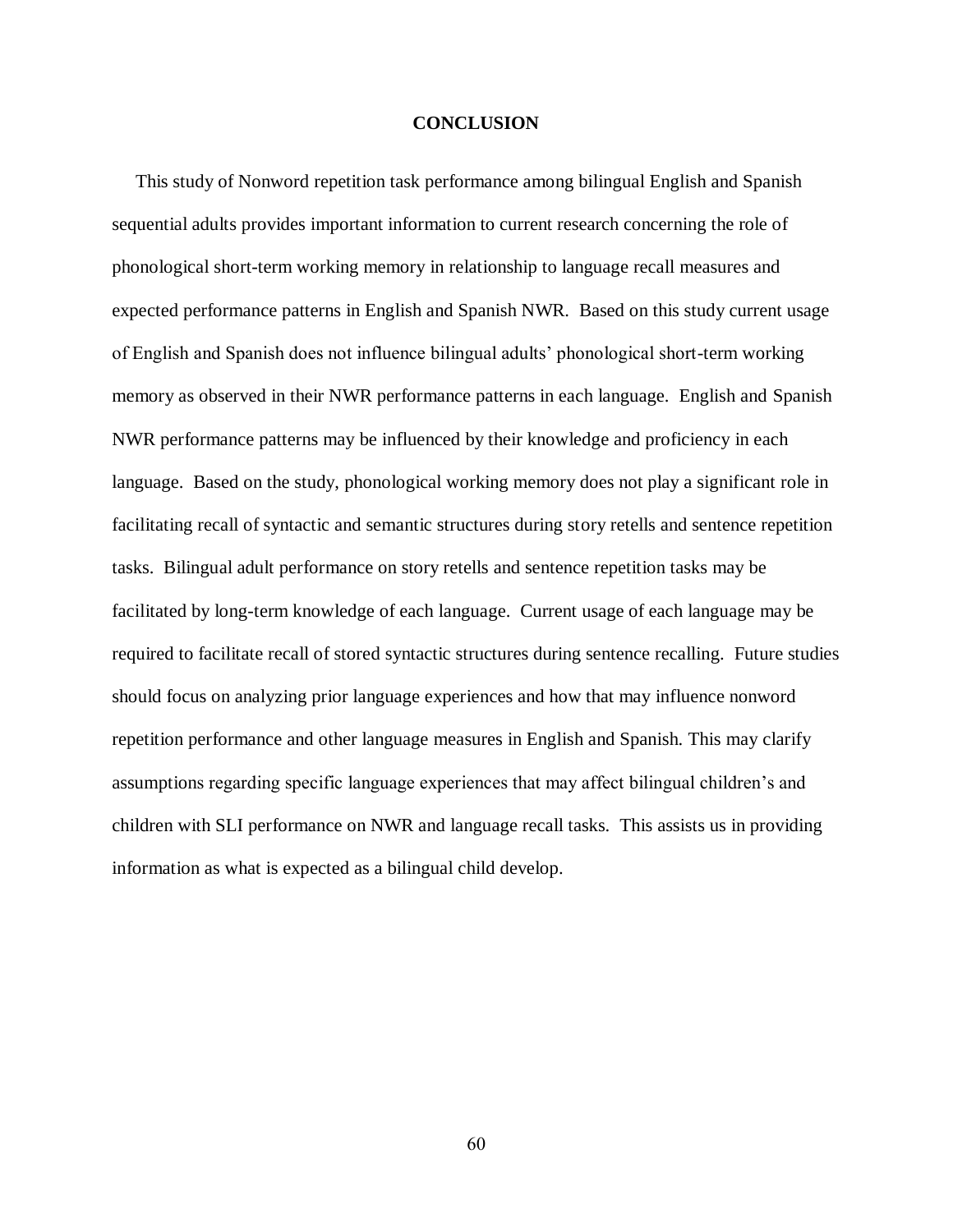# **REFERENCES**

- Alloway, T.P.(2007). Investigating the roles of phonological and semantic memory in sentence recall. Memory, 15(6), 605-615.
- Archibald, L. M. D., & Gathercole, S. E. (2007). Nonword repetition in specific language impairment: more than a phonological short-term memory deficit. *Psychonomic Bulletin & Review*, *14*(5), 919-924.
- Baddeley, A. (2003). Working memory and language: An overview. *Journal of Communication Disorders*, *36*, 189-208. Retrieved from [www.sciencedirect.com](http://www.sciencedirect.com/)
- Calderon, J. (2003). *Working memory in Spanish-English bilinguals with language impairment*. Unpublished doctoral dissertation, University of California, San Diego and San Diego State University.
- Cheung, H. (1996). Nonword span as a unique predictor of second-language vocabulary learning. *Developmental Psychology, 32*(5), 867-873. Retrieved from [www.Ebsco.com](http://www.ebsco.com/)
- Dale, P., Price, T., Bishop, D., & Plomin, R. (2003). Outcomes of early language delay: I. Predicting persistent and transcient language difficulties at 3 and 4 years. *Journal of Speech, Language, and Hearing Research, 46*, 544-560.
- Deevy, P., Weil, L.W., Leonard, L.B., & Goffman, L. (2010). Extending use of NRT to preschool-age children with and without specific language impairment. *Language, Speech and Hearing Services in Schools*, *41*, 277-288.
- Dispaldo, M., Deevy, P., Gianmarco, A., & Leonard, L.B. (2011). A cross-linguistic study of real Word and non-word repetition as predictors of gramatical competence in children with typical language development. *International Journal of Language and Communication Disorders, 46(5)*, 564-578.
- Dollaghan, C., & Campell, T. F. (1998). Nonword repetition and child language impairment. *Journal of Speech, Language, and Hearing Research*, *41*, 1136-1146. Retrieved from <http://jslhr.asha.org/cgi/content/abstract/41/5/1136>
- Ebert, K.D., Kalanek, J., Cordero, K.N., & Kohnert, K. (2008). Spanish Nonword repetition stimuli development and preliminary results. *Communication Disorders Quarterly, 29*(2), 67-74.
- Ellis, N.C., & Sinclair, S.G. (1996). Working memory in the acquisition of vocabulary and syntax: Putting language in good order. *The Quarterly Journal of Experiemental Psychology, 49A(1*), 234-250.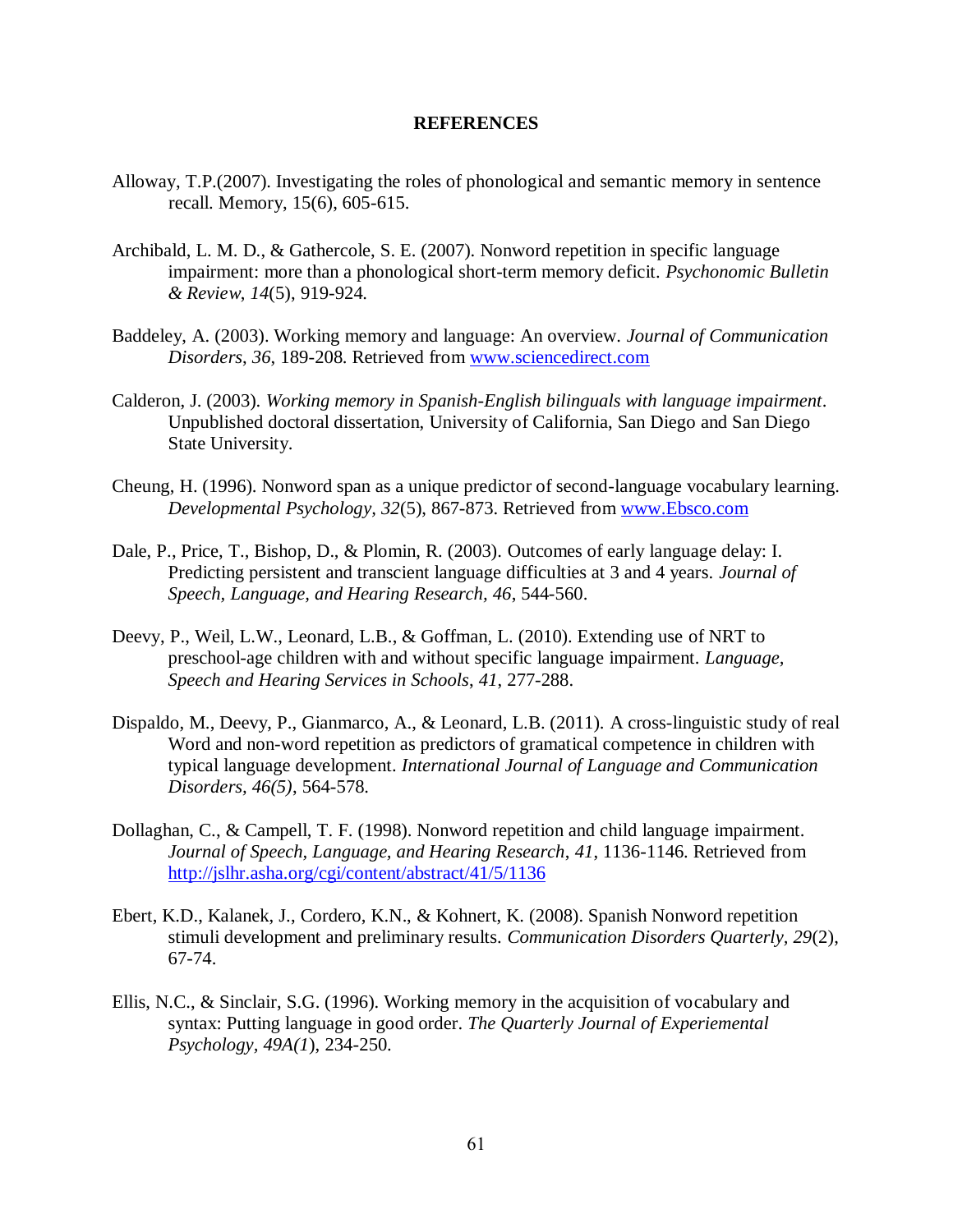- Ellis, N.C, Weismer, S., Tomblin, J. Zhang, X., Buckwalter, P., Chynoweth, J., & Jones, M. (2000). Nonword repetition performance in school-age children with and without language impairments. *Journal of Speech Language, and Hearing Research*, *43*, 865-878.
- Estes, K. G., Evans, J.L., & Else-Quest, N.M. (2007). Differences in the nonwords repetition performance of children with and without specific language impairment: A metaanalysis. *Journal of Speech Language, and Hearing Research, 50*, 177-195.
- French, L.M., & O'Brien, I. (2008). Phonological memory deficits in language disordered children: Is there a causal connection? *Journal of Memory and Language, 29*, 336-360.
- Gathercole, S.E. (1999). Cognitive approaches to the development of short-term memory. *Trends in Cognitive Science*, *3*, 410–418.
- Gathercole, S.E., & Adams, A.M. (1994) Children's phonological working memory: Contributions of long-term knowledge and rehearsal. *Journal of Memory and Language, 33*, 672-688.
- Gathercole, S. E., Hitch, G. J., Service, E., & Martin, A. J. (1997). Phonological short-tem memory and new word learning in children. *Developmental Psychology*, *33*(6), 966-979. Retrieved from [http://www.Ebsco.com](http://www.ebsco.com/)
- Gathercole, S. E., Willis, C. S & Emslie, H. (1992). Phonological memory and vocabulary development during the early: A longitudinal study. *Developmental Psychology*, *28*, 887- 898.
- Genesee, F. (1989). Bilingual Language Development of ELLs. Goldstein, B.A. ( $2<sup>nd</sup> Ed$ .), *Bilingual language development & disorders in Spanish-English speakers* (3-30). Baltimore, MD: Brookes.
- Genesee, F, Nicoladis, E., & Paradis, J. (1995)*. Bilingual Language Development of ELLs.*  Goldstein, B.A. (2nd Ed.)*, Bilingual language development & disorders in Spanish-English speakers (3-30). Baltimore, MD: Brookes.*
- Girbau, D., & Schwartz, R. G. (2008). Phonological working memory in Spanish-English bilingual children with and without specific language impairment. *Journal of Communication Disorders*, *41*, 124-145.
- Goldstein, B.A. (2012). *Bilingual language development & disorders in Spanish-English speakers* (2<sup>nd</sup> ed.). Baltimore, MD: Brookes.
- Goldstein, B., Fabiano, L. & Washington, P. (2005). Phonological skills in predominantly English, predominantly Spanish, and Spanish-English bilingual children. *Language, Speech, Hearing Services in Schools, 36,* 201-218.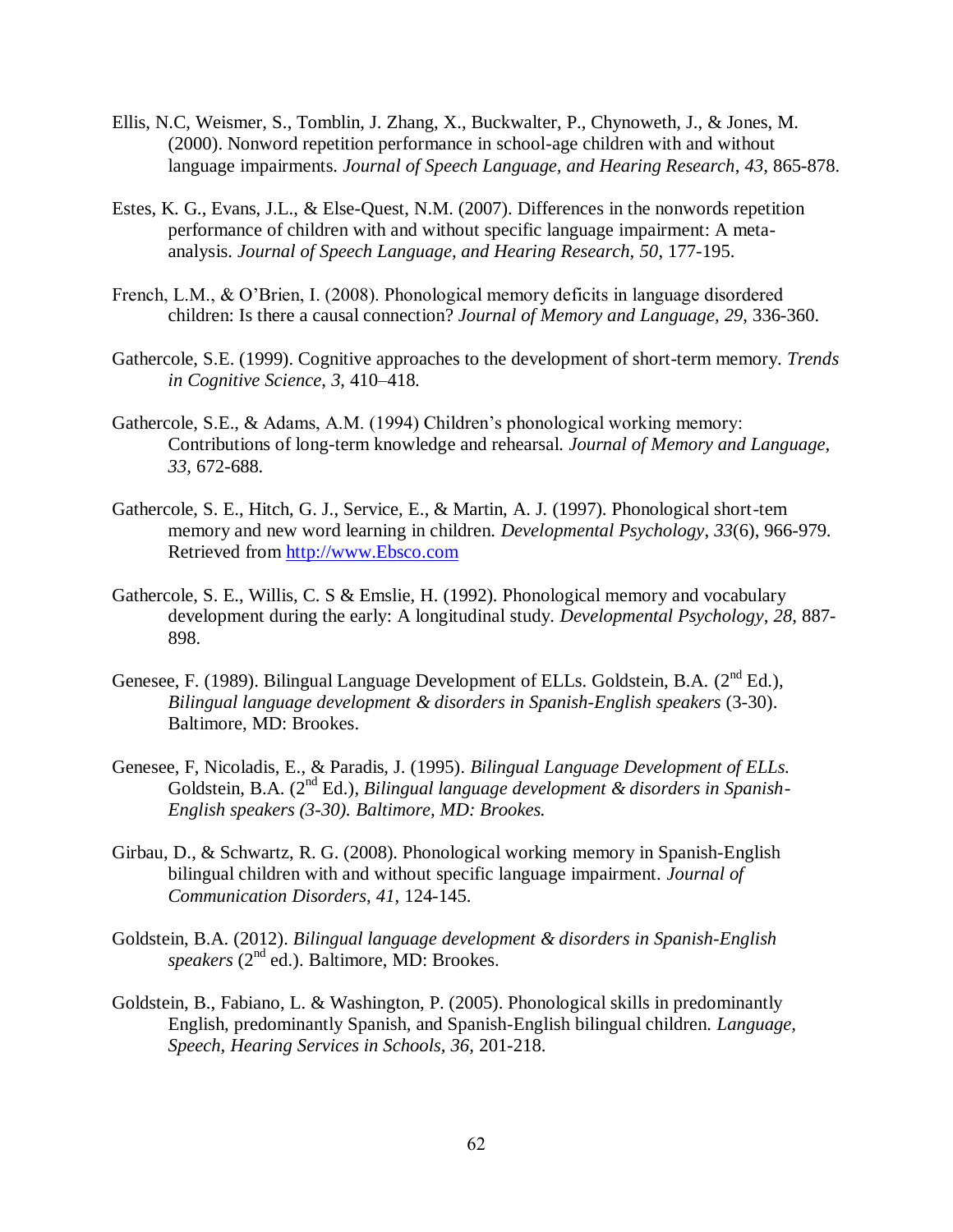- Goldstein, B., & Polluck, K. (2000). Vowel errors in Spanish-speaking children with phonological disorders: A retrospective, comparative study. *Clinical Linguistics and Phonetics, 14,* 217-234.
- Gorman, B.K. Relationships between vocabulary size, working memory, and phonological awareness in Spanish-speaking English language learners. *American Journal of Speech-Language Pathology, 21*, 109-123.
- Gutierrez-Clellen, V. F., & Simon-Cerejido, G. (2010). Using nonword repetition tasks for the identification of language impairment in Spanish-English speaking children: Does the language of assessment matter?. *Learning Disabilities Research & Practice*, *25*(1), 48- 58.
- Hedge, M. N. (3rd edition). (2003). *Clinical Research in Communicative Disorders: Principles and Strategies*. Austin, TX: PRO-ED.
- Jimenez, B.C. (1987). Acquisition of Spanish consonants in children aged 3-5 years, 7 months. *Language, Speech and Hearing Services in Schools, 18*, 357-363.
- Kohnert, K., Windsor, J., & Dongsun, Y. (2006). Do language-based processing tasks separate children with language impairment from typical bilinguals. *Learning Disabilities Research & Practice*, *21*(1), 19-29.
- Kohnert, K., Windsor, J., & Ebert, K. D. (2008). Primary or "specific" language impairment and children learning a second language. *Brain & Language*, *109*, 101-111. Retrieved from [www.sciencedirect.com](http://www.sciencedirect.com/)
- Martin, R.C. (1993).Short-term memory and sentence processing: Evidence from neuropsychology. *Memory and Cognition*, *21*, 76–183.
- Martin, R.C., Shelton, J.R., & Yaffee, L.S. (1994).Language processing and working memory: Neuropsychological evidence for separate phonological and semantic capacities. *Journal of Memory and Language*, *33*, 83–111.
- Marton, K., & Schwartz, R. G. (2003). Working memory capacity and language processes in children with specific language impairment. *Journal of Speech, Language, and Hearing Research*, *46*, 1138-1153.
- Marton, K.,Schwartz, R.G., Farkas, L., & Katsnelson, V. (2007). Effect of sentence length and complexity on working memory performance in Hungarian children with specific language impairment (SLI): A cross-linguistic comparison. *International Journal of Language & Communication Disorders*, *41 (6),* 653-673.
- Masoura, E. V., & Gathercole, S. E. (1999), Phonological short-term memory and foreign language learning. *International Journal of Psychology*, *34*, 383-388.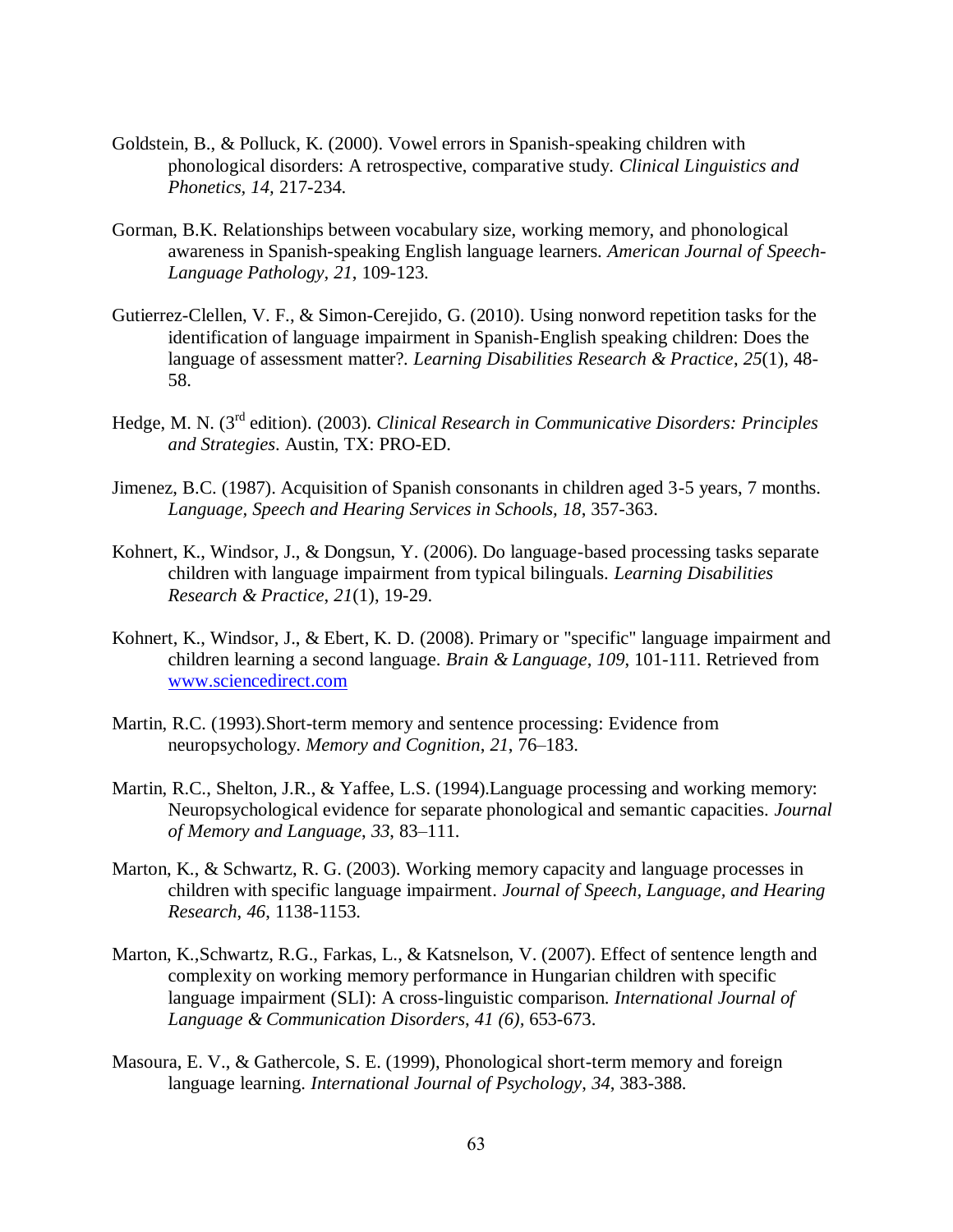- Masoura, E. V., & Gathercole, S. E. (2005), Contrasting contributions of phonological shortterm memory and long-term knowledge to vocabulary learning in a foreign language. *Journal of Memory, Knowledge, and Foreign Vocabulary, 13 (3/4),* 422-429.
- Metsala, J.L. (1999). Young children's phonological awareness and nonwords repetition as a function of vocabulary development. *Journal of Educational Psychology, 91*(1), 3-19. Retrieved from [www.Ebsco.com](http://www.ebsco.com/)
- Miller, J. & Iglesias. (2010). Systematic Analysis of Language Transcripts (SALT) Research Version 2010 [Computer Software], SALT Software, LLC.
- Montgomery, J.W. (1995) Sentence comprehension in children with specific language impairment: The role of phonological working memory. *Journal of Speech and Hearing Research*, *38*, 187-199. Retrieved from [www.Ebso.com](http://www.ebso.com/)
- Munson, B., Kurtz, B. A., & Windsor, J. (2005). The influence of vocabulary size, phonotactic probability, and wordlikeness on nonword repetitions of children with and without specific langauge impairment. *Journal of Speech, Language, and Hearing Research*, *48*, 1033-1047.
- Potter, M. C., & Lombardi, L. (1990). Regeneration in the short-term recall of sentences. *Journal of Memory and Language*, *29*, 633-654. Retrieved from [www.sciencedirect.com](http://www.sciencedirect.com/)
- Rescorla, L., & Lee, E. (2001). Language impairment in young children. In T. Layton, E. Crais, and L. Watson (Eds.). *Handbook of early language impairment in children: Nature* (1- 55). Albany, New York: Delmar Publishers.
- Schweppe, J., Rummer, R., Bormann, T., & Martin, R.C. (2011). Semantic and phonological information in sentence recall: Converging psycholinguistic and neuropsychological evidence. *Cognitive Neurolpsychology, 28*(8), 521-545.
- Summers, C., Bedore, L., Peña, E., & Gilliam, R. (2009). *Memory skills in bilingual children: Nonwords and narratives*. Paper presented at the Symposium on Research in Child Language Disorders, Madison, WI.
- Summers, C., Bohman, T. M., Gilliam, R. B., Peña, E. D., & Bedore, L. M. (2010). Bilingual performance on nonword repetition in Spanish and English. *International Journal of Language & Communication Disorders*, 1-14. Retrieved from [www.informahealthcare.com](http://www.informahealthcare.com/)
- Thorn, A. S. C., & Gathercole, S. E. (1999). Language-specific knowledge and short-term memory in bilingual and non-bilingual children. *The Quarterly Journal of Experimental Psychology*, *52 A*(2), 303-324.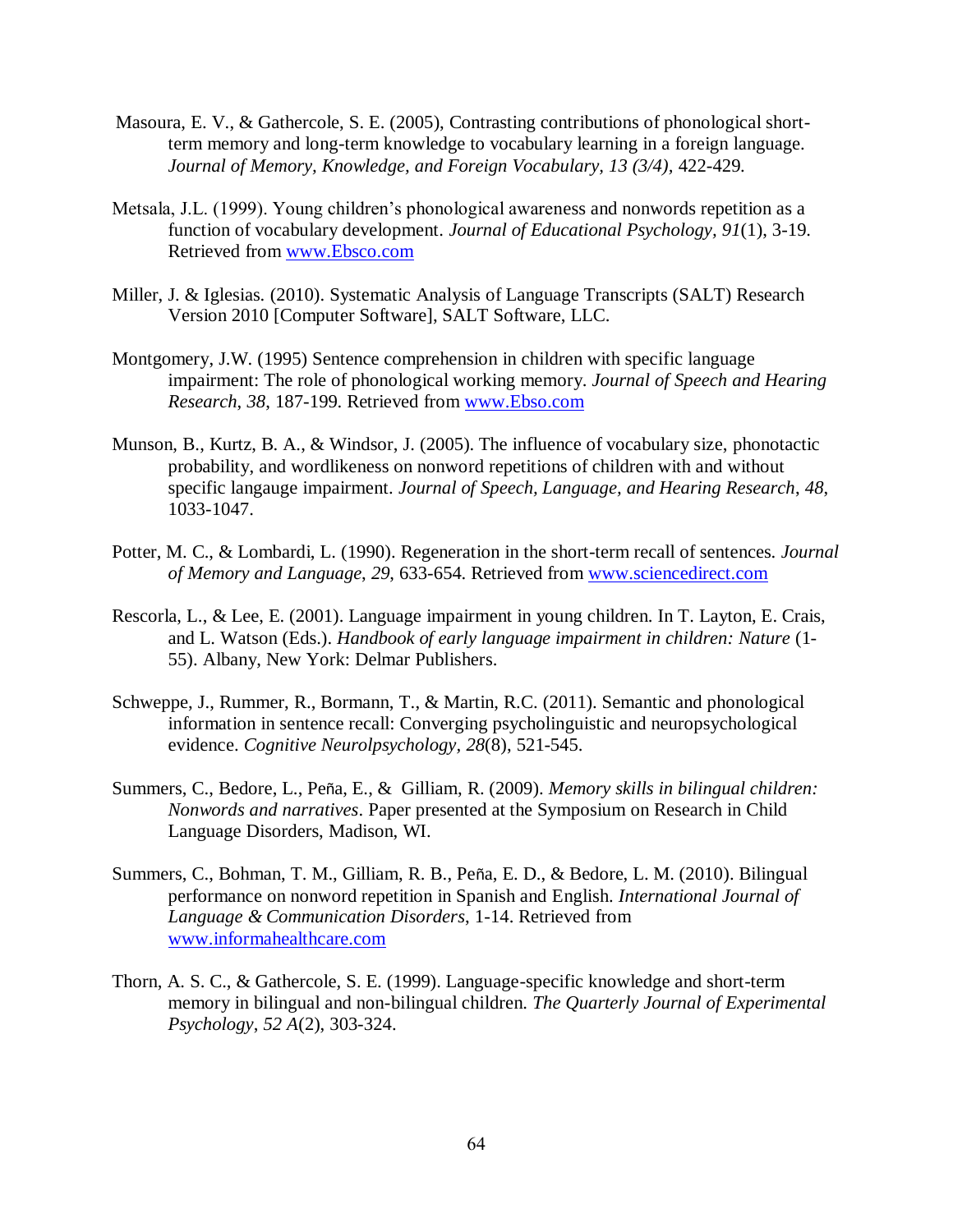- Thorn, A. S. C., & Gathercole, S. E. (2001). Language differences in verbal short-term memory do not exclusively originate in the process of subvocal rehearsal. *Psychonomic Bulletin & Review*, *8*(2), 357-364.
- Vitevitch, M. S., & Stamer, M. K. (2006). The curious case of competition in Spanish speech production. *Language and Cognitive Processes, 21,* 760-77*.*
- Weismer, S.E., Tomblin, J.B., Zhang, X., Buckwalter, P., Chynoweth, J. G., & Jones, M. (2000). Nonword repetition performance in school-age children with and without language impairment. *Journal of Speech, Language, and Hearing Research, 43*, 865-878.